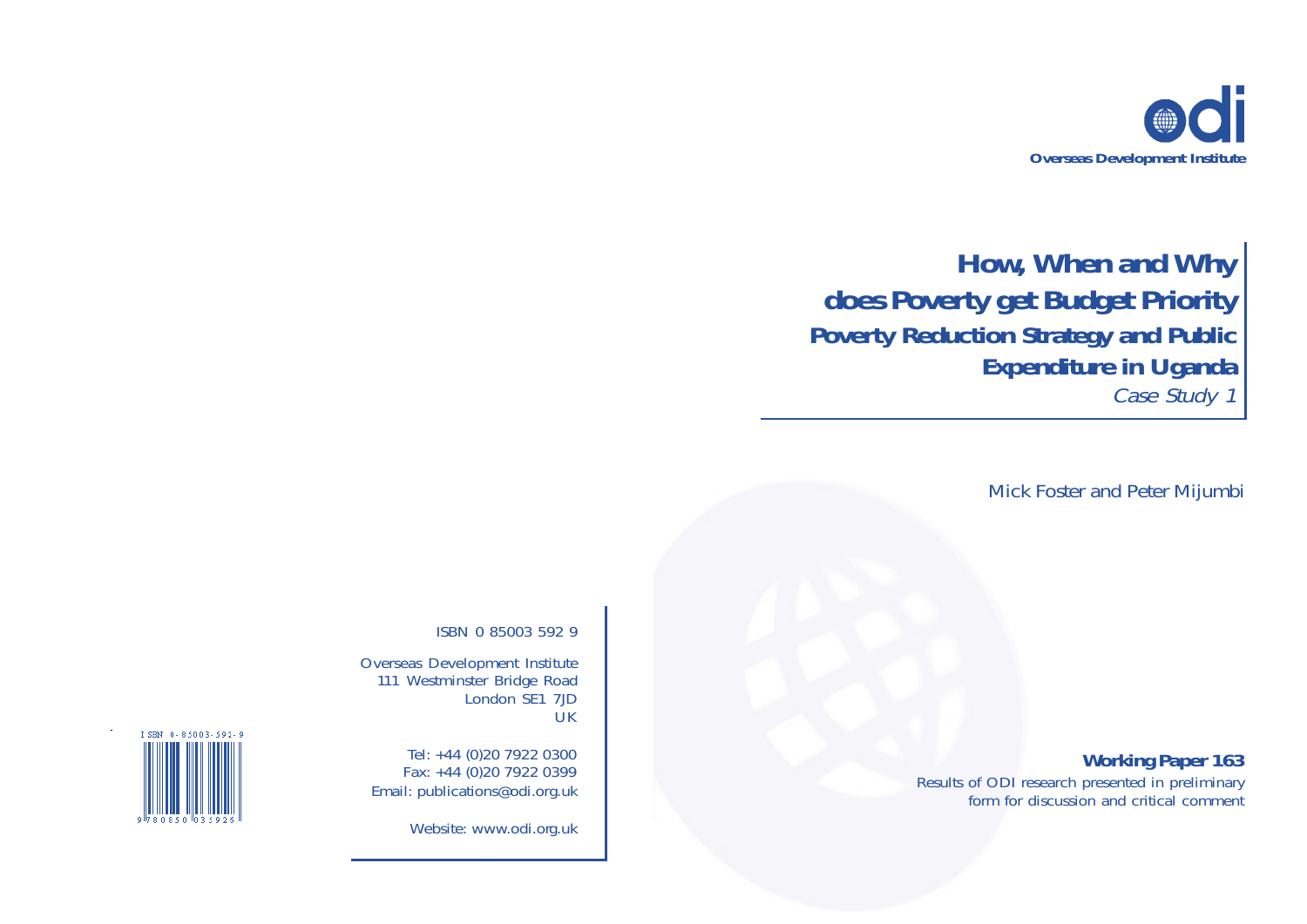**Working Paper 163**

## **How, When and Why does Poverty get Budget Priority?**

Poverty Reduction Strategy and Public Expenditure in Uganda

> **Mick Foster Peter Mijumbi**

> > April 2002

Overseas Development Institute 111 Westminster Bridge Road London SE1 7JD UK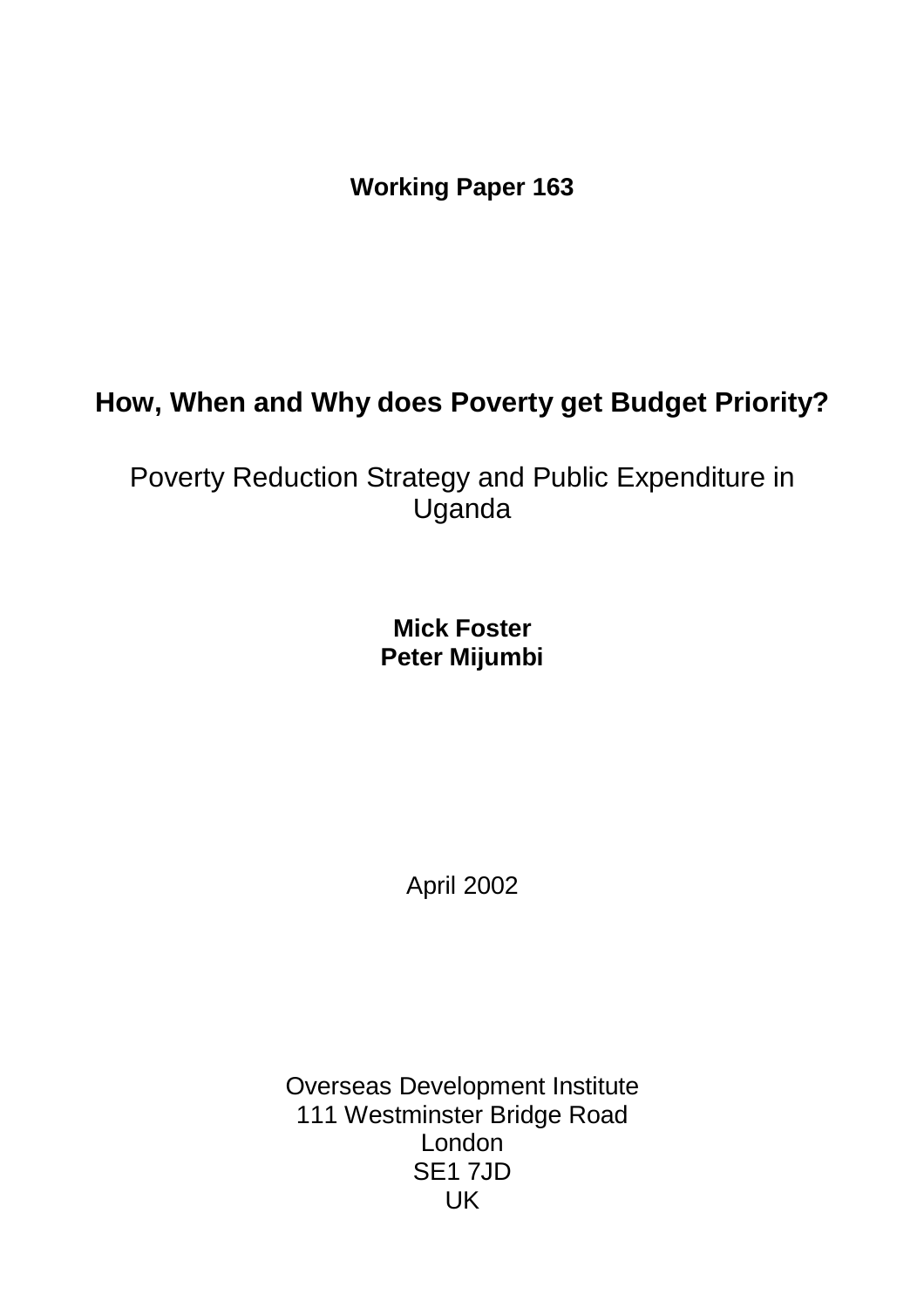## **How, When and Why does Poverty get Budget Priority?**

## - **about the research series**

This is the synthesis paper of CAPE's research on *How, When and Why does Poverty get Budget Priority?* It is based upon the findings of five country case studies. The full list of research papers in this project is as follows

| <b>Case Study 1</b>    | How, When and Why does Poverty get Budget Priority: Poverty Reduction<br><b>Strategy and Public Expenditure in Uganda</b><br><b>ODI</b> Working Paper 163<br>Mick Foster, Centre for Aid and Public Expenditure, ODI<br>Peter Mijumbi, Economic Policy Research Centre, Maekere University                                                                                                                           |
|------------------------|----------------------------------------------------------------------------------------------------------------------------------------------------------------------------------------------------------------------------------------------------------------------------------------------------------------------------------------------------------------------------------------------------------------------|
| <b>Case Study 2</b>    | How, When and Why does Poverty get Budget Priority: Poverty Reduction<br><b>Strategy and Public Expenditure in Ghana</b><br><b>ODI Working Paper 164</b><br>Mick Foster, Centre for Aid and Public Expenditure, ODI<br>Douglas Zormelo                                                                                                                                                                               |
| <b>Case Study 3</b>    | How, When and Why does Poverty get Budget Priority: Poverty Reduction<br><b>Strategy and Public Expenditure in Tanzania</b><br><b>ODI</b> Working Paper 165<br>Felix Naschold, Centre for Aid and Public Expenditure, ODI<br>Adrian Fozzard, Centre for Aid and Public Expenditure, ODI                                                                                                                              |
| <b>Case Study 4</b>    | How, When and Why does Poverty get Budget Priority: Poverty Reduction<br><b>Strategy and Public Expenditure in Malawi</b><br><b>ODI</b> Working Paper 166<br>Adrian Fozzard, Centre for Aid and Public Expenditure, ODI<br>Chauncy Simwaka                                                                                                                                                                           |
| <b>Case Study 5</b>    | How, When and Why does Poverty get Budget Priority: Poverty Reduction<br><b>Strategy and Public Expenditure in Mozambique</b><br><b>ODI</b> Working Paper 167<br>Adrian Fozzard, Centre for Aid and Public Expenditure, ODI                                                                                                                                                                                          |
| <b>Synthesis Paper</b> | How, When and Why does Poverty get Budget Priority: Poverty Reduction<br><b>Strategy and Public Expenditure in Five African Countries</b><br><b>ODI</b> Working Paper 168<br>Mick Foster, Centre for Aid and Public Expenditure, ODI<br>Adrian Fozzard, Centre for Aid and Public Expenditure, ODI<br>Felix Naschold, Centre for Aid and Public Expenditure, ODI<br>Tim Conway, Poverty and Public Policy Group, ODI |

#### ISBN 0 85003 592 9

© Overseas Development Institute 2002

All rights reserved. Readers may quote from or reproduce this paper, but as copyright holder, ODI requests due acknowledgement.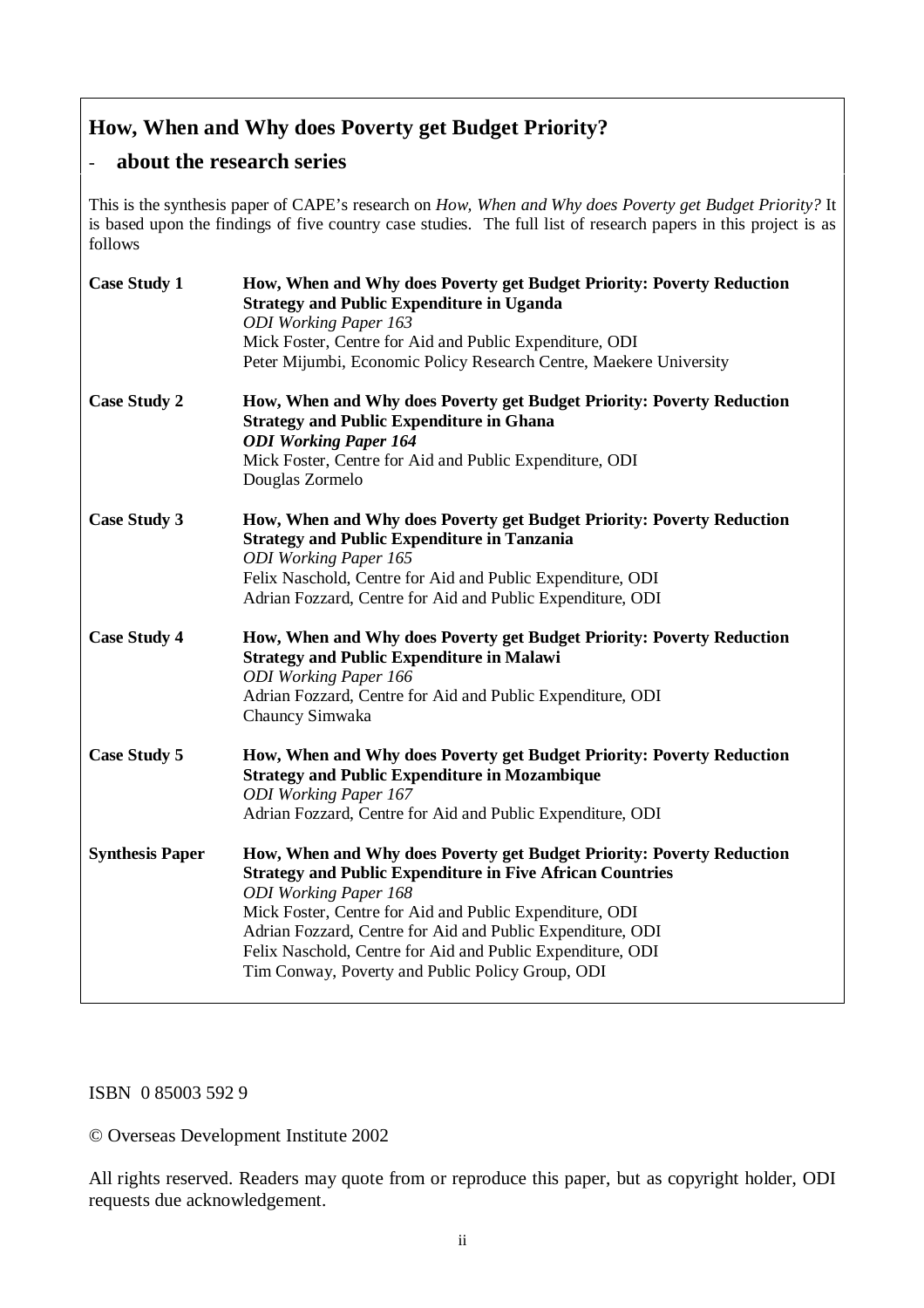## **Contents**

|                | <b>Acknowledgements</b>                                                      | $\boldsymbol{\mathrm{v}}$ |  |  |  |  |
|----------------|------------------------------------------------------------------------------|---------------------------|--|--|--|--|
|                | <b>Acronyms</b>                                                              | vi                        |  |  |  |  |
|                | <b>Executive Summary</b>                                                     | vii                       |  |  |  |  |
|                | Introduction                                                                 | vii                       |  |  |  |  |
|                | Government policy and poverty reduction                                      | vii<br>viii               |  |  |  |  |
|                | Poverty and the budget process                                               |                           |  |  |  |  |
|                | Decentralisation                                                             | ix                        |  |  |  |  |
|                | Aid and the budget                                                           | X                         |  |  |  |  |
|                | Did the poor benefit?                                                        | X                         |  |  |  |  |
|                | Explaining the Uganda experience                                             | xi                        |  |  |  |  |
| 1              | <b>Introduction</b>                                                          | $\mathbf{1}$              |  |  |  |  |
| 1.1            | Methodology                                                                  | $\mathbf{1}$              |  |  |  |  |
| 1.2            | Structure of paper                                                           | $\mathbf{1}$              |  |  |  |  |
| 1.3            | Poverty trends in Uganda                                                     | $\mathbf{1}$              |  |  |  |  |
| $\overline{2}$ | <b>Government Policies and Poverty Reduction</b>                             | 3                         |  |  |  |  |
| 2.1            | Government policy from 1986                                                  | $\mathfrak{Z}$            |  |  |  |  |
| 2.2            | Development of government poverty policies                                   | $\mathfrak{Z}$            |  |  |  |  |
| 2.3            | Poverty reduction and the Medium Term Budget Framework                       | 5                         |  |  |  |  |
| 2.4<br>2.4     | Decentralisation and poverty policy<br>The Poverty Action Fund               | 5<br>$\overline{7}$       |  |  |  |  |
| 2.5            | Poverty and the changing pattern of public expenditure                       | 8                         |  |  |  |  |
| 2.6            | Affordability of the Poverty Eradication Action Plan                         | 11                        |  |  |  |  |
| $\mathbf{3}$   | How Effective Has Public Expenditure Been in Reaching The Poor with Improved |                           |  |  |  |  |
|                | <b>Services?</b>                                                             | 14                        |  |  |  |  |
| 3.1            | Data limitations                                                             | 14                        |  |  |  |  |
| 3.2            | Roads                                                                        | 14                        |  |  |  |  |
| 3.3            | Agriculture                                                                  | 15                        |  |  |  |  |
| 3.4            | Education                                                                    | 16                        |  |  |  |  |
| 3.5<br>3.6     | Health sector<br>Water and sanitation.                                       | 18<br>20                  |  |  |  |  |
| 3.7            | Summary                                                                      | 21                        |  |  |  |  |
| 4              | <b>What Accounts for Relative Success or Failure?</b>                        | 22                        |  |  |  |  |
|                | Institutions                                                                 |                           |  |  |  |  |
| 4.1<br>4.2     | Information and analysis                                                     | 22<br>31                  |  |  |  |  |
| 4.3            | Participation                                                                | 34                        |  |  |  |  |
| 5              | <b>Conclusions and Recommendations</b>                                       | 36                        |  |  |  |  |
|                | <b>Bibliography</b>                                                          | 38                        |  |  |  |  |
|                |                                                                              |                           |  |  |  |  |
|                | Annex 1: Research Hypotheses and Commentary on Uganda Experience             | 41                        |  |  |  |  |
|                | <b>Annex 2: Institutions and People Met</b>                                  | 43                        |  |  |  |  |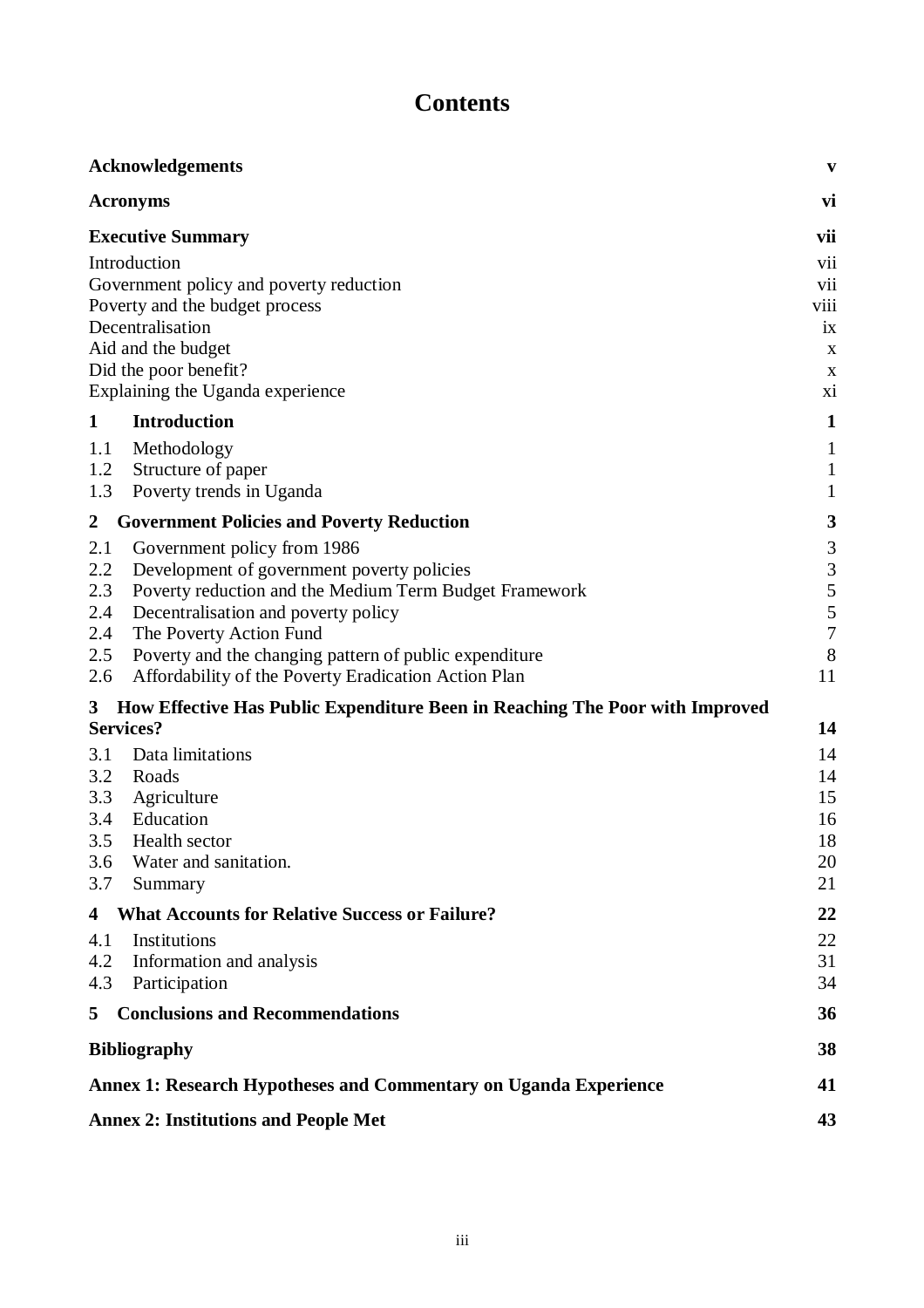## **Boxes** Box 1: The PEAP pillars and priority actions 4 Box 2: Quick guide to planning and budget processes 5 Box 3: District development programme/Local government development project approach 7 Box 4: Uganda Poverty Action Fund: Eligibility Criteria 8 **Tables** Table 1: Financing the Poverty Action Fund: Percentage Shares in Funding 8

| Table 1. I maneing the Foverty Action Fund. I creentage bilares in Funding           |    |
|--------------------------------------------------------------------------------------|----|
| Table 2: Sectoral Composition of Government Expenditure (excluding project aid)      | 9  |
| Table 3: Trends in Spending by Sector (% of Government Expenditure)                  | 10 |
| Table 4: Sector Shares of public expenditure, including and excluding donor projects | 11 |
| Table 5: Summary of Medium Term Budget Framework (Percent of GDP)                    | 12 |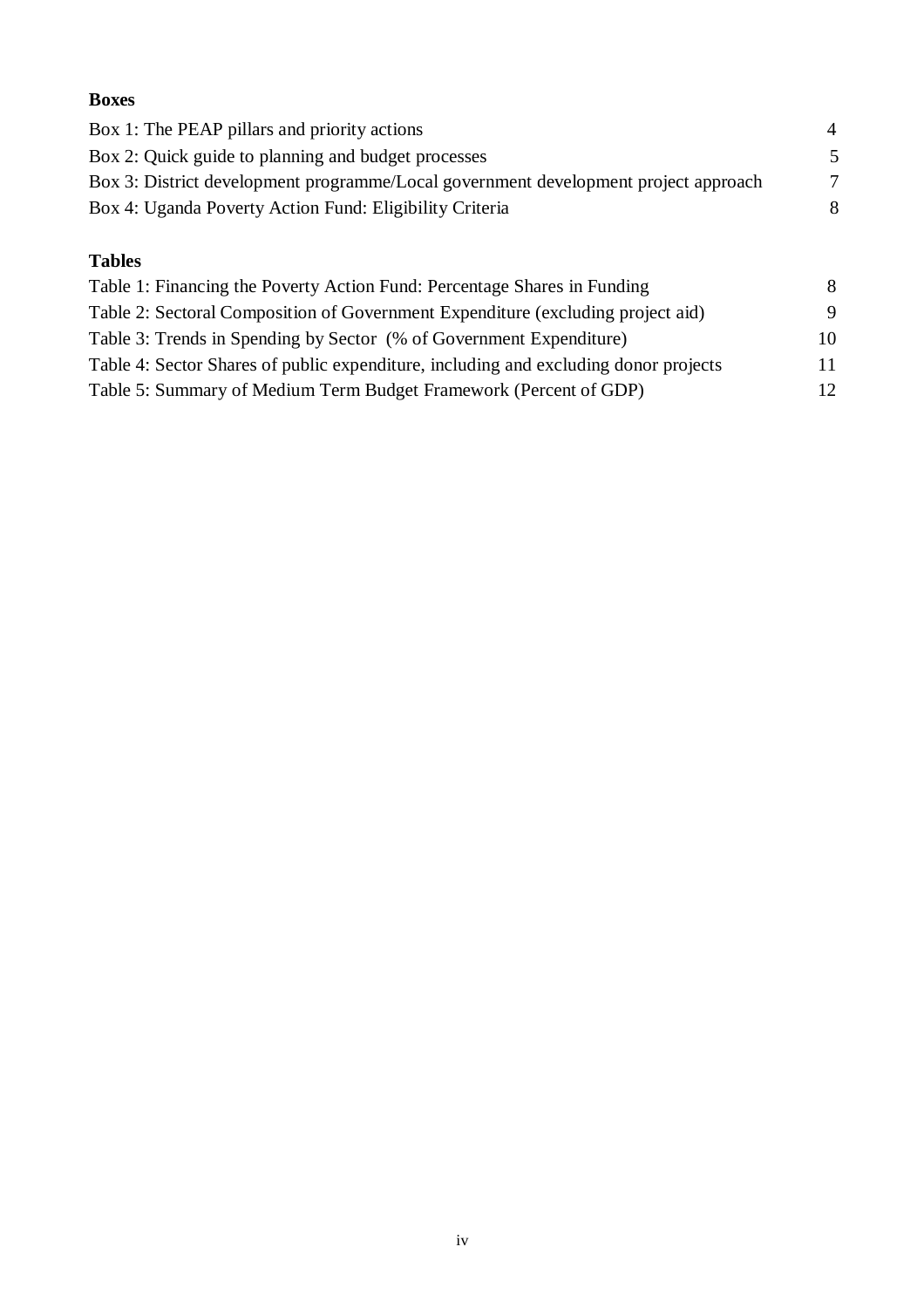## **Acknowledgements**

The authors would like to thank all those in Government, Civil Society Organisations and donor agencies, who provided information and gave generously of their time. They would also like to thank Department for International Development, UK for making this study possible by their financial support. We are indebted to EPRD for administrative and secretarial support. Responsibility for the views expressed and for any errors of fact or judgement remains with the authors.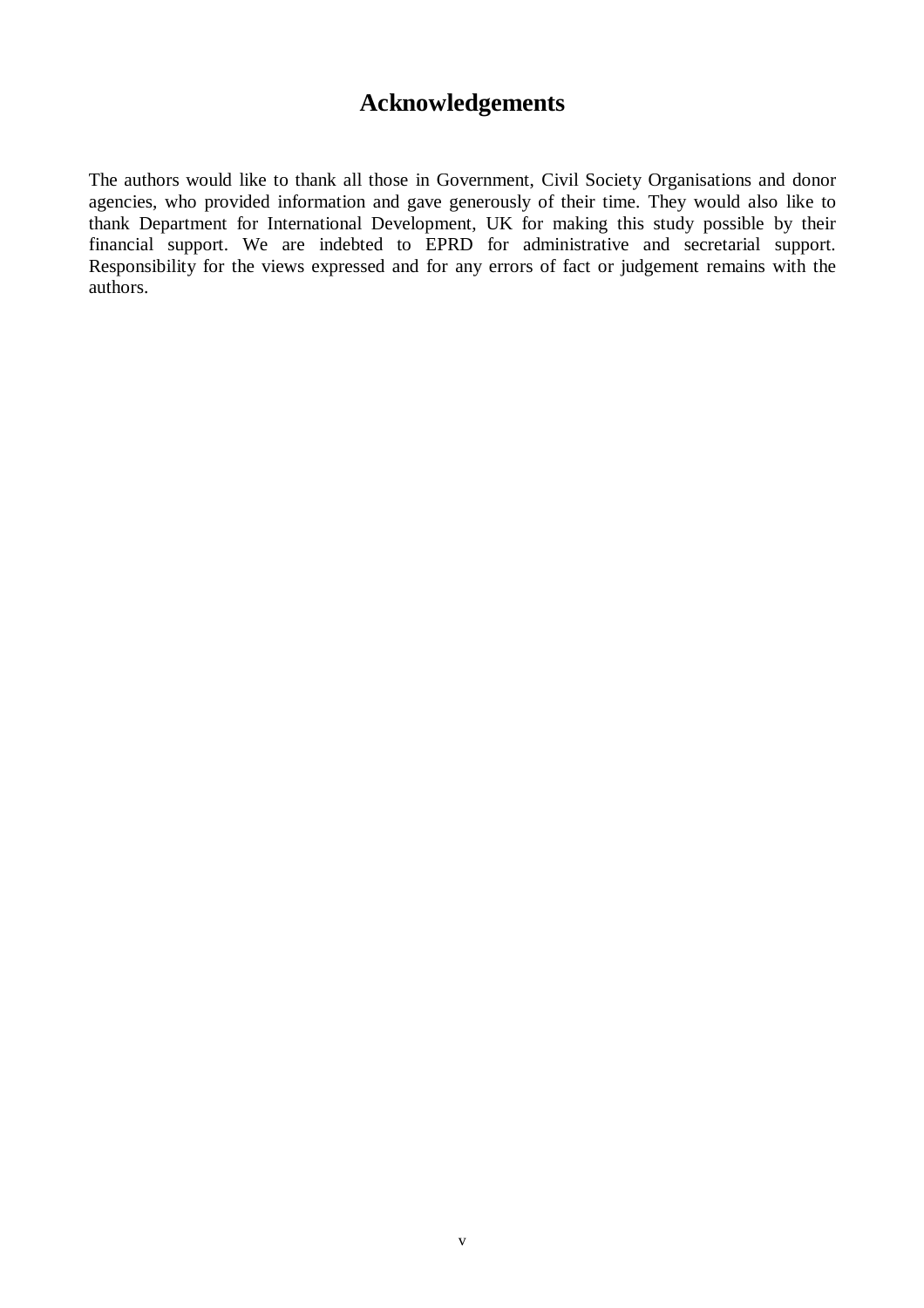## **Acronyms**

| CGs           | <b>Conditional Grants</b>                                         |
|---------------|-------------------------------------------------------------------|
| <b>DANIDA</b> | Danish International Development Agency                           |
| <b>DDP</b>    | <b>District Development Project</b>                               |
| <b>DFID</b>   | Department for International Development, UK                      |
| <b>DRC</b>    | Democratic Republic of Congo                                      |
| <b>GDP</b>    | <b>Gross Domestic Product</b>                                     |
| GOU           | Government of Uganda                                              |
| <b>HIPC</b>   | Highly Indebted Poor Countries debt initiative                    |
| <b>IGG</b>    | <b>Inspector General of Government</b>                            |
| <b>IMF</b>    | <b>International Monetary Fund</b>                                |
| <b>LGDP</b>   | Local Government Development Project                              |
| <b>MAAIF</b>  | Ministry of Agriculture, Animal Industry and Fisheries            |
| <b>MFPED</b>  | Ministry of Finance Planning and Economic Development             |
| <b>MOH</b>    | Ministry of Health                                                |
| <b>MPS</b>    | Ministry of Public Service                                        |
| <b>MTBF</b>   | Medium Term Budget Framework                                      |
| <b>MTEF</b>   | Medium Term Expenditure Framework                                 |
| <b>NGO</b>    | Non Government Organisation                                       |
| <b>NRM</b>    | <b>National Resistance Movement</b>                               |
| <b>PAC</b>    | <b>Public Accounts Committee</b>                                  |
| PAF           | <b>Poverty Action Fund</b>                                        |
| <b>PAPSCA</b> | Programme to Alleviate Poverty and the Social Costs of Adjustment |
| <b>PEAP</b>   | Poverty Eradication Action Plan                                   |
| <b>PHC</b>    | Primary Health Care                                               |
| <b>PMA</b>    | Programme for Modernisation of Agriculture                        |
| <b>MOLG</b>   | Ministry of Local Government                                      |
| <b>MOPS</b>   | Ministry of Public Service                                        |
| <b>PPA</b>    | <b>Participatory Poverty Assessment</b>                           |
| <b>PRSC</b>   | <b>Poverty Reduction Support Credit</b>                           |
| <b>PRSP</b>   | <b>Poverty Reduction Strategy Paper</b>                           |
| <b>UBOS</b>   | <b>Uganda Bureau of Statistics</b>                                |
| <b>UDN</b>    | <b>Uganda Debt Network</b>                                        |
| <b>UPPAP</b>  | <b>Uganda Participatory Poverty Assessment Project</b>            |
|               |                                                                   |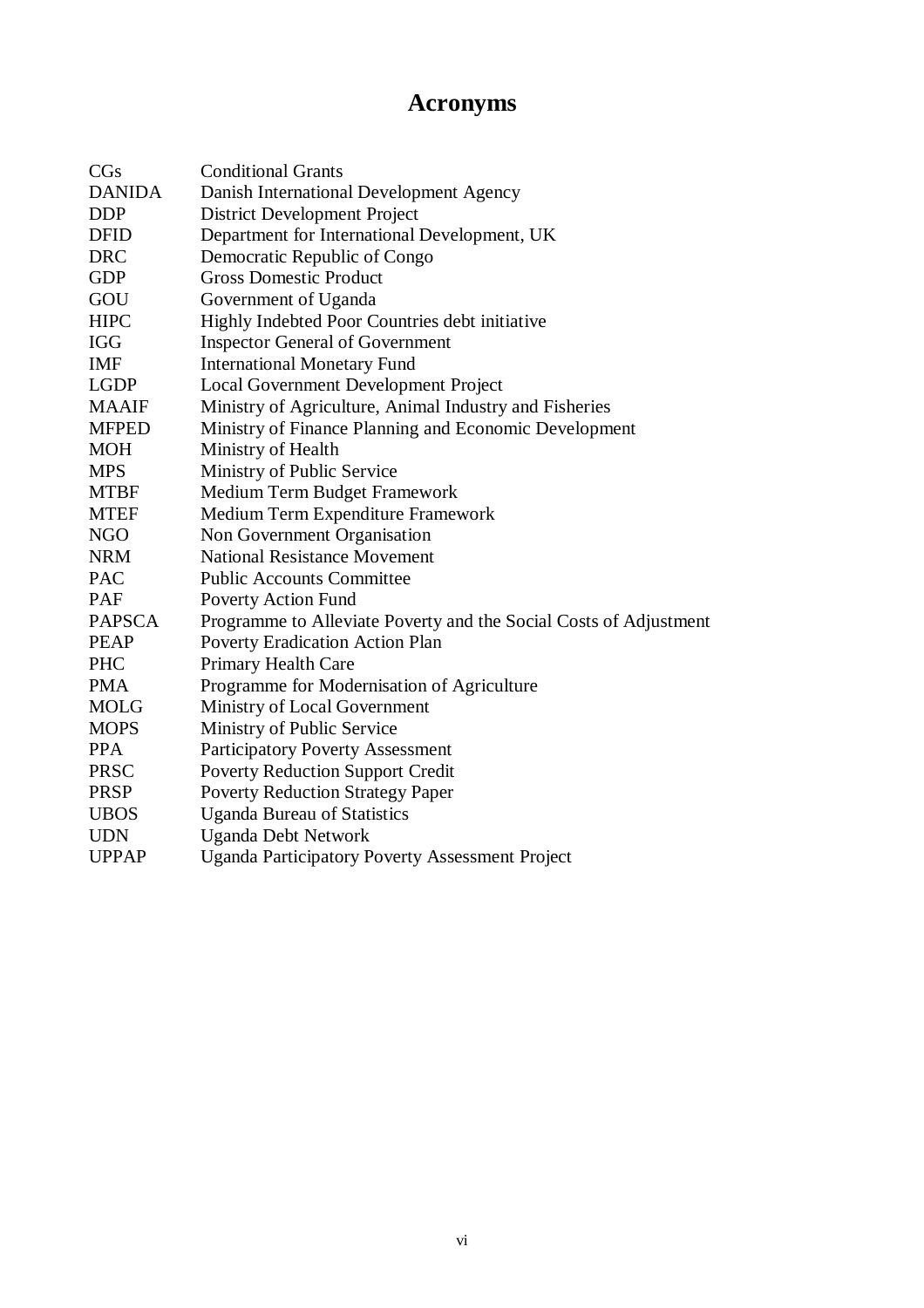## **Executive Summary**

## **Introduction**

This is one of six African country case studies aimed at understanding the factors influencing the priority given to poverty within the budget process, and the effectiveness with which it is addressed. Each case study examines the same common set of hypotheses. A synthesis will be prepared, to draw out replicable lessons of good practice. Each case study is based on a combination of review of written material and structured interviews with participants in the policy process in Government, civil society, and the donor community.

Uganda has recovered from the political chaos and economic collapse of the 1971-86 period. Economic growth in the 1990s has averaged nearly 7% per annum, stable macro-economic conditions have been maintained since 1992 despite external shocks, income poverty has fallen from 56% of the population in 1992 to 35%,and there is some evidence of improvements in access to basic economic and social services. Malnutrition has fallen.1 Though there are 1.7 million AIDs orphans and nearly 10% of the population are HIV positive, Uganda is unique in Africa in having achieved a significant reduction in HIV prevalence, with a halving of infection rates. Progress in poverty reduction has been uneven: poverty in the conflict affected North has increased since 1996, and the region accounts for nearly 40% of the poverty population.

## **Government policy and poverty reduction**

The Government that took power in 1986 was initially reluctant to implement the market-friendly reforms advocated by the World Bank and the IMF, but the liberalisation agenda of the Washington institutions was embraced with increasing conviction as it began to yield positive results. However, though the means changed, social justice and poverty reduction continued to be central objectives of a Government with roots in a socialist ideology, and which drew much of its support from the rural areas.

Following a 1995 workshop with participation from the President, the first poverty eradication action plan (PEAP) was prepared in 1997 as the over-arching document setting out Government poverty reduction strategy. It was subsequently updated in 2000, with far broader consultation, including a participatory poverty assessment to ascertain the views of the poor themselves. The PEAP has four pillars of action: creating the enabling environment for rapid and sustained economic growth and structural transformation; good governance and security, issues which emerged strongly from the Participatory Poverty Assessment (PPA); actions to directly increase the ability of the poor to raise their incomes, such as agricultural advisory services; and actions to improve the quality of life, including investments in primary education, clean water, and improved basic health care.

Achieving the targets set out in the PEAP over the next ten years is estimated to require public expenditure to be immediately increased by 60%. This estimate simply indicates that the PEAP needs to be prioritised and phased in. The Medium Term Expenditure Framework is the mechanism by which the targets of the longer term PEAP are adjusted to match the resources available in the short to medium term.

 $1$  Brown (2000) and Okunzi and Birungi (2000).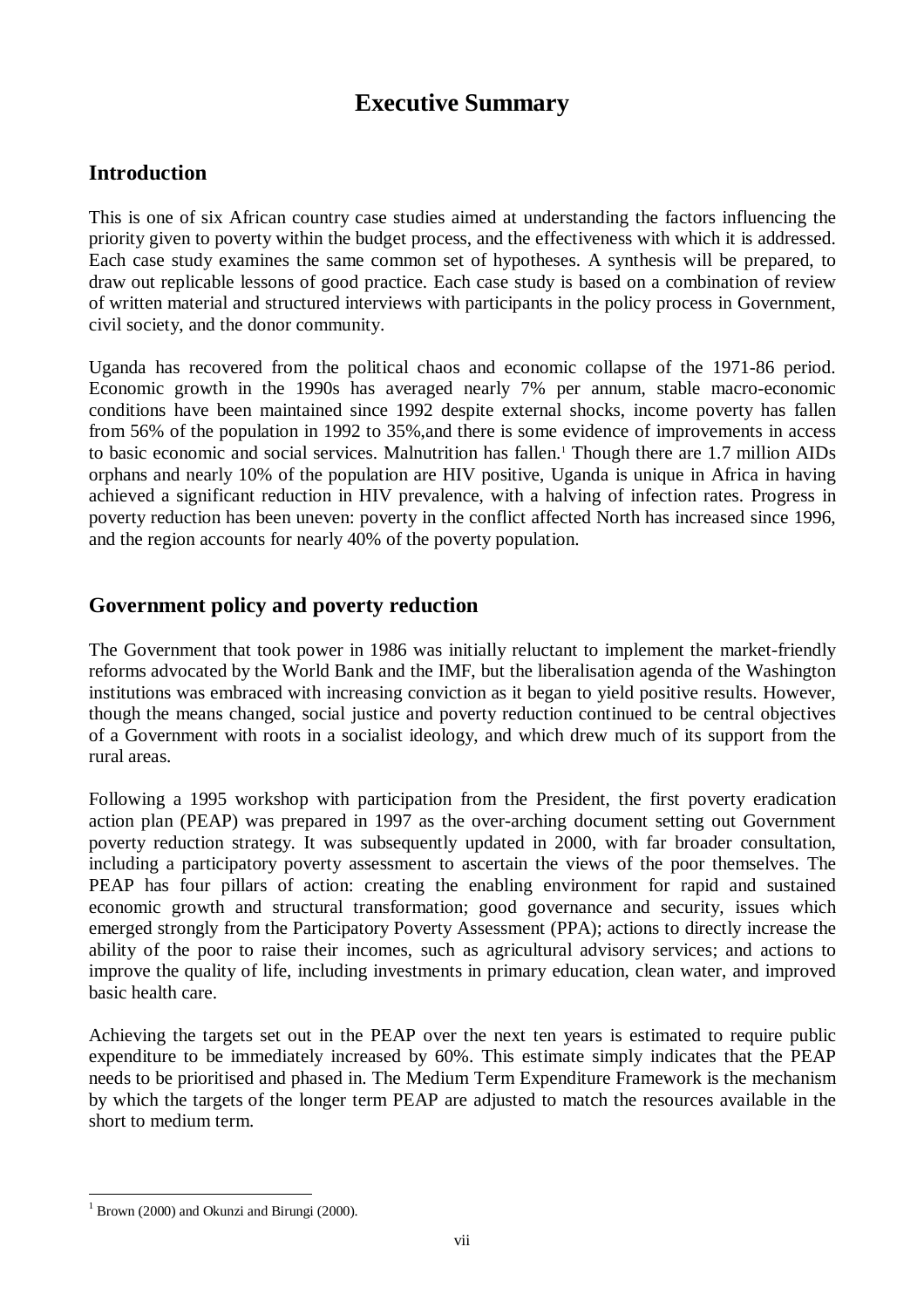The combined Ministry of Finance Planning and Economic Development has been, for most of the period since it was established in 1991/92, the engine of Ugandan recovery and development.2 The initial focus was placed on restoring macro-economic stability, and the conditions for growth and investment. Foreign exchange market liberalisation, and later the liberalisation of coffee marketing, enabled farmers to keep a larger percentage of the world coffee price, and made the most important single contribution to poverty reduction.

## **Poverty and the budget process**

MFPED have taken the leading role in the planning and budget process, but responsibility for approving the PEAP and each annual budget which helps implement it rests with the Cabinet, and ultimately the President. MFPED authority depends on maintaining Government approval.

The budget process has been progressively reformed to enable resources to be concentrated on Government priorities. The initial focus on controlling aggregate spending in line with macroeconomic constraints was succeeded by the introduction of medium-term expenditure ceilings, initially for central departments, but extended in 2000/2001 to encompass local Government. Donor flows are also increasingly being brought within the budget process.

There has been a progressive movement away from incremental budgeting towards a stronger focus on Government objectives. This has been helped by the formation of sector working groups, involving donors and other stakeholders alongside sector officials. Sector strategies and sector expenditure plans have been prepared under the leadership of sector ministries, but involving joint teams with official and donor representation. The budget planning process has become remarkably transparent, with open discussions and presentations to which parliamentarians, NGOs, the media and donors are invited, and at which the priorities and plans of the medium term expenditure framework are presented and justified.

The MFPED has played an active role in ensuring that Government priorities are respected, most innovatively through the Poverty Action Fund (PAF). The PAF is not a separate fund. The PAF attempts to identify those expenditure programs within the budget that are particularly relevant for achieving poverty reduction objectives. The PAF expenditure categories are drawn from the analysis in the PEAP, and include primary education, primary health services, access to water and sanitation, agricultural services for poor farmers, and rural feeder roads as the major programmes, together with spending on PAF monitoring. The innovative aspect is that Government has committed itself to increase the level and share of total public expenditure committed to PAF expenditures, and to guarantee that allocated PAF funds are released in full, a promise which has so far been met. Government has guaranteed to utilise HIPC debt relief savings, plus designated donor budget support commitments, plus some additional commitments of Government own funding, for additional spending on PAF budget lines beyond a baseline level established in 1997/98 budget year. The introduction of the PAF has seen a doubling in the share of the budget spent on programmes now defined as within the PAF, from 17% to 32%, with the share designated to increase further. The criteria for inclusion in the PAF were circulated in 2001 (Box 4). They focus on direct poverty reduction, and require a costed monitorable plan to have been prepared. The Poverty Eradication Working Group chaired by MFPED acts as 'gatekeeper', advising the Permanent Secretary as to whether the criteria are met.

The MFPED has used the principles set out in the PAF and the PEAP to encourage departments to be more rigorous in their justifications for their budget plans, relating the case for Government

<sup>&</sup>lt;sup>2</sup> Finance and planning were separated again in 1996, but re-merged in 1998.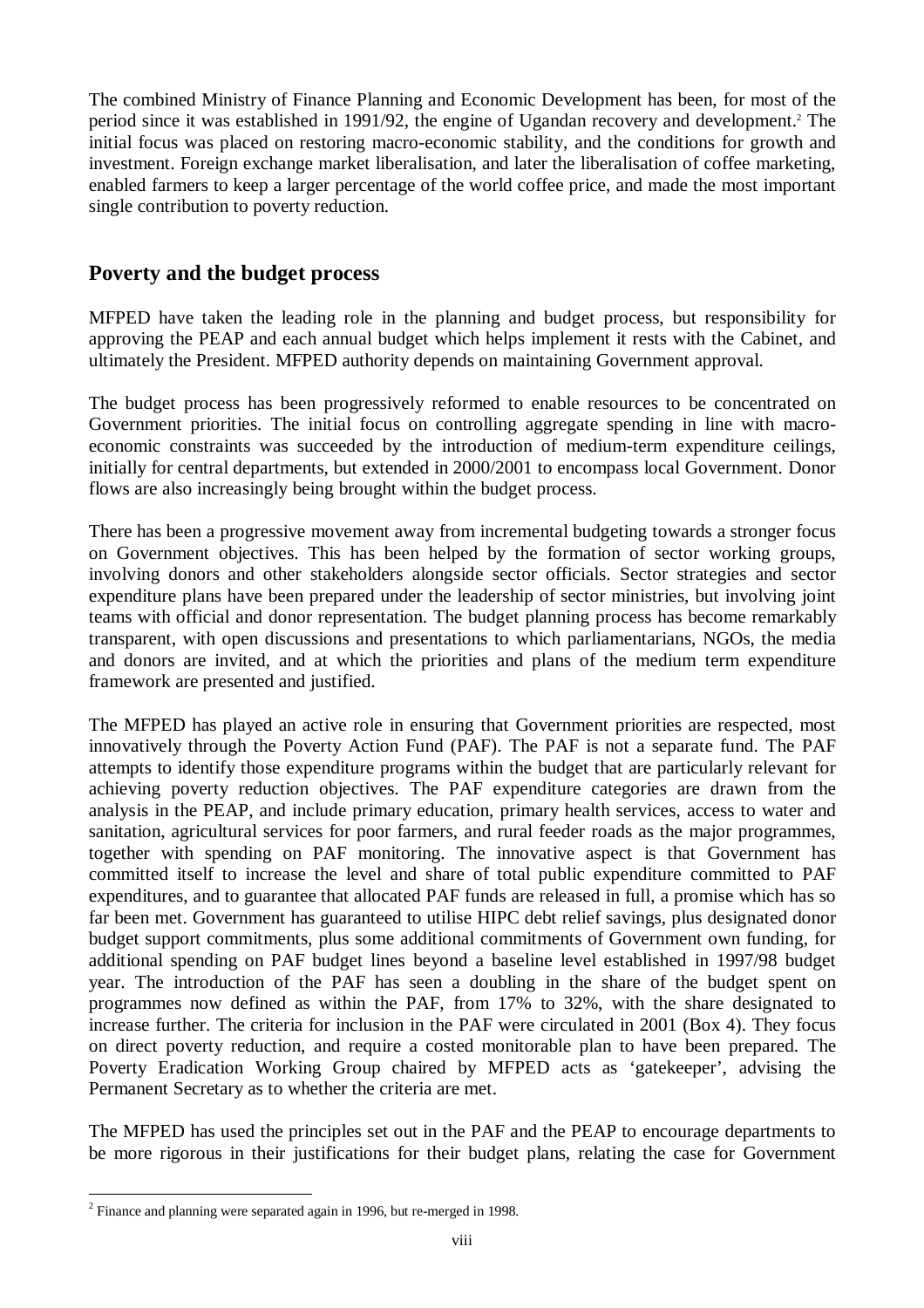intervention to some form of market failure. Departments have been encouraged to show how their budget plans help to achieve PEAP objectives. Departments that have not come forward with credible plans have been penalised. Thus the overall health sector share was not initially increased, but additional spending on the essential package of primary and preventive services was financed by a radically increased share at the expense of the tertiary hospitals, who had their budget capped and were expected to raise efficiency and make increased use of cost recovery. Within the agriculture sector, failure of the Ministry of Agriculture, Animal Industry and Fisheries (MAAIF) to define a relevant and affordable role for itself in the poverty reduction strategy resulted in leadership of the Programme for the Modernisation of Agriculture being assumed by the MFPED. In these cases, the share of poverty expenditures within the sector budget increased first, before MFPED were persuaded of the merits of increasing the overall budget share of the sector.

The big increases in sector shares have gone to education and roads, and more recently to water and sanitation. Spending on defence has been capped at 2% of GDP despite involvement in regional conflicts, and the share of law and order has fallen despite continuing problems of domestic insecurity. The burden of public administration has also been reduced, together with domestic debt interest. We are aware of no other country that has achieved such a dramatic pro-poor change in spending patterns in so short a period. The most recent poverty status report recognises that progress has been uneven, and points to future shifts in the geographical distribution of spending to help address the problems of the conflict blighted North, and a shift in emphasis towards supporting rural livelihoods, and towards overcoming maintenance problems.

## **Decentralisation**

Uganda is also remarkable for spending over one third of total public expenditure via local authorities, the largest share in Africa. Uganda continues to wrestle with the problem of how to reconcile national programme priorities, and the need for accountability, with the objective of decentralising resources to local Government. In the face of clear evidence that district administration was absorbing funds intended for service delivery, Uganda has limited the discretion of local Government, providing 80% of their funding in the form of highly conditional grants. These require local Government to use the funds in ways determined at the centre, and specify planning, reporting and accounting requirements. Government has also made increasing use of transparency provisions. Public notices, FM radio stations, and newspapers are being used to publicise the resources which have been provided to individual schools and health facilities, and what they are to be used for. The intention is to empower communities to hold civil servants and councillors to account.

The budget process includes regional workshops at which local Government planning and budget staff exchange information and views with the MFPED budget directorate. It has been an opportunity for Districts to feed back their difficulties with the guidelines and procedures for accessing budget funds, while it has also enabled MFPED to train and support Districts in planning and budgeting. There is said to be a marked improvement in the quality of plans and budgets in the second year in which Districts have been included in the MTEF process. Government nevertheless accepts that present arrangements for local Government finance may be too bureaucratic, and is trying to increase flexibility, while also extending nationally an approach to piloting participatory district level planning, supported by capacity building at district and sub-county level. The DDP approach, which is being piloted in five districts, helps local Governments to meet minimum standards of planning and accountability before funds can be accessed, but raises the standard to be achieved in subsequent years, providing strong incentives to build capacity.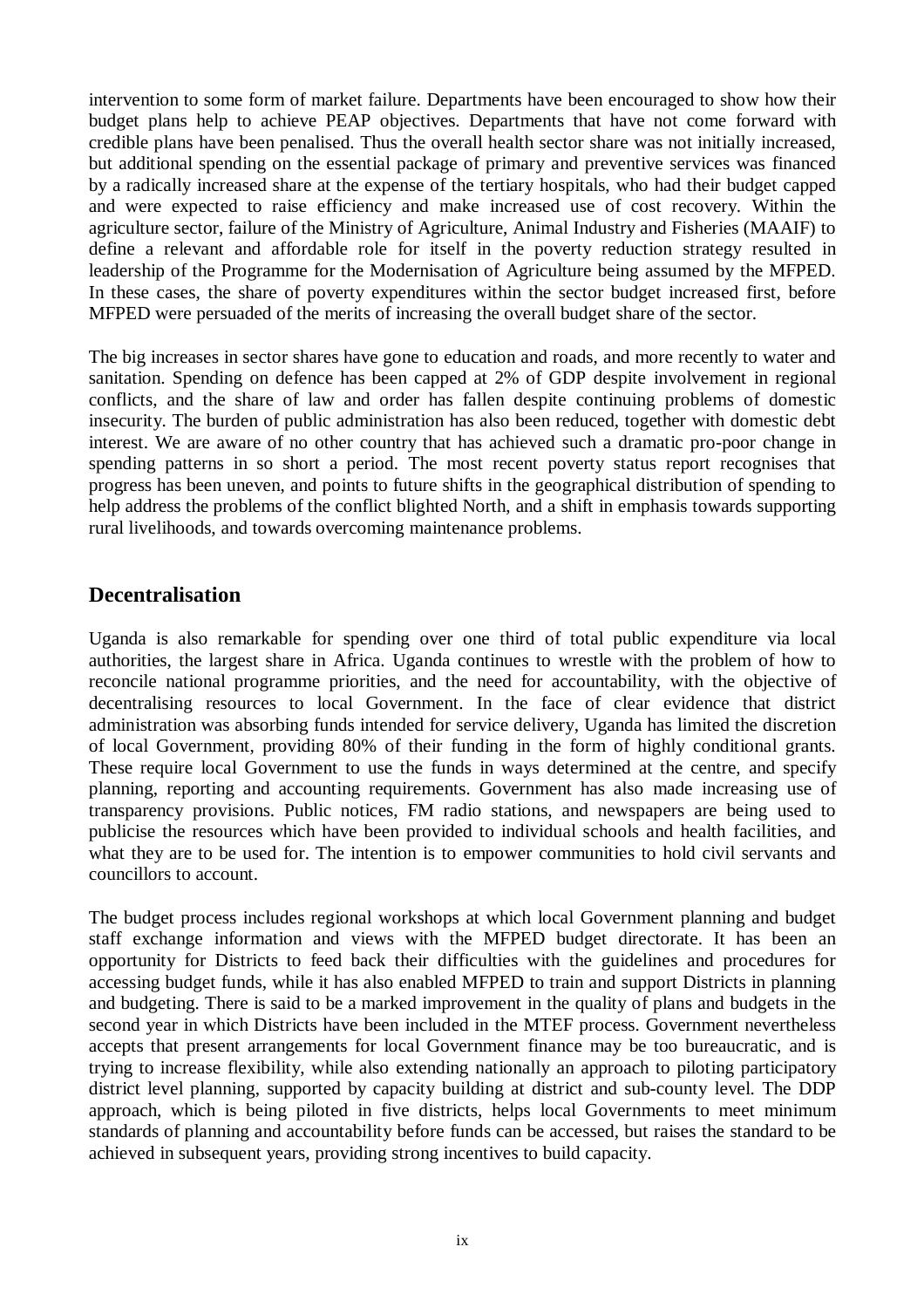The main lesson from Ugandan experience of decentralised budget management is perhaps the importance of being willing to learn from experience, and modify the approach in the light of evidence.

## **Aid and the budget**

Government is now turning attention to strengthening arrangements for incorporating donor flows within the budget. Uganda has already succeeded in increasing the share of donor support provided for the budget. It is the first country to receive general budget support from the World Bank in the form of a Poverty Reduction Support Credit.<sup>3</sup> This is provided in the context of an agreement on the overall MTEF, plus actions to address critical cross-cutting problems mainly in the area of public sector management and accountability. Other donors including DFID, Ireland Aid and the EU are supporting it. Many other donor programs provide budget support, either earmarked to PAF expenditures, or to sector programmes in justice, law and order, health or education. The sector approach is being extended across all areas of Government.

Government now wishes to go further, and increase the influence it is able to exert over project commitments. Table 4 shows that the pattern of Government expenditure is significantly different when project aid is included, with the share of agriculture for example significantly increased, while the share of education is significantly lower. Other influences of project commitments on the distribution of expenditure are likely to be more marked still, with specific districts in receipt of donor flows likely to be disproportionately privileged compared to others who have been less fortunate. Ministries that are able to attract additional donor project commitments may not feel that their budget constraint is a real one, and may delay necessary rationalisation in hope of attracting a donor.

In order to improve planning and resource allocation, the draft Volume 3 of the PEAP raises the possibility of placing a ceiling on project commitments which each sector Ministry may accept. This would leave sectors with an incentive to seek additional donor funding commitments up to their ceiling, but the approach would also leave MFPED in stronger overall control of the pattern of resource allocation, which should improve prioritisation in line with national priorities.

## **Did the poor benefit?**

The increased expenditures on poverty reduction are reflected in some improvements in service access and quality.

With 96% of the population being rural dwellers, and half of rural income coming directly from agriculture, it is recognised as the key sector for poverty reduction. Other than in the conflictaffected North, poverty has fallen among both cash crop and food crop farmers. This has mostly been as a result of policy changes that have liberalised markets and raised farm gate prices. Government has spent little directly on agriculture, extension services reach fewer than 20% of farmers, and technology shows little change. Government is now re-thinking what role it should play in the sector, and has developed a Programme for Modernisation of Agriculture which envisages a more participatory and demand-driven approach, making more use of private sector service providers.

<sup>&</sup>lt;sup>3</sup> Strictly speaking, the PRSC is an adjustment operation, providing foreign exchange with nominal accountability in terms of ensuring that eligible imports exceed the level of World Bank financing. In practice, although IDA is unable to explicitly provide budget support, the emphasis of the PRSC is on financing public expenditure programmes and supporting related reforms to budget planning, management, and accountability.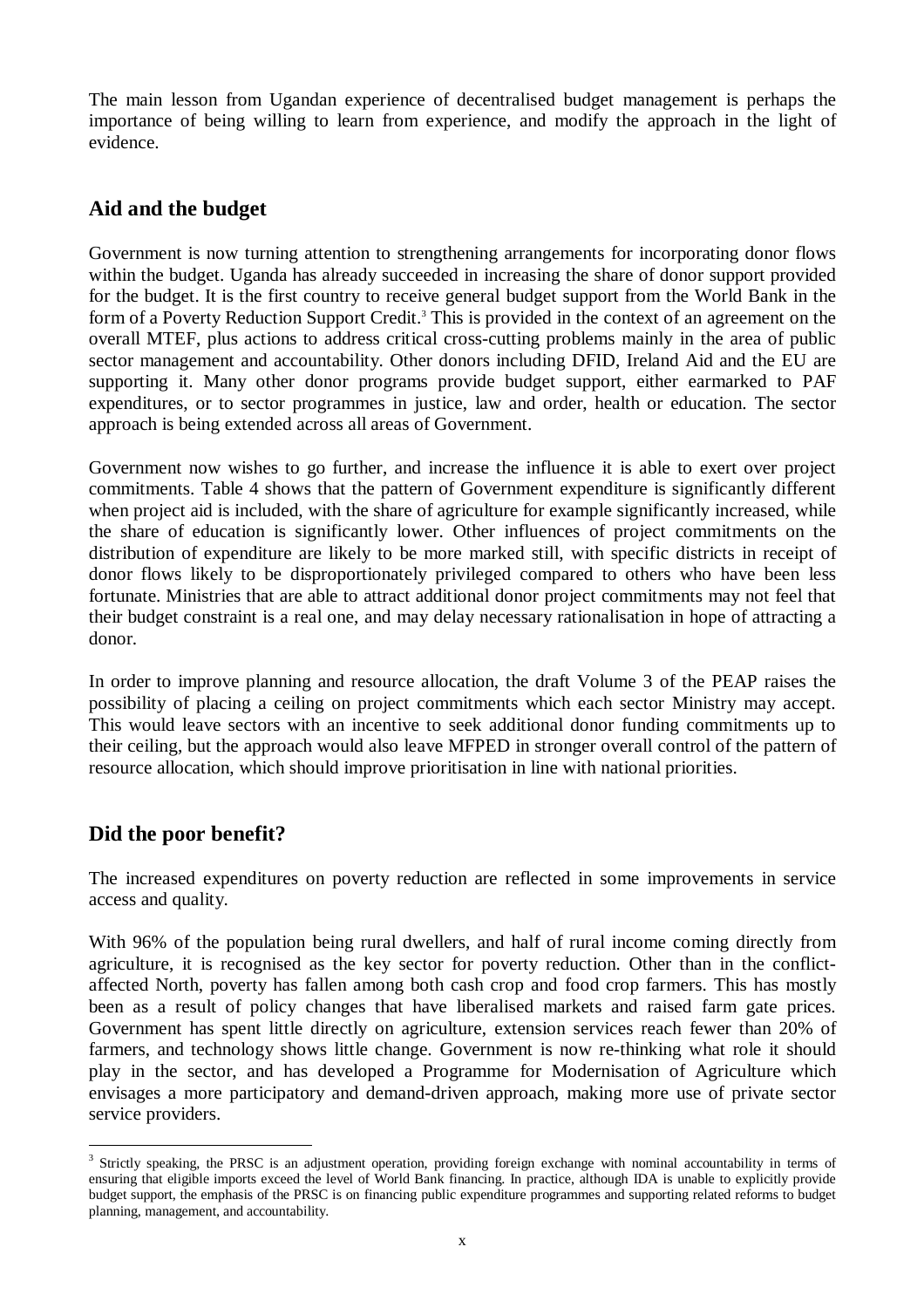Major investments in roads have contributed to agricultural development. The poverty status report quotes recent survey evidence that two thirds of communities say that transport has improved, reflecting major investments in the main road and feeder road rehabilitation. Larson and Deininger find evidence of a significant reduction in the spread of market prices, indicating lower transport costs. Road maintenance remains a concern.

The near doubling in enrolment following the introduction of free primary education has greatly reduced the income and gender bias in enrolments. Approximately 90% of the intended funds are now reaching primary schools (a big improvement), and there has been some improvement in the numbers and maintenance of classrooms. However, limited attainment test information suggests that the 90% increase in enrolments after 1996 has adversely affected quality. This is not surprising when the explosion in enrolments has resulted in shortages of teachers, classrooms, and books, shortages that the education sector programme is beginning to address.

Health standards should have benefited from increases in coverage of safe water and sanitation, and improved health services. The most significant achievement has been the halving of HIV infection rates, following a relentless public education campaign. Regarding health services, the increased focus on primary services has resulted in better-maintained clinics, closer to the community, and better stocked with drugs. Nevertheless, the increase in utilisation of modern health facilities has mainly been met by non-Government service providers. Though there have been some improvements, with increases in ante-natal care and treatment of malaria, utilisation of Government health services remains very low, with the poor most likely to live in areas without access to an appropriately staffed facility, and most likely to be discouraged by user fees. Immunisation performance has not improved. The 2001 abolition of user fees saw big increases in utilisation of Government services, but there is a fundamental dilemma of affordability in extending free services beyond the minority of the population who currently benefit from them.

Summarising, in education, water supply, road transport, health, Government can point to some real achievements in making improved services available to the population, including the poor. Each of these sectors continue to face major problems of poor quality, lack of capacity and of staff recruitment and motivation, and maintenance is a major challenge for roads and water facilities. Nevertheless, there is evidence that increased expenditure on poverty programmes has brought increased benefits to the poor. Government's own poverty status report is very clear in recognising where the problems are that need to be addressed, which is perhaps one of the more encouraging features of the Uganda Government approach.

## **Explaining the Uganda experience**

The Uganda case, with some reservations, has to be regarded as a successful example of a country that has organised the budget process to address poverty. In terms of the research hypotheses which we set out to investigate, key factors in that success appear to be:

- Leadership commitment.
- Development of an evidence-based poverty strategy, and willingness to modify policy when new evidence becomes available, e.g. on the effects of decentralisation.
- Clear definition of criteria for Government intervention in the economy, with the private sector role expanded where it made sense to do so, e.g. water sector, tertiary education, agricultural extension.
- Clear criteria for identifying poverty reducing expenditures that, though narrowly defined, proved an effective mechanism for reversing a traditional anti-poor bias in spending patterns.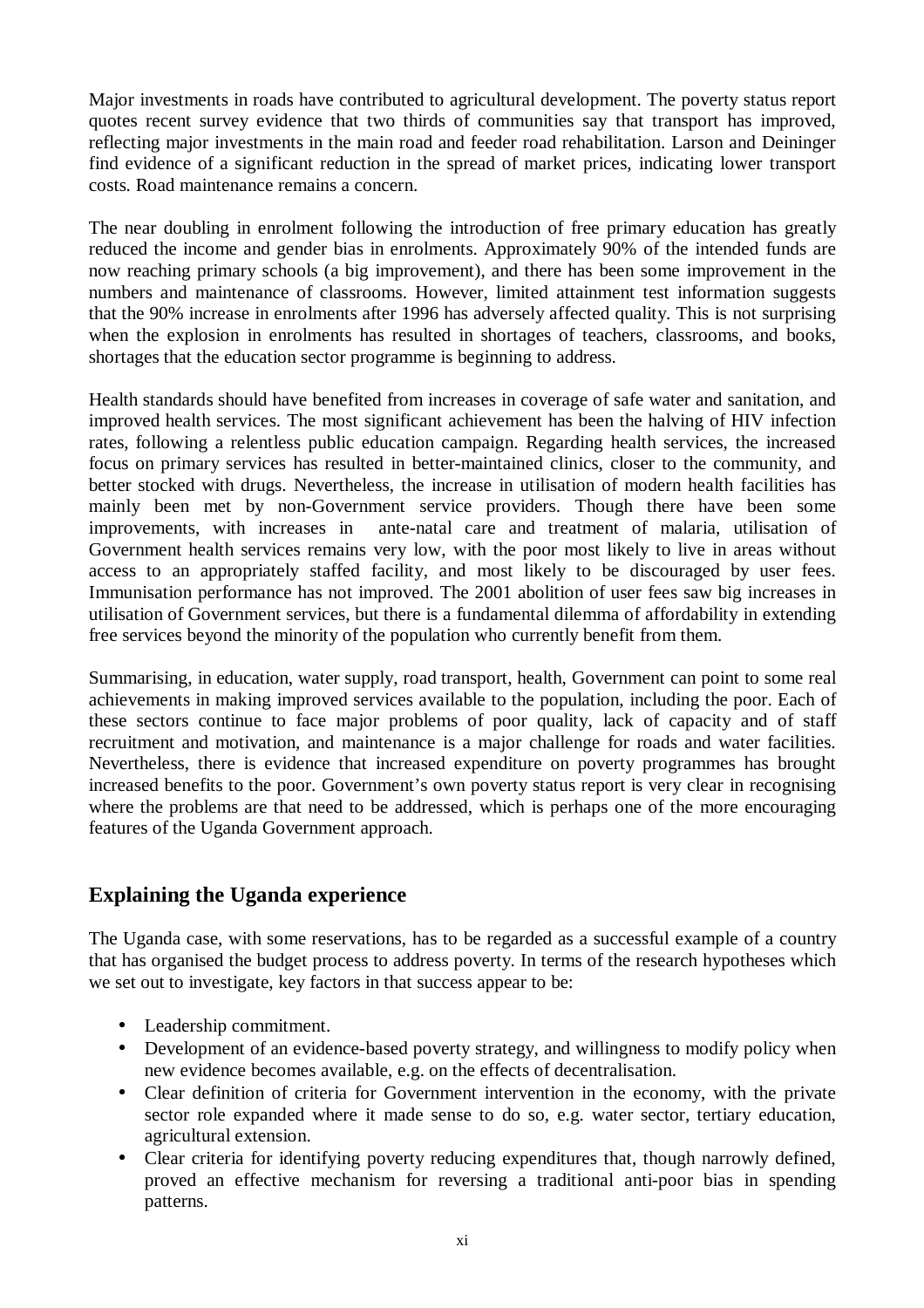- An effective budget process based on realistic resource projections, and hard budget ceilings, enabled resources to be shifted towards increasing and protecting spending on poverty programmes.
- A steadily improving budget planning and management process, in which a strong MFPED increasingly extended the content of the medium term budget, co-opting technical resources from outside the Ministry, and capturing more of the total flow of public expenditure over time.
- A strong focus on strategic questions, avoiding becoming buried in the detail, enabled MFPED to exercise a degree of real quality control over sector expenditure plans, rewarding those sectors that responded to PEAP priorities, while holding back on the budgets of those that did not. Though the guidance may be too prescriptive and too bureaucratic, local Government also has positive incentives to achieve planning and accounting standards in order to secure fund release.
- Budget predictability was achieved through careful macro management, and reinforced for poverty programmes by specifically protecting them, which both improved the incentives for allocating funds for poverty, and made planning seem more worthwhile. The cost of this approach has been increased uncertainty of resources for non-PAF programmes, a cost which most of those interviewed felt had been worthwhile for the benefits achieved.
- The donor role has on balance been helpful for poverty reduction, both by helping defend poverty programmes through PAF earmarked support, and through the technical support given to both the PEAP and the budget process through the sector working groups. This has been positive primarily because Government, through the MFPED, has retained control of the overall agenda and priorities.
- Though there has been some redundancy and overlap, the planning and budget process has demanded and used good evidence and analysis, led from the Ministry of Finance, Planning and Economic Development, where an influential poverty monitoring unit is located. Major policy and management changes have been undertaken when analysis showed existing policies were ineffective, for example the introduction of conditional grants and of more transparency in budget releases responded to tracking-study evidence that resources were not reaching the facility level.
- This has included institutionalising, within MFPED, the collection of views from the poor themselves through participatory poverty assessments, which have been influential in changing Government priorities.
- Direct participation by communities in setting service standards and priorities is limited at present, though the LGDP approach encourages this. However, government has sought actively to provide information to the population to enable them to hold officials to account, has encouraged and facilitated complaints through the IGG, has involved Parliament and NGOs in the budget process, has sought to provide simplified information on the budget process to enable outsiders to participate, and has developed and facilitated multiple channels for monitoring and feedback involving actors inside and outside Government.

Issues of continuing concern include:

- Public sector pay. Uganda achieved initial success in raising real pay levels towards 'living' wages' defined around the standard of living civil servants of different types could reasonably expect to achieve. Progress took place in the context of rapid economic growth, increased tax revenues, and a halving of public sector employment. Recent years have seen tax revenues stagnate, while the requirement for new teachers and other staff has required new growth in employment. Government cannot afford to immediately pay enough to attract and retain staff while simultaneously meeting other priority expenditure needs.
- Public sector performance. Resistance to paying competitive salaries for skilled staff is reinforced by the evidence of poor performance, corruption and other misdemeanours by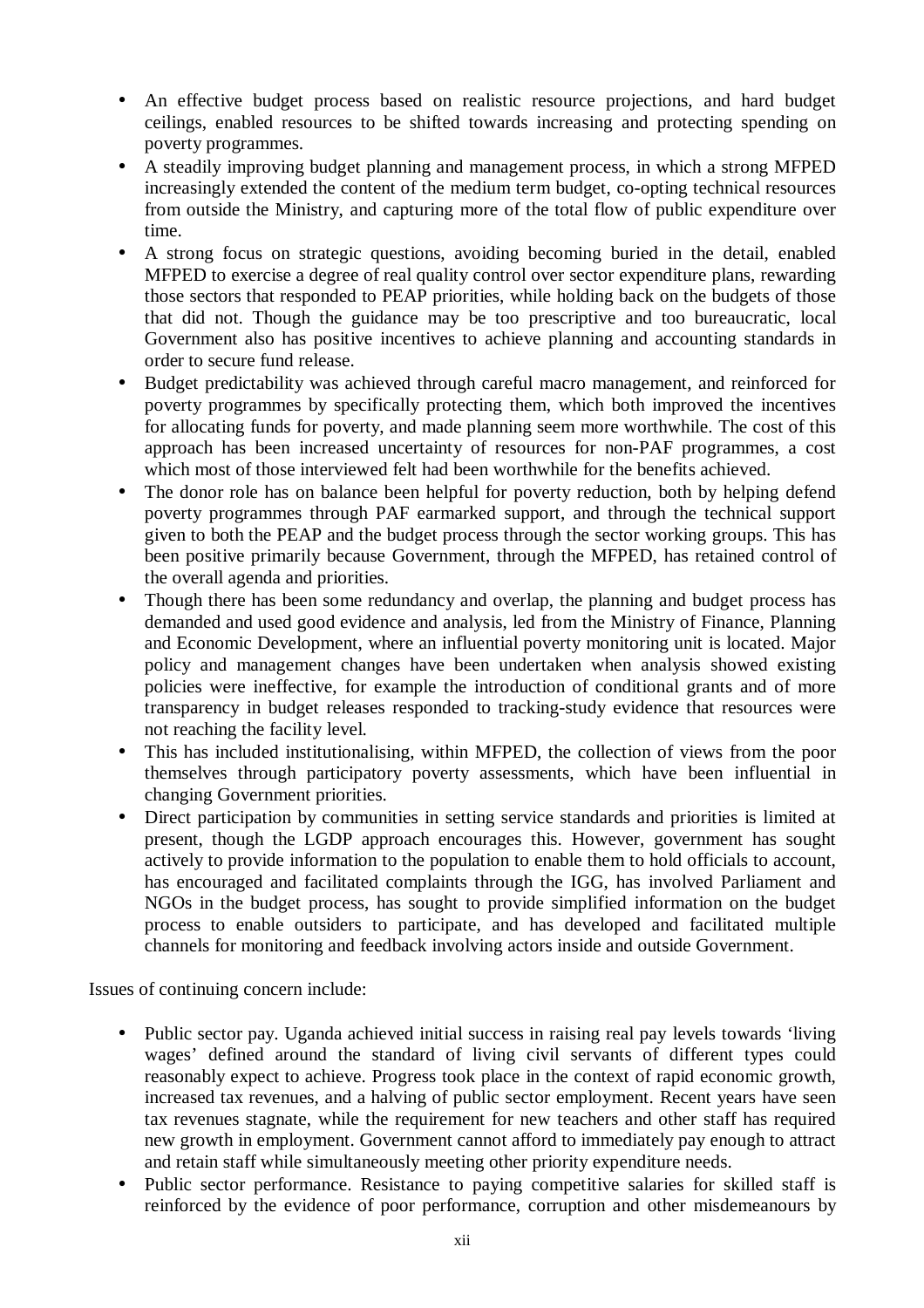some public servants. Efforts are being made to improve performance by a number of routes, including promotion linked to performance assessments, and actions to reinforce the voice of clients in holding officials to account. It is too early to assess progress. However, with salaries too low to recruit, motivate and retain critical categories of staff, especially in remote areas where the services most important to the poor are delivered, there may be limited scope for improvement.

- Financial accountability is weak, financial rules are widely ignored, audit reports are not followed up, and corruption levels are high. Though there is a strategy to address these problems, there is considerable overlap in the functions of the bodies responsible for fighting corruption, and lack of attention to their fiduciary responsibilities by accounting officers means that mixed signals are sent to departments on the priority to be given to raising standards, and the standards which are acceptable. The movement towards direct budget support is focusing increased donor attention on these issues, and indeed the increased proportion of the donor funding which is dependent on Government systems to generate acceptable accounting and audit reports raises the risks to Government if the concerns are not addressed.
- How to reconcile a focus on national policy priorities with decentralised budget management. The conditional grant approach has secured significant improvements in the share of public expenditures reaching the facility level, and spent on national poverty priorities, and has supported some improvements in service access and quality. However, some of the grants have been criticised as unresponsive to local needs and overly bureaucratic, with a focus on nominal paper planning and accountability rather than a real focus on performance. The Local Government Development Programme (LDGP) offers an alternative that focuses on a more participatory approach to planning, working with lower tiers of Government, and introducing a stronger community role in planning. However, there are some unresolved dilemmas in how to reconcile this approach to planning with the sector-specific and hierarchical approaches represented by the conditional grants and by the sector programme approaches which have been the basis for budget reform and for donor support.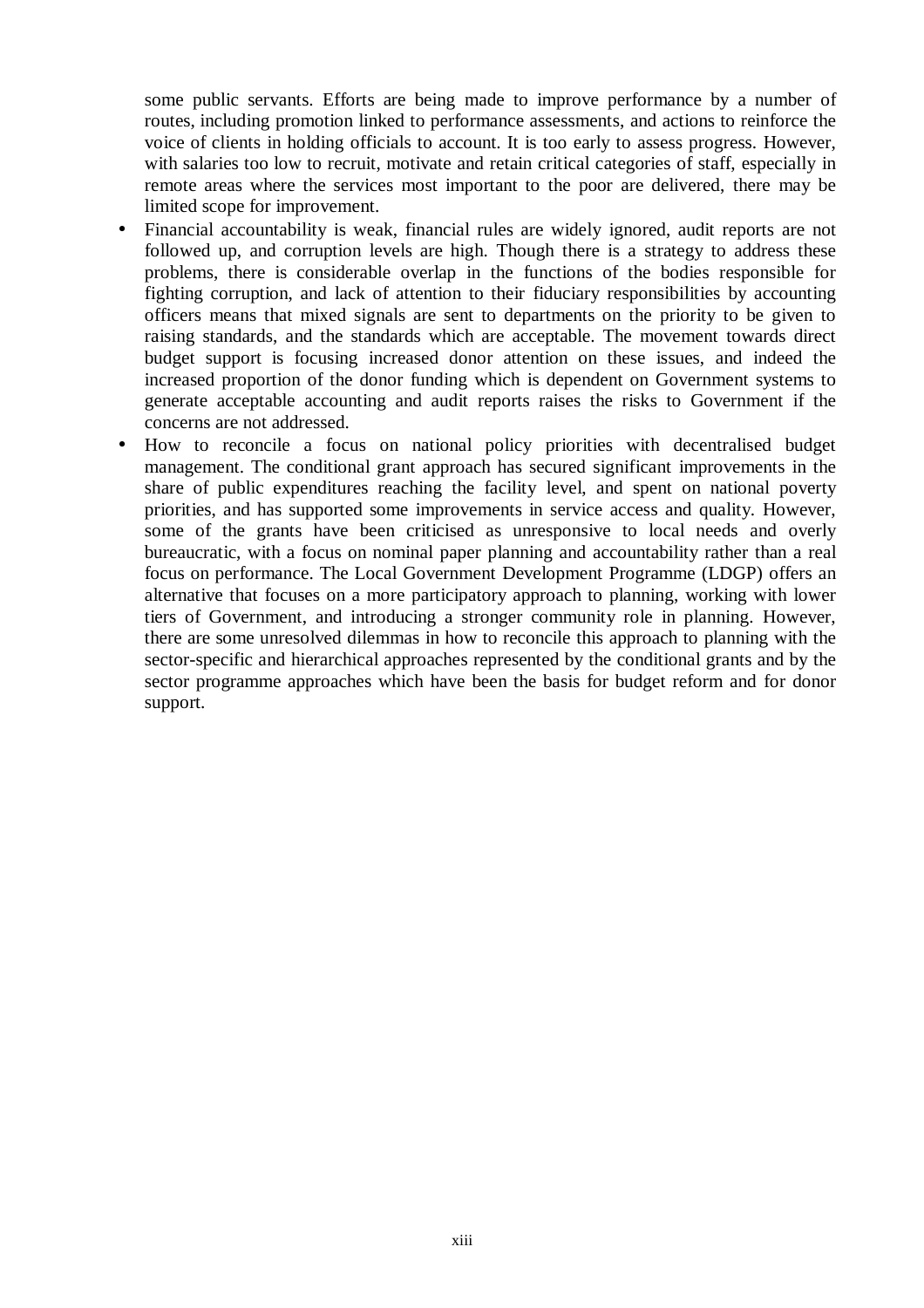## **1 Introduction**

#### **1.1 Methodology**

The case study is based on research conducted between December 2000 and February 2001. It examines the Uganda experience in terms of a set of hypotheses concerning the factors influencing the treatment of poverty within the budget process. These were investigated through a series of interviews with Government officials, donor representatives, and involved members of civil society (see Annex 1), informed by background working papers commissioned from the Economic Policy Research Centre<sup>4</sup>, including analysis of the evolution of the budget system, the policy history, and the comparison of planned expenditure priorities with the outturns achieved. Mick Foster also participated in the appraisal of the World Bank Poverty Reduction Support Credit on behalf of Ireland Aid, an opportunity which added to the insight we were able to gain into the poverty policy process.

#### **1.2 Structure of paper**

The remainder of this section summarises poverty trends in Uganda. Section 2 summarises the development of Government policy and the role of poverty within it, describes the instruments which Government has developed to ensure that national priorities are reflected in the actual pattern of spending, and then describes how the pattern of spending has in practice changed to reflect nationally defined poverty policies. Section 3 reviews the available evidence on how effective public expenditure has been in reaching the poor with improved services. Section 4 discusses what accounts for the results that have been achieved with reference to a series of hypotheses, organised under three main areas: institutions, information and analysis, and participation. Section 5 draws some conclusions, focusing on the policy implications of the experience.

#### **1.3 Poverty trends in Uganda**

Uganda became one of the world's poorest countries as a consequence of the prolonged period of economic and social collapse during 1971-85. Uganda remains extremely poor, ranked 158 on the UN human development index, but has sustained a remarkable recovery, with economic growth averaging nearly 7% per annum in the 1990s, inflation contained to single figures, and the proportion of the population in absolute income poverty falling from 56% in 1992/93 to 44% in 1997/98 and, if preliminary figures are confirmed, to 35% in 1999/2000.5 Over the 1990s, living standards in urban areas rose by over a half, in rural areas by over a third. The main blot on performance has been continued increases in poverty in the conflict-affected North, the poorest region. With that exception, growth in rural areas was progressively distributed, and both food crop and cash crop households benefited. These improvements are only now returning Ugandan per capita income to the level achieved in 1970, an indication of the extent of the collapse suffered in the Amin-Obote II period.

<sup>4</sup> Ayoki and Obwona (2001) and Mujimbi (2001).

 $<sup>5</sup>$  Appleton (2000): Preliminary estimates from the UNHS. The poverty line is defined in terms of the cost of meeting calorie needs</sup> plus some allowance for non-food consumption. Specific poverty lines involve a large element of judgement, but the finding that poverty has substantially reduced is not sensitive to the choice of poverty line.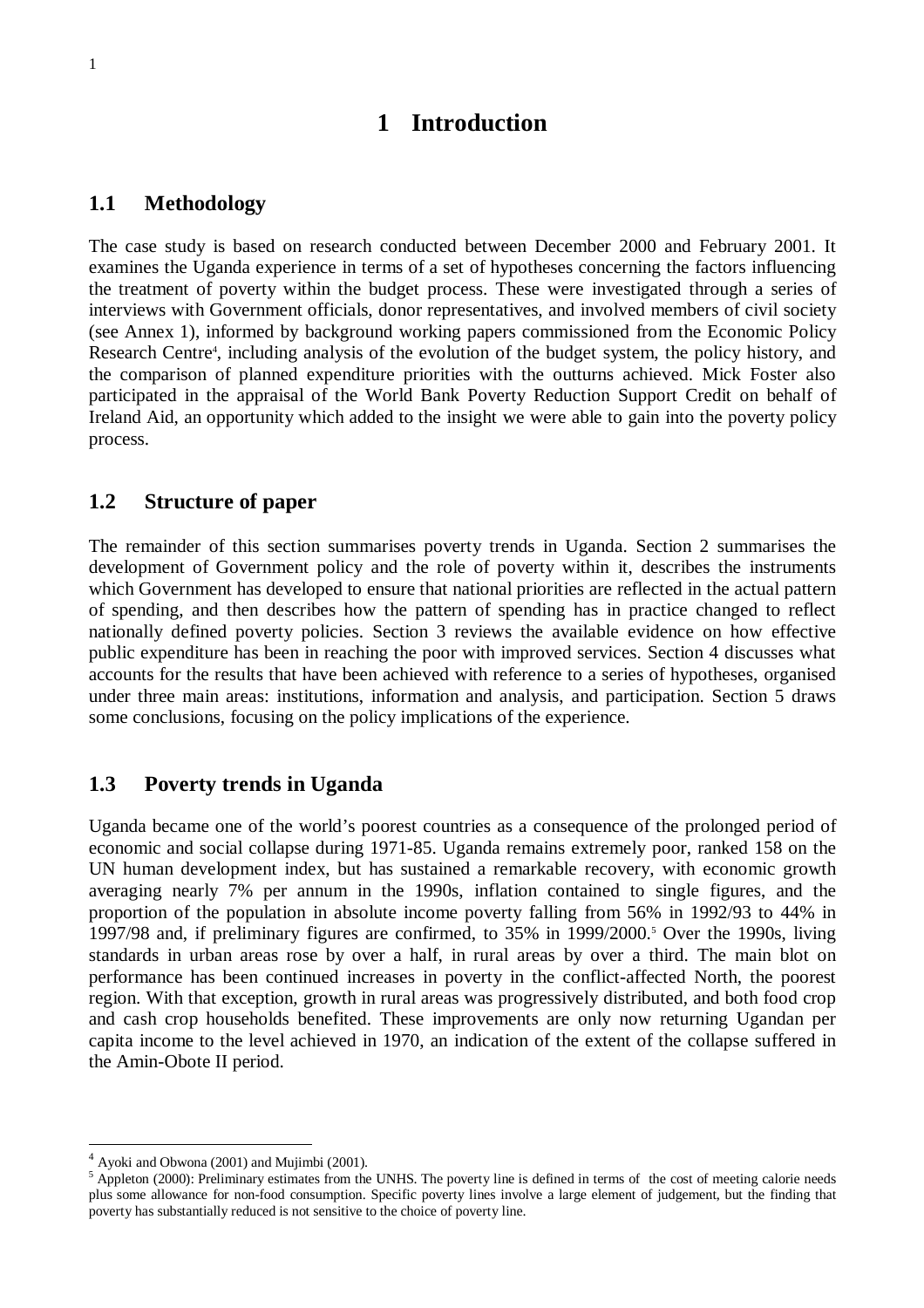The participatory poverty assessment (PPA) reveals a slightly different picture, but one which McGee has suggested can be reconciled with the household survey data.<sup>6</sup> PPA respondents are looking at trends over different, and sometimes longer, periods, and we have already remarked that living standards are still below those achieved in 1970. McGee also suggests that some of the extra expenditures captured by the household expenditure survey may not reflect increased welfare. For example, increased spending on health care in the wake of the AIDS epidemic, increased alcohol consumption by men, increased spending on previously 'free' items such as fuel wood and water would show up as increased real household expenditure, but may not be correlated with other indicators of welfare. There is some evidence in both the PPA and the household survey data of households selling assets in order to meet increased needs for cash expenditures. A point not explicitly made by McGee is that households move in and out of poverty as their circumstances change, and a PPA which focuses on poverty will inevitably find more households for whom living conditions have worsened than will a household survey designed to represent trends across all households. The next PPA will aim to offset any bias by including a focus on the experience of households who have escaped from poverty. Overall, there is little doubt that rising consumption has improved welfare, but the household expenditure data may well flatter the impact on living standards.

 $6$  McGee (2000).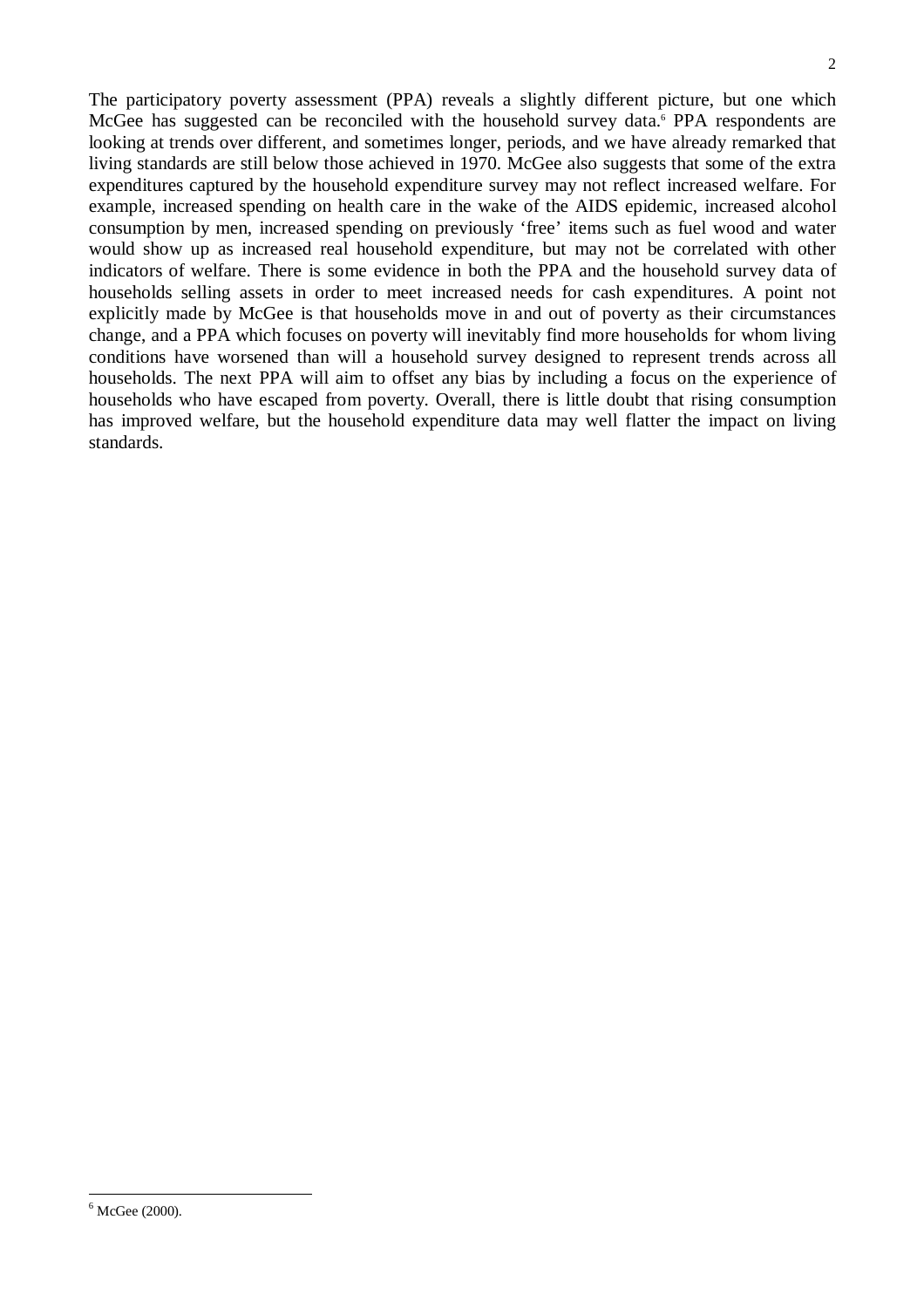#### 3

## **2 Government Policies and Poverty Reduction**

#### **2.1 Government policy from 1986**

A recent study characterises the development of Government policy under President Museveni in terms of initial rejection of market-based reforms (1986), followed by a period of reluctance (1987- 92), when donor conditionality helped to strengthen the influence of the reformers, with full ownership of the reform process established from 1992 onwards.7 A strong characteristic of the Government from the earliest years has been an open debate on the policy options, and a willingness to learn the lessons of experience. The failure of the closed economy model which was attempted in 1986, was followed by a cautious opening up, influenced by study tours to learn from the Ghana experience, and supported by a Bank-IMF supported reform programme. An economic council, chaired by the President, played a key role as a decision-making body, in which policy options were debated on their merits. The decision to liberalise the foreign exchange market was an early, and vital, outcome of such a debate in which experts from the donor community as well as Government participated and proved influential.

A crucial event was the merger of finance and planning in 1992, following a lapse in fiscal rectitude by the Finance Ministry which saw inflation soar to over 100%. The merger was in effect a takeover by planning, and established a powerful combined Ministry with a talented team of officials at the helm. The MFPED team has been well led, and has been relatively well paid (initially with donor supplementation, later with special budget and other allowances which recognised the level of commitment required of them). There has been staff continuity in the key positions, and a culture of high achievement, hard work, and commitment to common goals has been established and maintained. Interviews with MFPED staff are remarkable for the coherence and consistency with which a common vision is articulated. The strong leadership has also enabled the ministry to make excellent use of long-term technical assistance to supplement capacity to get things done, without undermining Ugandan leadership and ownership. It is the MFPED which has consistently driven the policy process, not just the economic reform process but also the development of poverty policy, with the control over the allocation of Government funds ensuring that policies were implementable.

Though the merger of finance and planning appears to have been highly successful, it has been controversial, not least with the President himself, who has been concerned to ensure that policy did not become too dominated by short term macro-economic management. The planning and finance functions were separated again into two ministries in 1996-98, though the close relationships of the officials heading the two departments seem to have enabled them to continue working closely together, and the ministries were subsequently re-merged. One positive result of the Presidential concern has been to maintain the pressure on the Ministry to ensure that strategic and longer term issues continued to receive attention.

## **2.2 Development of government poverty policies**

The poverty emphasis of Government policy was muted in the early years when the priority was to restore macro-economic stability and economic growth, but was more marked from 1995 onwards. Poverty policy initially focused on efforts to mitigate the perceived negative effects of structural adjustment on some groups within the population. The PAPSCA programme started in 1990 was

 $<sup>7</sup>$  Holmgren et all (1999).</sup>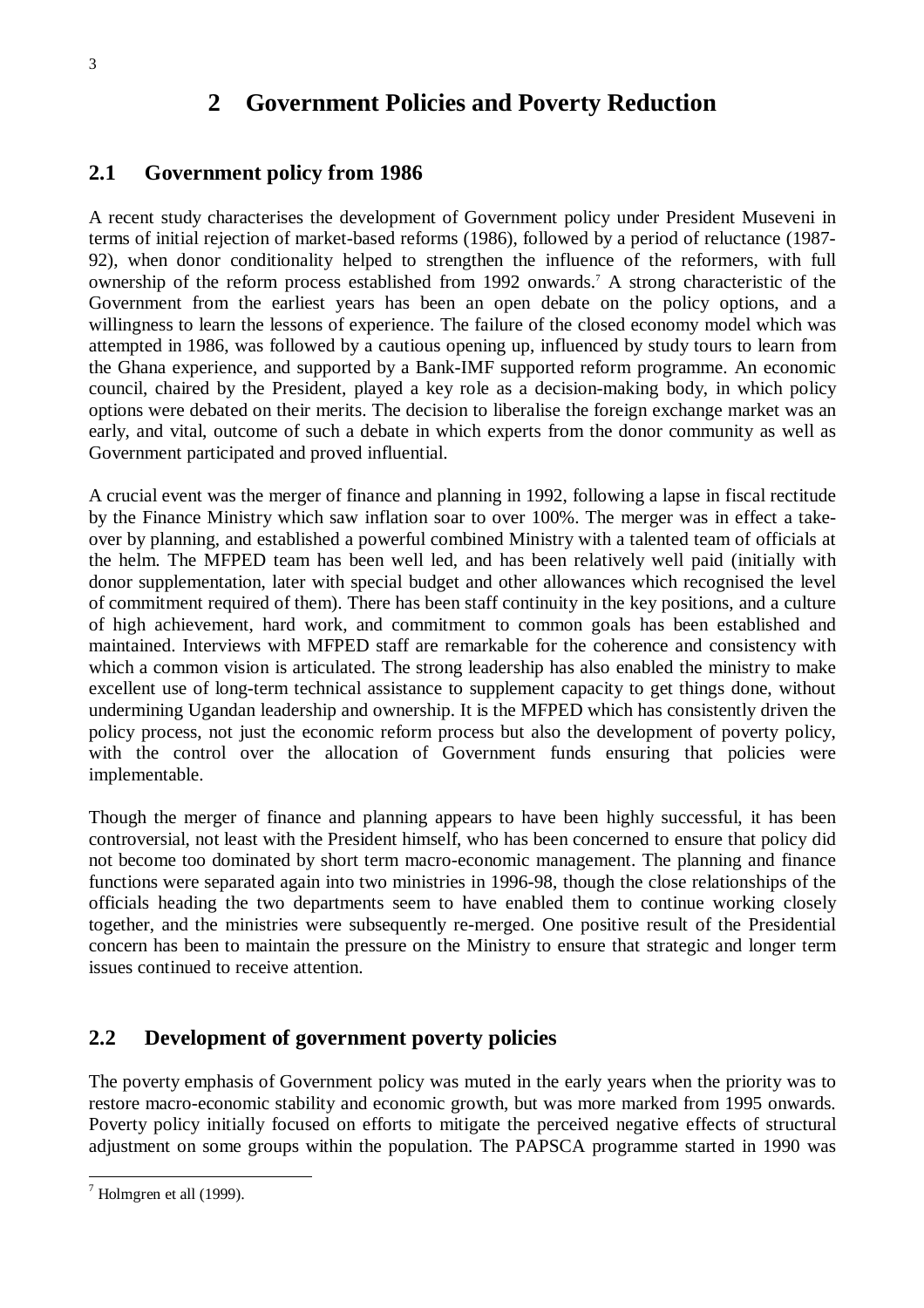similar to many such programmes initiated under the auspices of the World Bank-supported social dimensions of adjustment programme. However, by 1994, the MFPED officials recognised the need for a more comprehensive analysis and strategy to tackle poverty, partly motivated by strong pressure from elements within the ruling National Resistance Movement (NRM) who were convinced that poverty was getting worse during the adjustment years. The Government had moved away from socialist policies but not from the objective of a more prosperous and more equal society, and was particularly sensitive to such criticism from within its own ranks.

The July 1995 forum on poverty, in which the President participated, was a defining moment, which was followed by the establishment of a Task Force which eventually led to the preparation in 1997 of the first Poverty Eradication Action Plan. The discussions in July 1995 and leading up to the PEAP influenced the President's Manifesto for the 1996 election, and the final shape of the PEAP was in turn influenced by the political commitments made during the election campaign.

The President played a major role in shaping the priorities of poverty policy. The priority given to the main roads programme reflected a strong conviction by the President that connecting people to markets was crucial for growth and poverty reduction, and depended on rehabilitation of the roads network, and (at Presidential insistence against World Bank opposition) on developing new roads to connect previously isolated populations. Discussions in the context of the PEAP identified the need to also invest in rural feeder roads. The commitment to modernisation of agriculture was also a major theme of the 1996 election.

Perhaps most significant, the commitment to free primary education for up to four children per family was made during the 1996 election. It reflected long-standing Ministry of Education and Sports policy to give priority to this level of education. The 90% increase in enrolments in 1997, following the removal of fees, surpassed all expectations, and dictated to some extent the increase in the share of the budget devoted to primary education.<sup>8</sup>

The Poverty Eradication Action Plan was updated in 2000, and was the foundation on which Uganda became the first country to qualify for enhanced HIPC debt relief: 'Uganda's over-arching national planning document is the PEAP, signalling poverty reduction is the fundamental goal of the Government'.9 Box 1 sets out the four 'pillars' of the PEAP, and the priority actions to implement them.

#### **Box 1: The PEAP pillars and priority actions**

*1. Creating an enabling environment for rapid and sustainable economic growth and structural transformation.* Macroeconomic stability, equitable and efficient collection and use of public resources, and private sector development.

*2. Good governance and security*. Conflict resolution, decentralised governance with strengthened bottom up accountability, tackling corruption, legal sector reform, and public information.

*3. Actions which directly increase the ability of the poor to raise their incomes*

Agricultural advisory services, rural finance, access to markets, sustainable natural resource utilisation, rural roads, secure access to land and sustainable energy resources for the poor.

*4. Actions which directly improve the quality of life of the poor*

Free primary education, improved health care, HIV/AIDS, water and sanitation and adult literacy.

*Key cross cutting issues* are also identified, and include: action to address public expenditure management issues; environmental issues; gender and the needs of disadvantaged groups; and the need to address geographical disparities.

<sup>&</sup>lt;sup>8</sup> Ministry of Education and Sports, Uganda, and Department for International Development, Eastern Africa (September 1998).  $9$  MFPED (2000).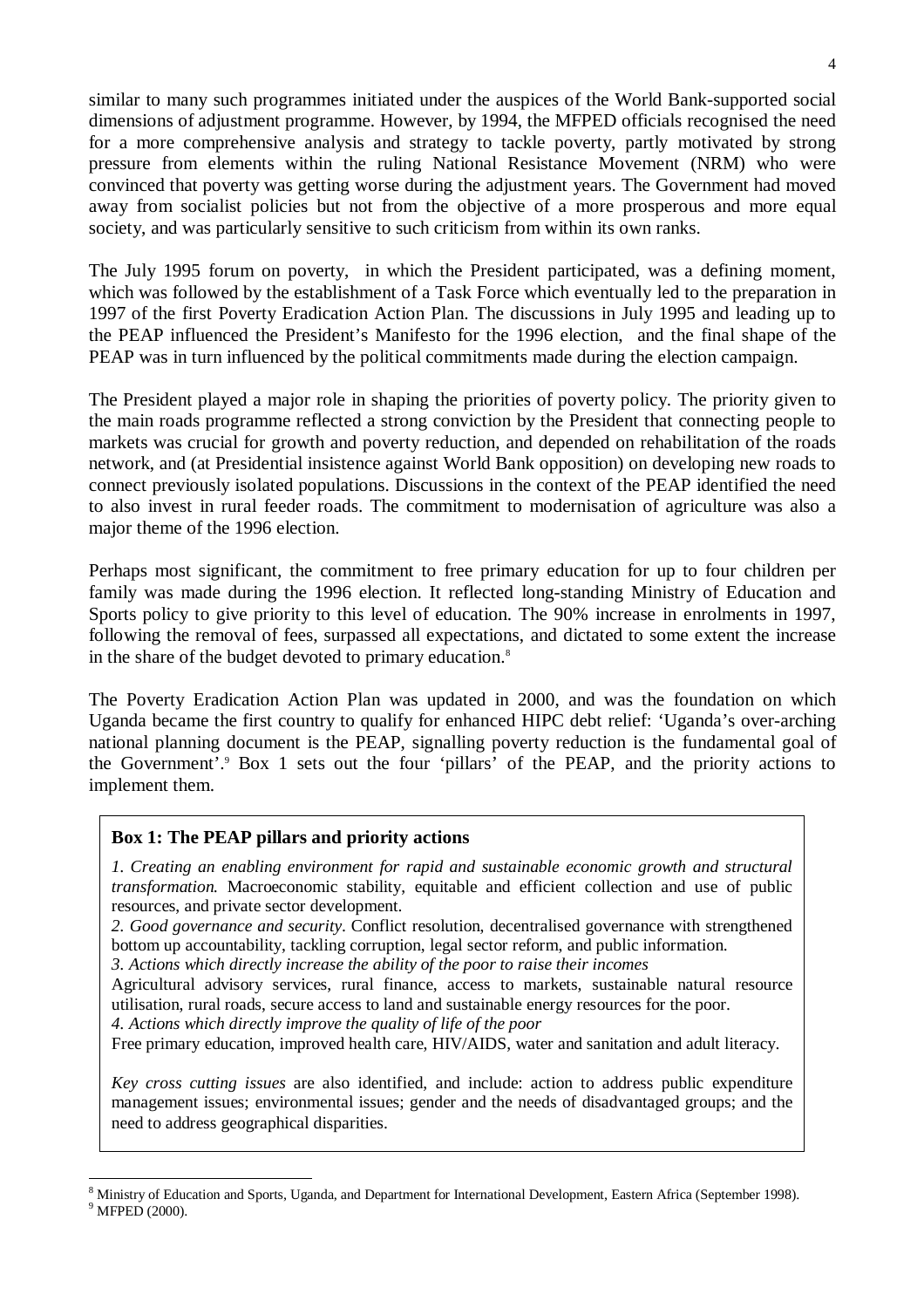The revised PEAP was developed through a consultative process involving parliamentarians, departments across Government, local government and civil society. As a result, everyone we spoke to acknowledged that there is broad ownership of the PEAP and its principles.

## **2.3 Poverty reduction and the Medium Term Budget Framework**

From an initial concentration on ensuring that spending conformed to budget limits, the budget process has developed into an increasingly effective medium-term framework for allocating both Government and donor flows in line with national priorities. It has continued to develop, incorporating local Government within the framework, involving other stakeholders in the process, and beginning to introduce a sharper focus on outputs and outcomes (Box 2).

#### **Box 2: Quick guide to planning and budget processes**

**Vision 2025** – An overview of long term goals and aspirations by the year 2025

**The PEAP** – The national planning framework on which to develop detailed sector strategies

**MTEF** – Annual, rolling 3-year expenditure planning, setting out the medium term expenditure priorities and hard budget constraints against which sector plans can be developed and refined

**Sector Planning** – Sector working groups involving donors as well as Government work on budget framework papers (sectoral MTEFs), disciplined by hard budget constraints set by the MTEF. Sector wide approaches with defined objectives, programmes, indicators, monitoring and review arrangements exist in education and health, and are being introduced elsewhere.

**District Planning** – Discretion is presently limited because most local Government finance is in the form of conditional grants, specifying how funds are to be allocated and used, requiring detailed work plans, and specifying reporting and monitoring arrangements. Districts are now included in the MTEF process, with district MTEFs setting out the medium-term expenditure priorities and hard budget constraints within which district plans can be developed and refined.

**Participatory Processes** – The budget process is remarkably open. Donors participate in sector working groups and overall budget discussions. There is consultation with NGOs, the private sector, and other civil society organisations, and there are attempts to involve MPs informally as well as in the context of formal budget approval procedures. The Local Government Development Programme is developing more participatory approaches to the Local Government planning and monitoring process. Participatory poverty assessments ensure policy is informed by the views and experiences of poor people.

*Source***:** Adapted from Government of Uganda, Poverty Reduction Strategy paper, Uganda's Poverty Eradication Action Plan, Summary and Main Objectives, MFPED (downloaded from IMF Home Page, Uganda and the IMF).

## **2.4 Decentralisation and poverty policy**

A critical issue for Uganda has been how to reconcile national priorities with a strong commitment to decentralisation of authority to Local Government. Decentralisation has been introduced gradually, starting with political decentralisation, followed by administrative, and finally a 1995 decision to decentralise the recurrent budget. Overall transfers to districts increased from 11% of total expenditure in 1995/96, to 20% in 1998/99<sup>10</sup>, and have increased further to around one third of

<sup>10</sup> Babihuga (1999).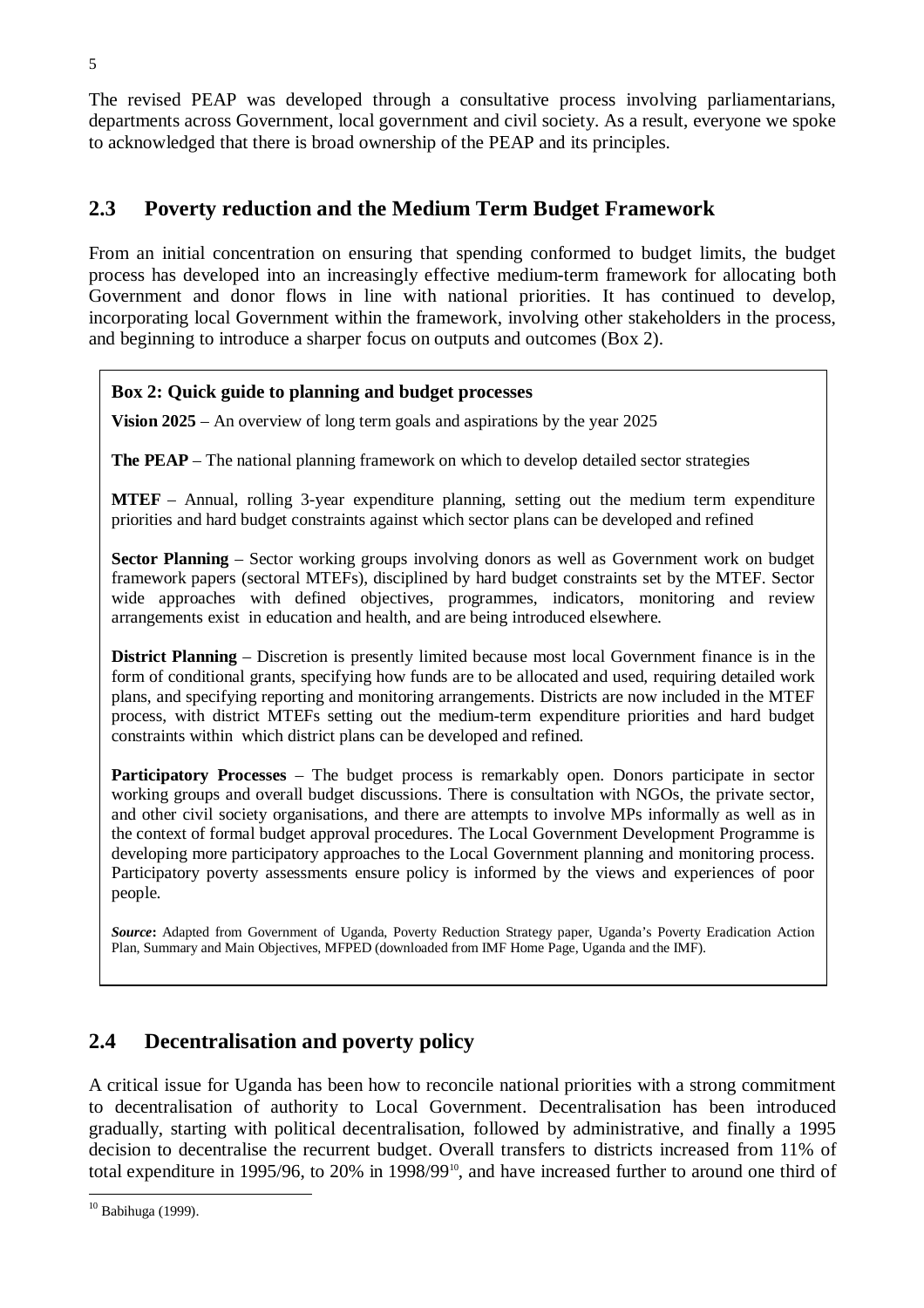total spending in the current 2000-2001 budget year. Local Governments are responsible for almost all services delivered within their districts.

The early experience of decentralisation was not an entirely happy one. There was a steep decline in spending on primary health care following administrative decentralisation in 1993.<sup>11</sup> Expenditure tracking studies undertaken in 1996 showed a large proportion of funds intended for schools and health facilities were used instead for administrative costs at higher levels of Government.<sup>12</sup> Health facility staff were rarely present, and were involved in large scale diversion of drugs and supplies for personal gain. Given these findings, Government needed to find a means to increase spending on priority areas identified in the PEAP, whilst ensuring that the increased spending actually got to where it was intended to go, and was effectively used.

Part of the Government response was to introduce conditional grants to local authorities. These have increased in recent years, there are now 27 different conditional grants, and they make up 80% of local Government financial resources. They set out what the grant is intended to be used for, and impose various requirements on local Government to set out workplans and comply with reporting requirements.13 The grants are in some cases allocated centrally down to individual school level or to sub-county level. In order to enable the population to pressure local Government to release them in full and ensure they are used as intended, budget releases are publicised in the press and on local FM radios, and there is a requirement for mandatory posting of amounts received and their use on school noticeboards as well as at local Government offices. This mandatory requirement is being extended to health, water and sanitation, and agriculture services.<sup>14</sup> In order to further improve the flow of information to communities, Government is formulating a Communications Strategic Plan.15

There is a plethora of reporting and monitoring requirements, involving a range of bodies within and outside Government, but the relevant line ministry has lead responsibility for setting out the criteria and guidelines on each grant within their area of competence, and for monitoring local Government performance in utilising the grants.

The conditional grant system restored to MFPED an instrument for imposing national expenditure priorities through sectoral expenditure allocations, including conditional grants that are spent by local Government, but which line ministries bid for as part of the budget process.

The District Development Project has successfully piloted an alternative approach to decentralised planning and management of the development budget (Box 3). The approach is to be introduced in all of Uganda's districts, under the Local Government Development Programme, and it is also to be the approach adopted for the non-sectoral conditional grants which are a key component of the Plan for the Modernisation of Agriculture.<sup>16</sup> The approach contrasts with the very directive approach of the Conditional Grants provided under the PAF. At the time of writing, discussions were ongoing to seek to reconcile the two approaches, following completion of a fiscal decentralisation study which recommends moving towards the DDP/LGDP approach.17 The most recent document reviewed for the study, the 2001 poverty status report, says that Government will focus on 'streamlining fiscal transfers to local Government and gradually increasing local discretion over the use of resources.'18

<sup>&</sup>lt;sup>11</sup> DFID *et al* (2000). See also Brown (2000).<br><sup>12</sup> Economic Policy Research Centre and Management Systems and Economic Consultants Ltd (1996).

See also Ablo and Reinikka (1998).<br><sup>13</sup> MFPED (2000).

<sup>&</sup>lt;sup>14</sup> World Bank (2001a).<br><sup>15</sup> MFPED (2001), Poverty Status Report.<br><sup>16</sup> MFPED, Poverty Status Report, 2001.<br><sup>17</sup> Government of Uganda, Donor Sub-Group on Decentralisation (2000) 'Fiscal Decentralisation in Uganda, The Way December.

<sup>&</sup>lt;sup>18</sup> MFPED, 2001.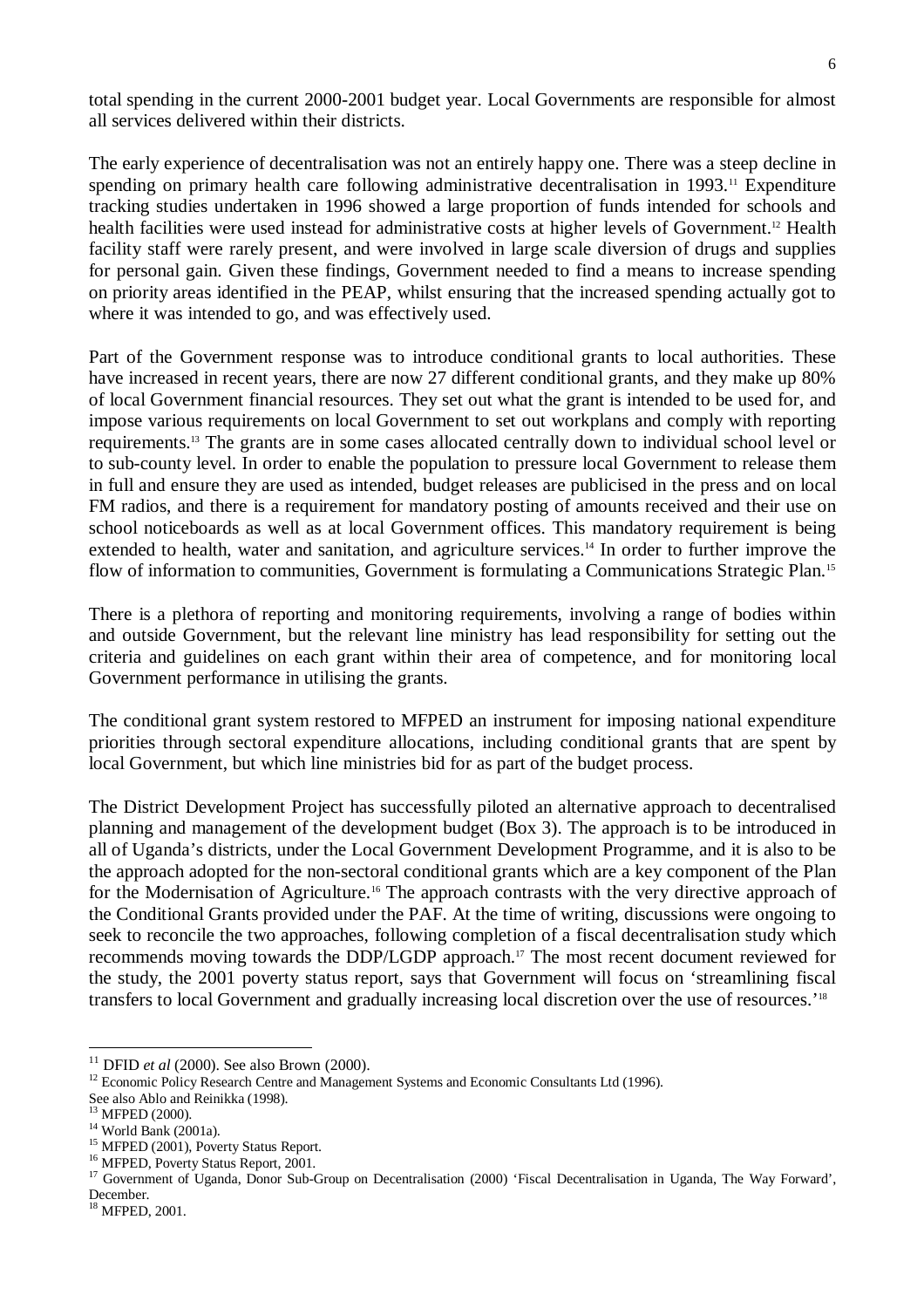## **2.4 The Poverty Action Fund**

#### **Box 3: District development programme/Local government development project approach**

- Non-sector specific development grants to districts, allocation based mainly on population.
- Participatory approach to planning involves the lower levels of government directly, 65% of funds direct to sub-counties, of which 30% is to be planned and allocated at parish level.
- In order to qualify, districts (and sub-counties within them) have to meet criteria for their development planning capacity, financial management, technical capability to supervise works, and provision of a co-financing contribution of 10%.
- Districts unable to meet these criteria can benefit from a capacity building grant, to enable them to meet the conditions in the next round.
- Performance is assessed against targets to achieve annual improvement in: (i) the quality of plans, (ii)financial reporting, (iii)technical implementation, (iv)participation in planning, (v)poverty focus, and (vi)monitoring information.
- Good performance is rewarded with 20% increase in funds, poor performance is sanctioned with a 20% reduction.

Priority areas within the budget were first identified, and successfully protected from cuts when resources fell short, when Priority Programme Areas were introduced in the mid 1990s. These included some key poverty priorities (such as primary education), but also covered other national priorities such as the main road programme. The approach to protecting poverty relevant expenditures was reinforced when the Poverty Action Fund was introduced in 1998/99. The PAF identifies those areas of spending within the budget which are particularly important for poverty reduction, and has planned and implemented a major restructuring of the budget, almost doubling the share of poverty spending from 17% in 1997/98 to 32% in the 2000/2001 budget, a share which Uganda expects to sustain.19 This was achieved by earmarking HIPC savings and donor commitments against additional spending on PAF budget lines, with additionality measured in terms of increases from 1997/98 levels

The PAF has been extended since its inception in 1998/99, and now includes all of the major poverty-sensitive expenditures identified within the Government poverty eradication action plan. For example, it includes primary education, the delivery of an essential package of primary and preventive health services, clean water and sanitation, rural feeder roads, some agricultural services, and expenditures on monitoring and evaluation of poverty programmes. The categories are based on the thorough analysis of the poverty problem, and what Government can do to reduce it, which is captured in the PEAP. The criteria for eligibility for inclusion in the PAF were refined and promulgated in 2001 (Box 4). They are quite demanding, and are based on requiring a direct link between the specific expenditures and benefits to the poor. It is not clear that all of the existing PAF eligible spending categories comply fully with these criteria. It is also at least debatable whether the poor benefit most from direct spending to provide them with services, or from spending which generates economic growth needed to sustain those services. The issue is acknowledged within Government, and there has been some discussion of whether a category of indirectly poverty reducing expenditure should also be recognised. The main defence for the approach taken is that

<sup>&</sup>lt;sup>19</sup> Bevan, op cit. Though the programmes defined in the PAF have expanded over time, the figures quoted are consistent, and relate to the share in total spending of those programmes currently defined as eligible for the PAF. The percentages are calculated as shares of total expenditure excluding donor project expenditures.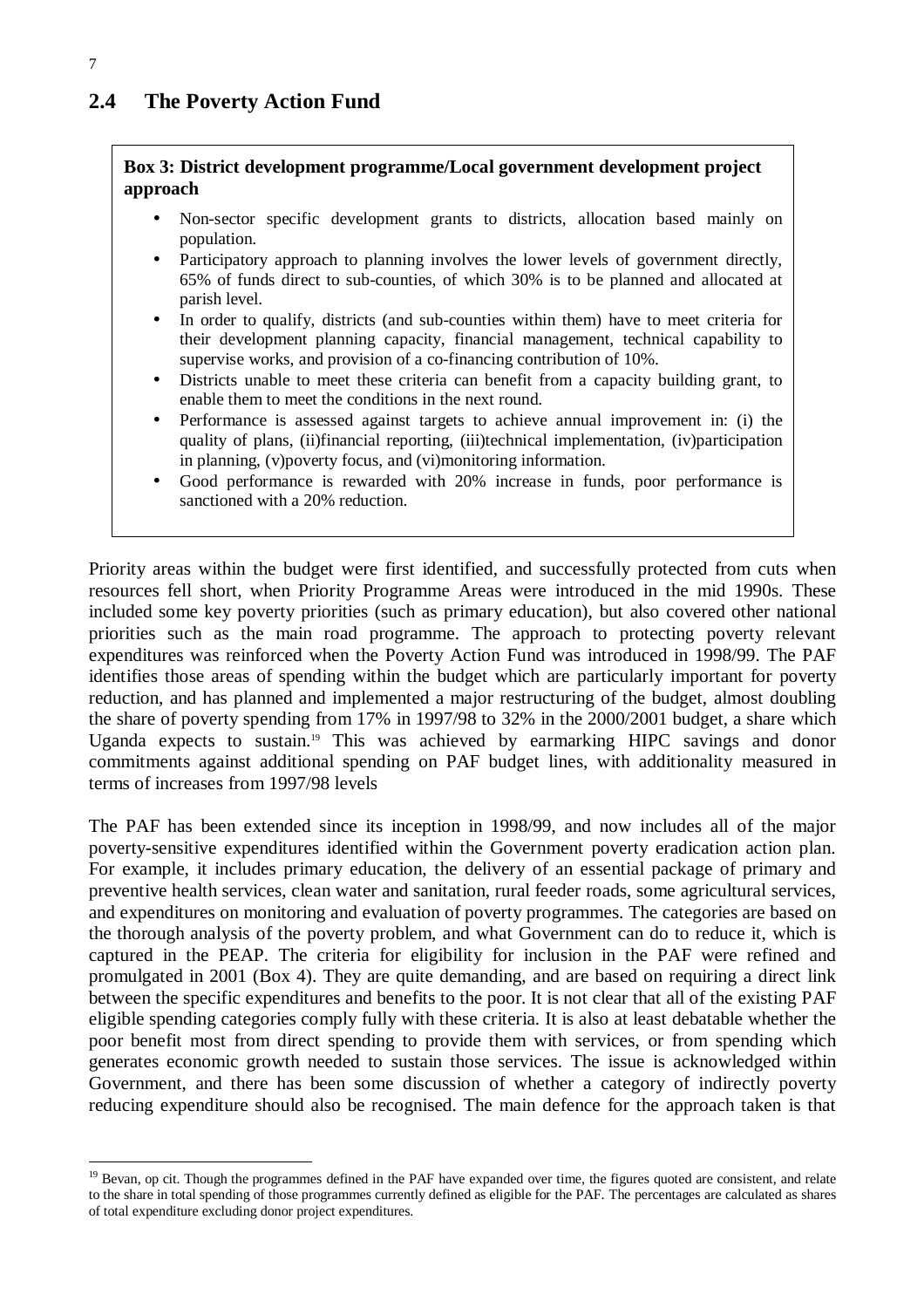directly poverty reducing expenditure started from a low baseline share, and there was a strong case for addressing a previous anti-poor bias in the pattern of expenditure

#### **Box 4: Uganda Poverty Action Fund: Eligibility Criteria**

For an intervention to qualify as a PAF programme it must meet all of the following four criteria:

It is in the Poverty Eradication Action Plan.

It is directly poverty reducing (raising incomes or improving the quality of life of the poor).

It is delivering a service to the poor (it addresses the needs of the poorest 20%, and is accessible to them recognising barriers of e.g. cost)

There is a well developed plan for the programme (a costed strategy with clear monitorable targets)

*Source*: Government of Uganda, Ministry of Finance and Economic Planning (2001), Eligibility Criteria and Qualification Process for PAF programmes (April)

Though PAF expenditures are fully integrated within the budget, the arrangement ensures that they are ring-fenced and protected from budget cuts. If resources allocated to a PAF eligible budget line cannot be fully spent within the year, they must either be reallocated to other PAF eligible expenditures or saved. They cannot be used for non-PAF spending. In addition to specific donor and HIPC funds added to the 1997/98 baseline figure, Government has also substantially increased the size of the PAF from its own resources, and the MTEF envisages further increasing the share funded by Government (Table 1). Government has consistently met the commitment to release funding for the PAF budget lines more or less in full, even when non-PAF expenditures were being severely cut. The protection of PAF expenditures against budget cuts applies equally to the donor and GOU funded share of the total. Thus, the introduction of the PAF from 1998/99 gave the MFPED not only a mechanism to demonstrate to outside constituents that additional resources were indeed going in to poverty programmes, but also a vehicle which MFPED could use to encourage Line Ministries to prioritise poverty in their sector budget bids, because of the protection which PAF programmes received.

|                        | 2000/01 Budget | 2001/02 Projected | 2002/03 Projected |
|------------------------|----------------|-------------------|-------------------|
| 1997/98 Baseline       | 29             | 26                | 22                |
| <b>Additional GOU</b>  |                | 19                | 26                |
| <b>Total GOU</b>       | 35             | 44                | 48                |
| <b>HIPC</b>            | 34             | 29                | 25                |
| Gen. Donor             |                |                   |                   |
| <b>Earmarked Donor</b> | 19             | 18                | 20                |
| <b>Total</b>           | .00            | 100               | 100               |

**Table 1: Trends in Domestic and Foreign Finance, and their Impact on Spending**

*Source:* Poverty Action Fund, Quarterly Financial Report.

#### **2.5 Poverty and the changing pattern of public expenditure**

The priorities which emerged from the 1995-97 PEAP process were reflected in the Background to the Budget documents which accompanied budget speeches in 1996/97 and 1997/98. They included Universal Primary Education, road maintenance, agricultural modernisation, primary health care and promotion of the private sector. Budget allocations to each of the priorities identified were to increase at least as fast as nominal GDP, implying at minimum no decline in the share of GDP spent on them.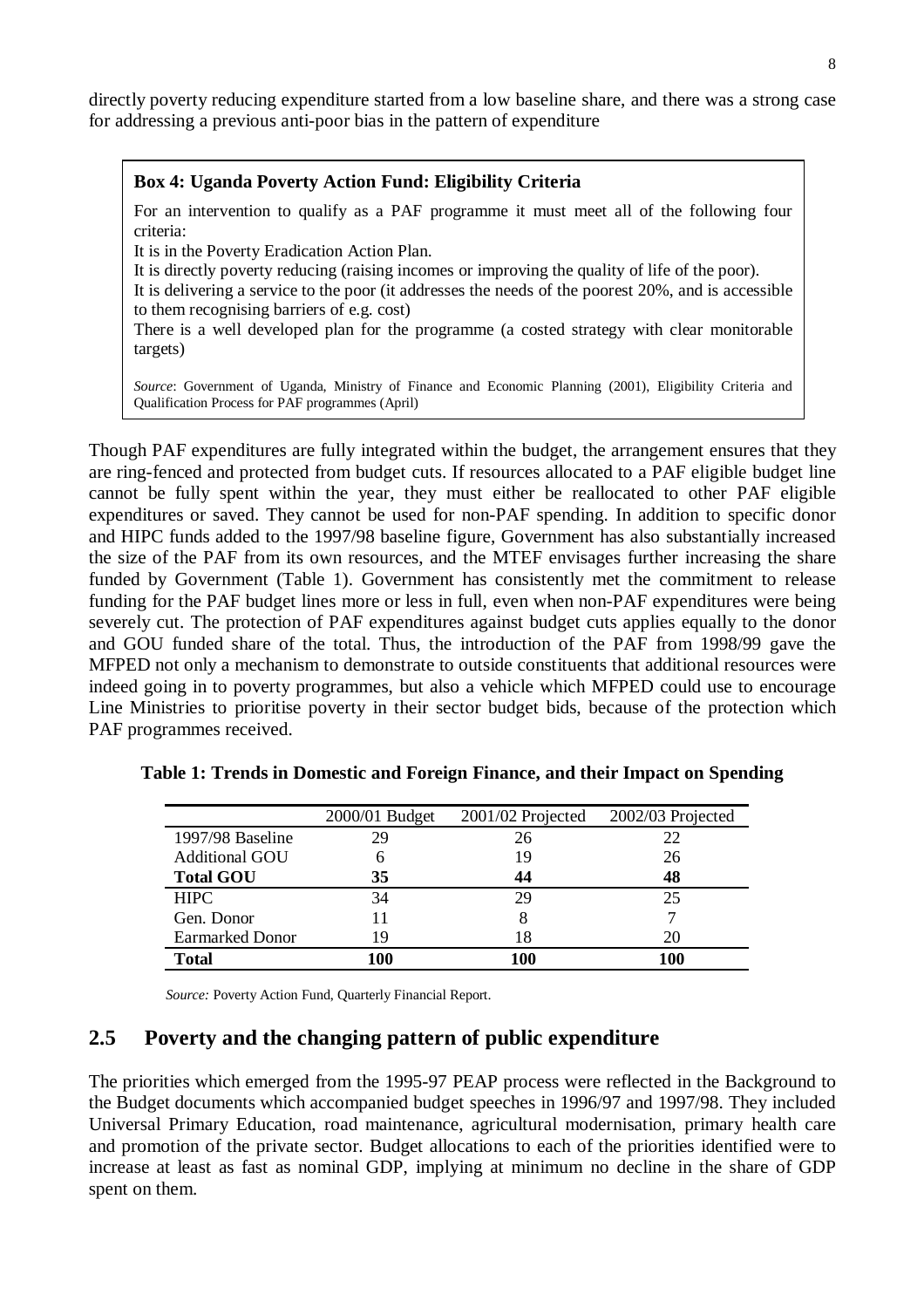Table 2 shows the development of sectoral shares since 1994/95, and plans in the current MTEF. In spite of the continuing problems in the North and on Uganda's borders and involvement in the Congo, the share of defence expenditure has fallen sharply since 1998/99 when it briefly touched 20%, and is planned to decline further. Government are committed to ensuring that security expenditure will be no more than 2% of GDP, partly by improving efficiency in delivery of security, for which technical assistance has been sought from the UK.<sup>20</sup> The share of defence, law and order, public administration, and interest payments has been cut, in order to accommodate big increases in roads and in the education sector. The share of the health sector has been falling, but is planned to increase from 2000/01.

|                           | 1994/95 | 1999/00 | 2000/01       | 2001/02     | 2002/03     | 2003/04     |
|---------------------------|---------|---------|---------------|-------------|-------------|-------------|
|                           | Outturn | Outturn | <b>Budget</b> | <b>MTEF</b> | <b>MTEF</b> | <b>MTEF</b> |
| Roads & Works             | 4.4     | 8.2     | 9.2           | 9.0         | 8.8         | 8.6         |
| Agriculture               | 2.6     | 1.4     | 1.6           | 1.5         | 1.5         | 1.4         |
| Education                 | 19.8    | 26.2    | 26.7          | 26.2        | 26.5        | 26.8        |
| Health                    | 8.0     | 6.4     | 7.7           | 8.4         | 10.0        | 10.5        |
| Water                     |         | 1.3     | 2.4           | 2.4         | 2.3         | 2.2         |
| Defence                   | 19.6    | 15.6    | 13.9          | 13.7        | 13.3        | 13.2        |
| Law and Order             | 8.9     | 7.4     | 6.3           | 6.1         | 5.9         | 5.9         |
| Accountability            |         | 0.6     | 1.1           | 1.1         | 1.2         | 1.2         |
| <b>Economic Functions</b> | 8.7     | 4.6     | 6.3           | 6.1         | 6.3         | 6.3         |
| Public Administration     | 20.1    | 20.5    | 17.6          | 18.3        | 17.0        | 16.7        |
| Interest payments         | 8.0     | 7.7     | 7.1           | 7.2         | 7.3         | 7.2         |
| All sectors               | 100.0   | 100.0   | 100.0         | 100.0       | 100.0       | 100.0       |

#### **Table 2: Sectoral Composition of Government Expenditure (excluding project aid)**

*Sources*: Bevan and Palomba, Oct 2000; MFEP Macroeconomics Dept, Jan 2001.

Looking at overall sector shares understates the extent to which expenditure priorities have shifted in a pro-poor direction. Table 3 looks at the proportion of sector and total expenditures which have been devoted to the poverty action fund. Within the health sector, only the essential services package of primary and preventive health services is PAF eligible. The share of the health budget spent on PAF increased from negligible levels to reach two thirds of total health expenditures. Despite a declining overall health share, the share of total Government spending devoted to PAF eligible health spending quadrupled to 2% in the first year of the PAF, has doubled again to 4% of the 2000/2001 budget, and is planned to reach 6% by the end of the current MTEF. This has been achieved by capping budget allocations to the teaching hospitals. There has also been a big increase in the PAF share in economic and social spending, mainly reflecting increased Government expenditure on water and sanitation, a sector which was previously almost exclusively funded from donor project aid. Within the roads sector, the rural feeder roads programme is part of the PAF while the main roads programme is not, though they clearly complement each other, since a feeder road not connected to markets via a main road is of limited value.

Within the agriculture sector, there has been a re-orientation of spending towards poverty relevant programmes which has permitted a rapid increase in spending, albeit from very low levels.

The draft Volume 3 of the PEAP includes a useful analysis of sector shares including and excluding donor project flows outside the budget, and shows that donor projects have a significant influence

20 Government of Uganda (2001).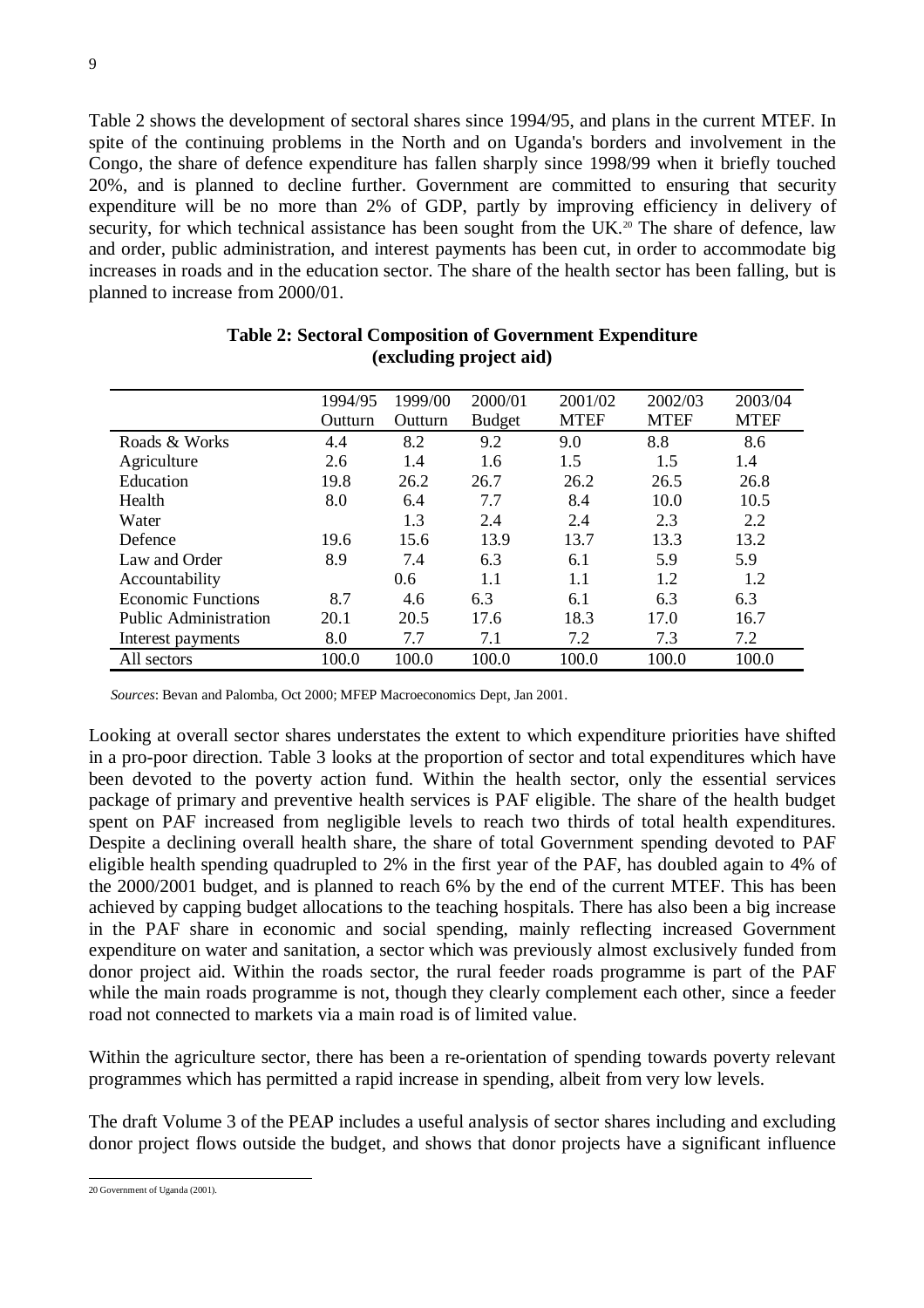on the pattern of expenditure (Table 4). Two thirds of expenditure in the agriculture sector is donor project funded, and the share of agriculture including donor projects is raised to 4.1%, which modifies the conclusion that agriculture has been grossly neglected. In the health sector, it is notable that the planned increase in on-budget expenditures under the health sector strategic plan needs to be offset by reduced project flows as donors projects are brought within the budget: the overall share does not increase on current plans once this adjustment is made.

|                  | 1994/95  | 1997/98 | 1998/99  | 1999/00  | 2000/01       | 2001/02     | 2002/0      |
|------------------|----------|---------|----------|----------|---------------|-------------|-------------|
|                  |          |         |          |          |               |             | 3           |
|                  | Out-turn | Outturn | Out-turn | Out-turn | <b>Budget</b> | <b>MTEF</b> | <b>MTEF</b> |
| Roads &          |          | 4.9     | 6.2      | 8.2      | 9.2           | 8.9         | 8.6         |
| Works            |          |         |          |          |               |             |             |
| o.w.PAF          |          | 1.0     | 1.98     | 1.99     | 2.03          | 2.00        | 1.97        |
| PAF %            |          | (21)    | (32)     | (24)     | (22)          | (22)        | (23)        |
| Agriculture      |          | 1.1     | 1.0      | 1.4      | 1.6           | 1.6         | 1.5         |
| o.w.PAF          |          | 0.1     | 0.0      | 0.3      | 0.5           | 0.6         | 0.5         |
| PAF %            |          | (6)     | (2)      | (24)     | (34)          | (35)        | (35)        |
| Education        |          | 26.0    | 26.9     | 26.0     | 26.8          | 26.3        | 26.6        |
| o.w.PAF          |          | 14.7    | 16.6     | 17.1     | 18.3          | 17.6        | 17.8        |
| PAF %            |          | (57)    | (62)     | (66)     | (68)          | (67)        | (67)        |
| Health           |          | 6.6     | 6.7      | 6.3      | 7.6           | 8.4         | 10.0        |
| o.w.PAF          |          | 0.5     | 2.0      | 1.7      | 4.1           | 5.0         | 6.7         |
| PAF %            |          | (8)     | (30)     | (27)     | (53)          | (59)        | (67)        |
| Economic &       |          | 4.6     | 4.0      | 5.9      | 8.7           | 8.6         | 8.7         |
| <b>Social</b>    |          |         |          |          |               |             |             |
| o.w.PAF          |          | 0.5     | 1.3      | 2.2      | 4.4           | 4.9         | 5.3         |
| PAF %            |          | (11)    | (32)     | (37)     | (51)          | (58)        | (61)        |
| <b>Total PAF</b> |          | 17.3    | 22.7     | 24.4     | 30.5          | 31.0        | 33.2        |
| <b>Share</b>     |          |         |          |          |               |             |             |

**Table 3: Trends in Spending by Sector (% of Government Expenditure)**

*Source:* Calculated from Table 1 and Table 3 of Bevan and Palomba (2000).

Notes: Total expenditure excludes externally financed development expenditures (i.e. project support), arrears, and promissory notes. PAF figures are for all categories of spending which were subsequently absorbed in the PAF, and are therefore consistent across time. Total PAF share includes categories of PAF spending not covered in the sectoral breakdown, and therefore exceeds the sum of the sector shares.

To summarise, Uganda has achieved over a short period of time a substantial re-orientation of expenditure patterns in favour of programmes to increase the incomes or improve the quality of life of poor people, as identified in the poverty eradication action plan. Within those sectors, notably education, in which a substantial share of budgetary expenditures were already devoted to poverty reduction, this has entailed a substantial increase in budget share. Within sectors, such as health and agriculture, where the focus on PEAP priorities was initially weak, there has been a substantial propoor re-orientation of priorities within the sector. The actual allocation pattern between sectors is strongly influenced by the pattern of donor project commitments: it is therefore important to have good information on how these are changing, especially as project flows are brought within the budget as the sector programmes improve their coverage.

The planned allocation of expenditure largely reflects the needs identified in the PEAP, and the current capacity of Government to address them. The 2001 poverty status report recognises that progress has been uneven across the four PEAP pillars, and points to the need to give increased priority to actions to increase the incomes of the poor, and to address security and governance concerns in general, and in the North more particularly. There is a case for increased expenditure on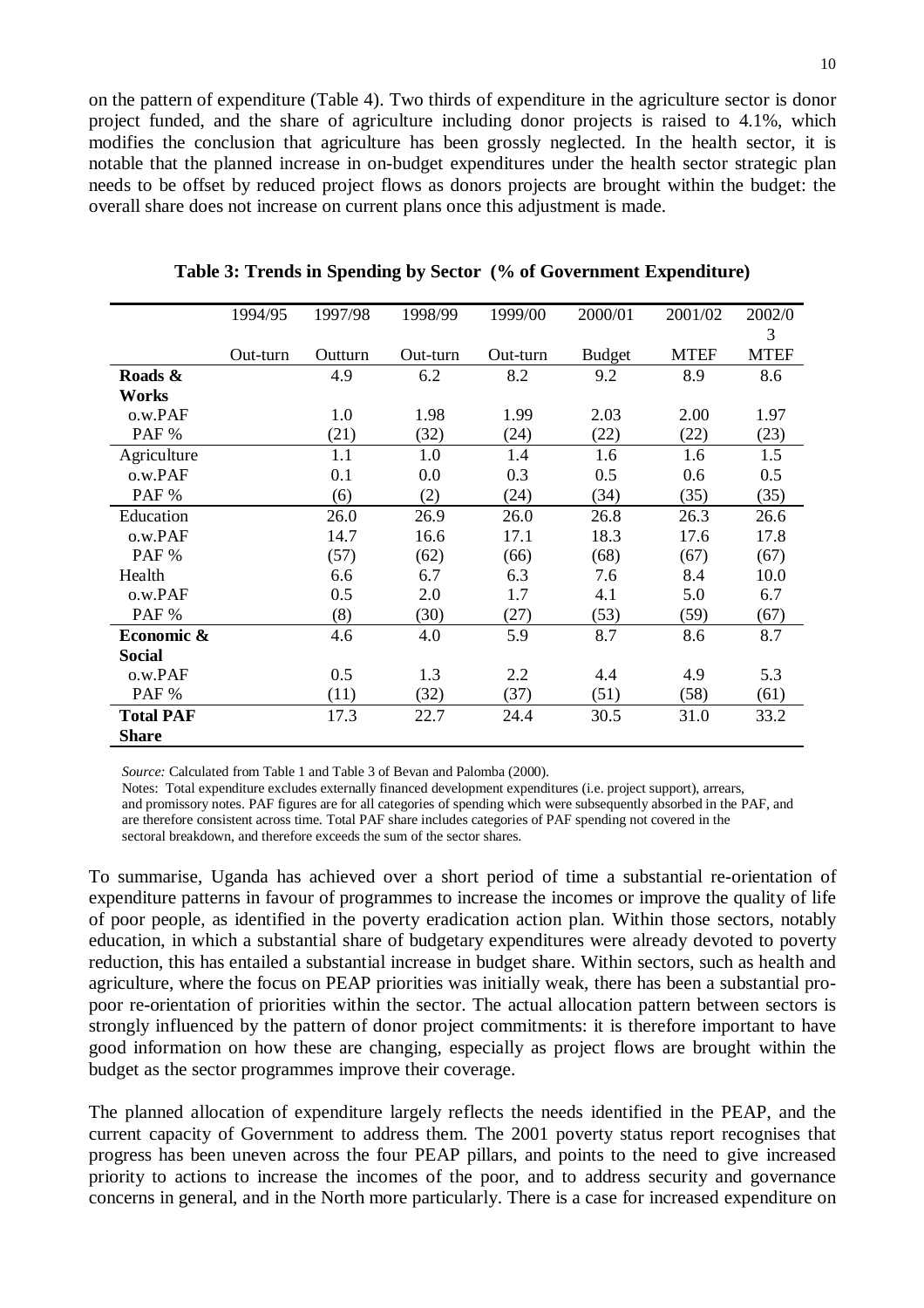health, on water and sanitation, and on agricultural services in the medium term, but Government recognises a need for further work to develop effective plans and institutional capacity before voting large increases in the budget.

|                        | 1999/2000 Budgeted |                | 2002/2003 MTEF Forecasts |                |  |
|------------------------|--------------------|----------------|--------------------------|----------------|--|
| Sector                 | Excl. Projects     | Incl. Projects | Excl. Projects           | Incl. Projects |  |
| Security               | 15                 | 11             | 13                       | 9              |  |
| Roads and              | 8                  | 13             | 9                        | 14             |  |
| Works                  |                    |                |                          |                |  |
| Agriculture            |                    | 4              | 2                        | 5              |  |
| Education              | 27                 | 21             | 26                       | 20             |  |
| Health                 |                    | 11             | 10                       | 9              |  |
| Justice, law &         |                    | 5              | 6                        | 4              |  |
| order                  |                    |                |                          |                |  |
| Econ, social,          | 8                  | 16             | 9                        | 21             |  |
| water                  |                    |                |                          |                |  |
| Public admin           | 20                 | 14             | 18                       | 13             |  |
| Interest               | 7                  | 5              | 7                        | 5              |  |
| Total                  | 100                | 100            | 100                      | 100            |  |
| <b>Line Ministries</b> | 58                 |                | 55                       |                |  |
| <b>Districts</b>       | 29                 |                | 36                       |                |  |
| Other                  | 13                 |                | 9                        |                |  |
| Total                  | 100                |                |                          |                |  |

|  |  | Table 4: Sector Shares of public expenditure, including and excluding donor projects |  |  |  |
|--|--|--------------------------------------------------------------------------------------|--|--|--|
|  |  |                                                                                      |  |  |  |

*Source*: Adapted from Draft of PEAP Volume 3, Table 2.

The 2001 Poverty Status Report also recognises the implications of new household survey data showing the extent of the increase in poverty in the Northern areas affected by insecurity, and envisages 'possibly greater geographical targeting of public resources to address the widening regional inequalities.'

## **2.6 Affordability of the Poverty Eradication Action Plan**

The PEAP targets are ambitious, and include for example:

- Achieving and maintaining universal primary education while reducing pupil teacher ratios to 48 and paying teachers 77% more;
- Doubling the coverage of health facilities to one fully staffed in every parish, raising immunisation coverage from 33% to 80% by 2003, and slashing child and maternal mortality;
- Achieving 100% coverage of safe water in 15 years, compared to around half that level now.
- Fully rehabilitating within 5 years the rural road network, and then maintaining it.
- Agricultural advisers to reach 80% of households, rather than 15-20% now.

As part of the Government's Long Term Expenditure Framework (LTEF) an initial attempt has been made to cost the public expenditure implications of the PEAP. The costs are indicative, and will need to be refined over time. If the proposed pay reform increases were to be awarded immediately in full and if provision were made for other incremental recurrent costs and for every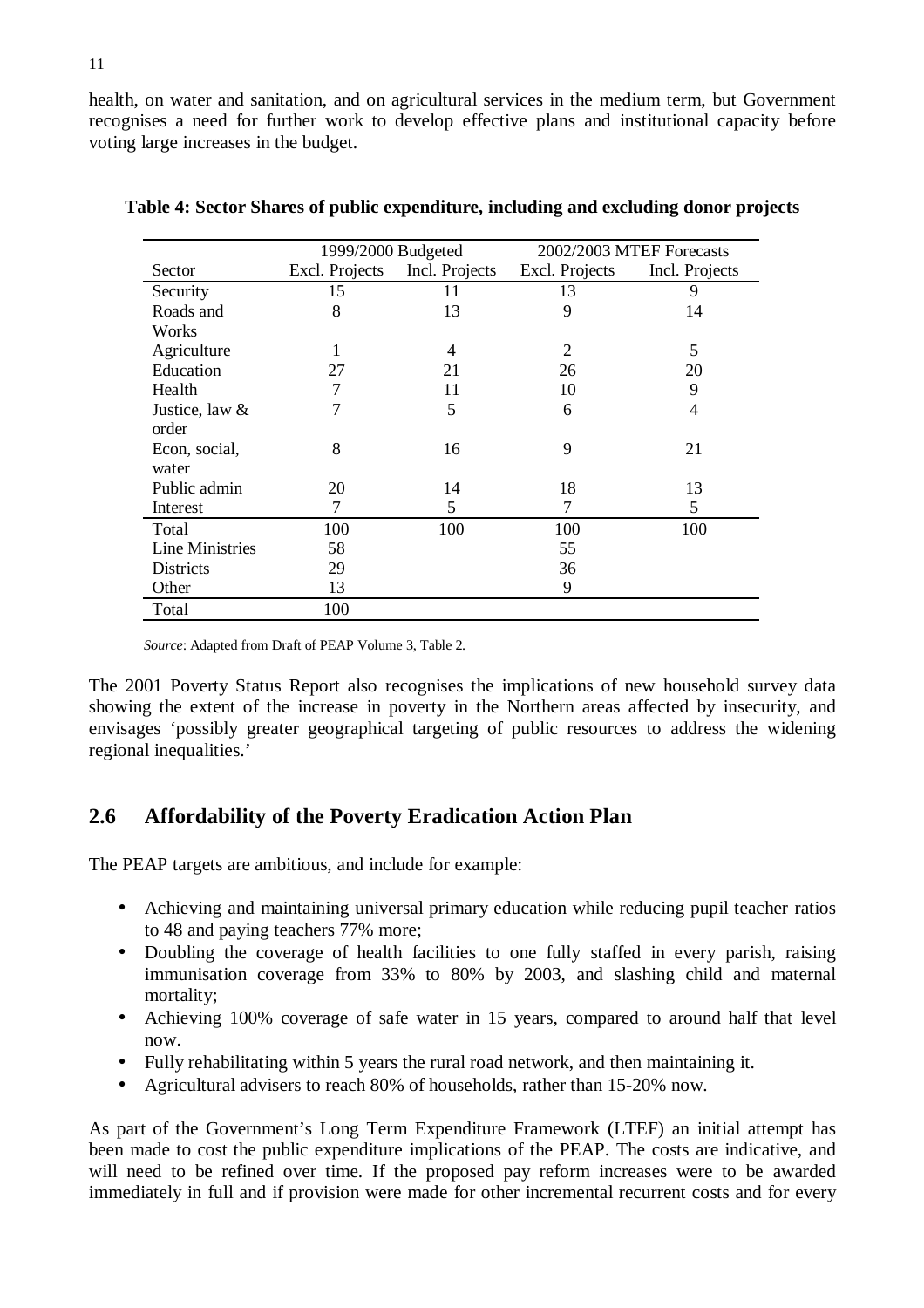capital programme, assuming an even rate of spending over the five to ten year period envisaged, then total expenditure would need to increase by 60% or some \$750 million above what is currently provided in the 2000/01 budget. The big-ticket items include primary education, which is expected to require one third of the additional funds in order to achieve targets for classrooms, pupil teacher ratios, teacher pay, and textbooks. Health requires major increases to provide for investment in new and rehabilitated health facilities and to provide for their staffing and for pay reform. Water requires significant increases to close the gap between universal access to safe water and the 75% coverage that could be achieved in ten years if existing funding levels are maintained.

The PEAP compares this level of increased expenditure with the growth of resources. Achieving the target within 10 years would require GDP growth of at least 7% per annum, steady progress in raising the tax-GDP ratio, and continued growth in aid receipts at rates faster than likely economic growth in the donor countries. Countries which have sustained such high economic growth have typically invested 30% of GDP rather than the 20% level in Uganda, tax revenues have shown no tendency to improve their share in recent years, and there must be limits to the scope for Uganda to raise its share of a global aid total which has been shrinking. Prospects for the global economy and for the terms of trade have also worsened. Not surprisingly, the conclusion is that the PEAP will need to be prioritised and phased.

It is essential to estimate the costs of achieving the targets as part of a prioritisation exercise, and as part of the process of bidding for both domestic and foreign resources.<sup>21</sup> However, when it comes to budget planning, Uganda continues to adopt a cautious view of what can be afforded. The medium term expenditure framework derives its priorities from the PEAP, but the level of expenditure is based on a realistic assessment of resources rather than the needs-based assessment of the PEAP. The medium term budget framework assumes public expenditure will grow by less than 5% per annum over the MTEF period, reducing public expenditure to 20% of GDP, which is significantly below the sub-Saharan average of 28%.<sup>22</sup> The MTEF assumes a constant tax – GDP share, pending evidence of progress in improving tax administration. External assistance falls relative to GDP. (Table 5).

|                           | Outturn | <b>Budget</b> | <b>MTEF</b> | <b>MTEF</b> | <b>MTEF</b> |
|---------------------------|---------|---------------|-------------|-------------|-------------|
|                           | 99/00   | 00/01         | 2001/02     | 2002/03     | 2003/04     |
| <b>Resources required</b> |         |               |             |             |             |
| <b>Total Expenditure</b>  | 20.3    | 21.9          | 21.7        | 21.1        | 20.3        |
| of which, PAF             | 3.4     | 4.7           | 4.9         | 5.2         | 5.3         |
| Amortisation              | 1.4     | 1.3           | 1.3         | 1.4         | 1.4         |
| Total                     | 21.7    | 23.2          | <b>23.0</b> | 22.5        | 21.7        |
| Financed By:              |         |               |             |             |             |
| Domestic Revenue          | 11.7    | 11.8          | 11.6        | 11.8        | 11.7        |
| <b>Budget Support</b>     | 3.6     | 7.0           | 7.5         | 6.8         | 6.4         |
| Project Assistance        | 6.3     | 6.3           | 6.0         | 5.5         | 5.0         |
| Net Domestic finance      | 0.0     | $-1.9$        | $-2.1$      | $-1.6$      | $-1.4$      |
| <b>Total</b>              | 21.7    | 23.2          | 23.0        | 22.5        | 21.7        |

**Table 5: Summary of Medium Term Budget Framework (Percent of GDP)**

*Source:* Provisional MTEF figures from MFPED Macroeconomics Department, Jan 2001

The availability of revenues in the hands of Government is not the only constraint on the implementation of the PEAP. The share of available capital and labour absorbed in Government

<sup>&</sup>lt;sup>21</sup> Mackinnon, John and Ritva Reinikka (2001) have a helpful discussion of this issue. <sup>22</sup> Bevan and Palomba (2000).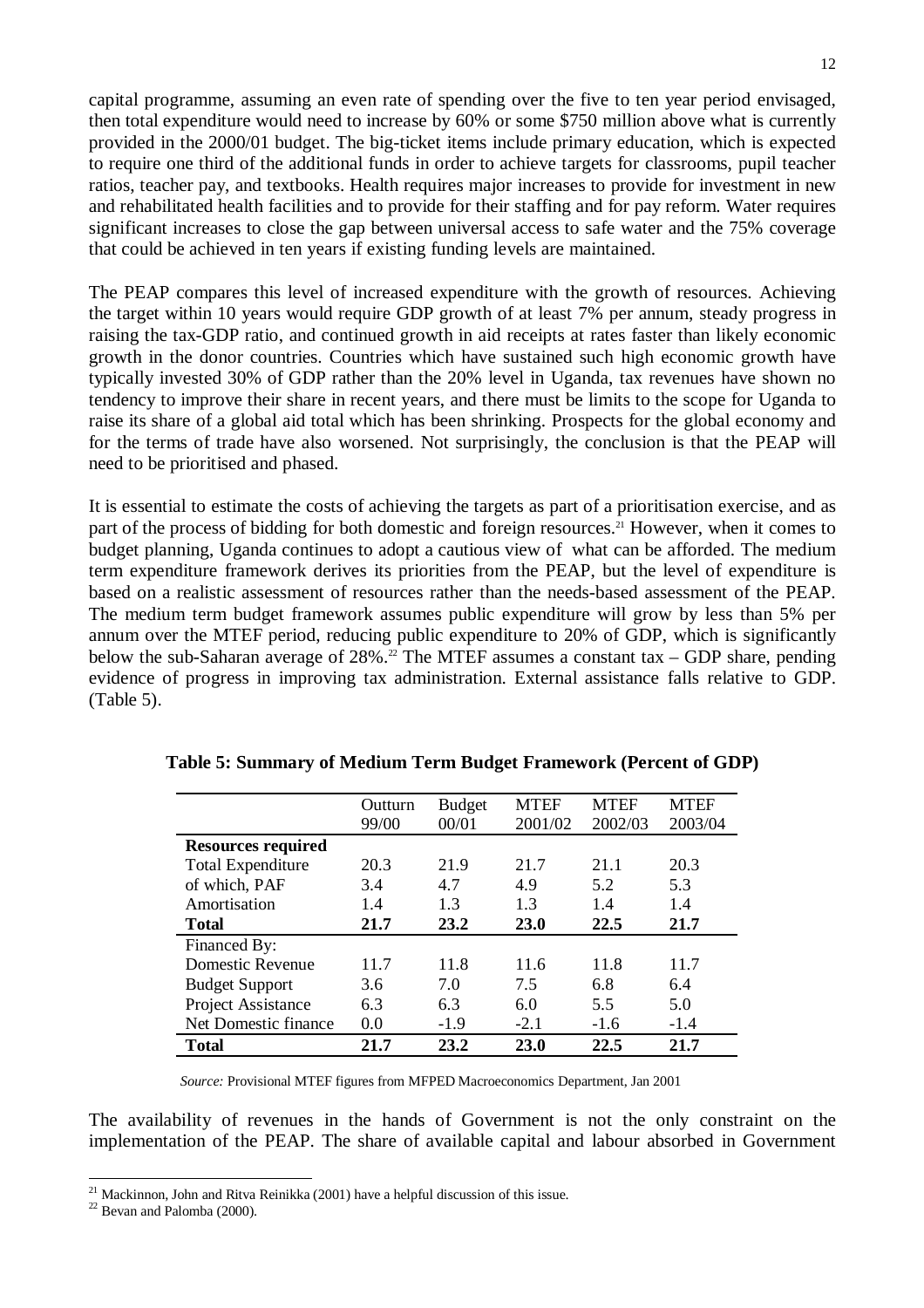expenditure, and the implications for private sector growth, also need to be taken into account. Much of the donor expenditure is financing local costs. There are dangers that increased local cost spending will displace private sector activity, or will raise domestic prices and reduce competitiveness and growth (so called 'Dutch disease').<sup>23</sup> There are therefore questions concerning the contribution which local cost financing actually makes to growth and development. These issues are actively debated in Uganda. However, given the present and projected modest share of Government spending, the clear evidence of weak public services acting as a drag on private sector investment, and the record of rapid sustained growth, it seems reasonable to assume that spending is not yet at a level where crowding out private sector activity needs to be a major concern. This view is reinforced, at least in the medium term, by recent terms of trade deterioration and associated exchange rate depreciation.

 $23$  For a fuller discussion of this issue, see Foster and Naschold (2000).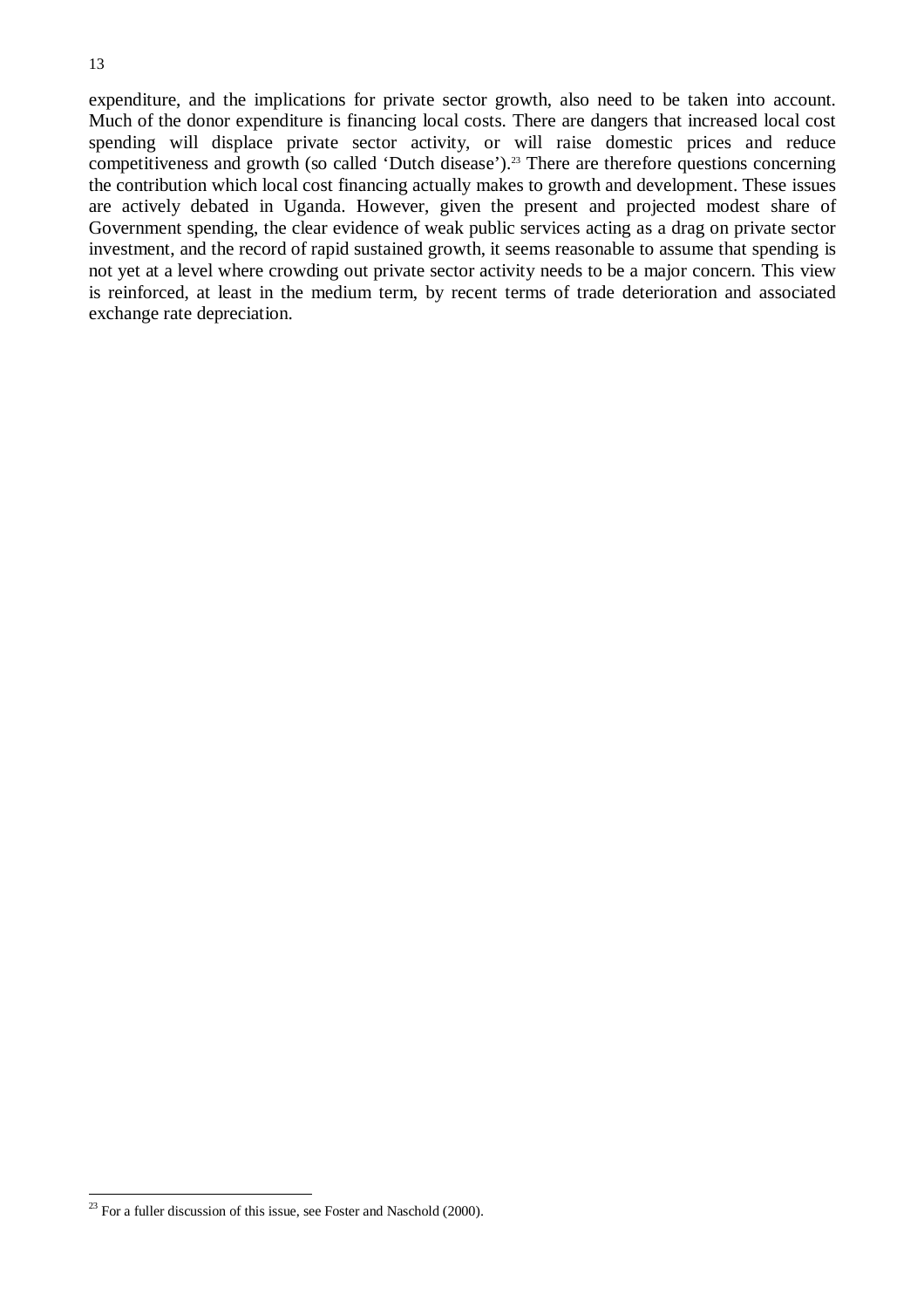## **3 How Effective Has Public Expenditure Been in Reaching The Poor with Improved Services?**

## **3.1 Data limitations**

The data we have been able to examine focuses more on issues of overall coverage than on access by the poor. Our assumption is that those without access to basic services are predominantly concentrated among the poor, and that improving the coverage of basic services will therefore disproportionately benefit the poor. This assumption is found to be true in the education sector, for which analysis is available.

## **3.2 Roads**

The poorest communities are often the most isolated ones. The roads programme, which was the earliest focus of Government efforts on poverty reduction, has had some impact. The 10-year Road Sector Development Programme focuses on the rehabilitation, maintenance and selective upgrading of existing roads, with emphasis on main paved and gravel roads. The earliest effort was on the 'classified' roads, 70% of which are now in fair to good condition, compared to 50% of feeder roads. The average distance to a tarred road has fallen from 32 km in 1997 to 22 km in 1999/2000. The poverty status report states that 15,000 km from the 25,000 km of district feeder roads have been rehabilitated and improved. Communities on average live within 2 km of all-season feeder roads, and the effects of economic growth and of improved transport links are evident in improved access to matatu taxis, which the average community can now find within 6km compared to 9 km in 1997. The 2000 service delivery survey found that 65% of communities were of the view that public transport had improved over the previous 5 years, due to improved road maintenance.<sup>24</sup>

It is less clear whether improved transport links have improved competition and the terms of trade facing the rural poor. Consumer markets are available within 1 km in 85% of communities, but markets in which seeds, pangas and fertiliser can be bought are only available in 4% of communities, while 39% of farmers sell their produce to traders at the farm. Three quarters of farmers, both men and women, are dissatisfied with available markets according to the service delivery survey as reported in the poverty status report. Problems of poor access continue to be most serious in the North, where they both reflect and contribute to insecurity.

Although a substantial effort has been made on both the main roads and the feeder roads, sustainability remains an issue. The poverty status report says that adequate funding is now being made available to districts for the maintenance of district roads. With many feeder roads yet to be rehabilitated, however, districts have prioritised spending on the roads that are in the worst condition. The benefits of maintenance spending on roads requiring major rehabilitation are shortlived, while the consequence of not maintaining rehabilitated roads is that they sink back into a condition where they too require major expenditure to return them to maintainable condition. The risk is that the feeder road network will never reach the condition where it can be sustainably maintained with the resources available.

Attention is being given to introducing labour intensive approaches and to local participation in maintenance. Road maintenance can be a major source of income to poor and vulnerable groups. In Uganda, only 10% of those employed on the roads have been women. There is now a commitment to raise this to 30%.

 $24$  MFPED (2001).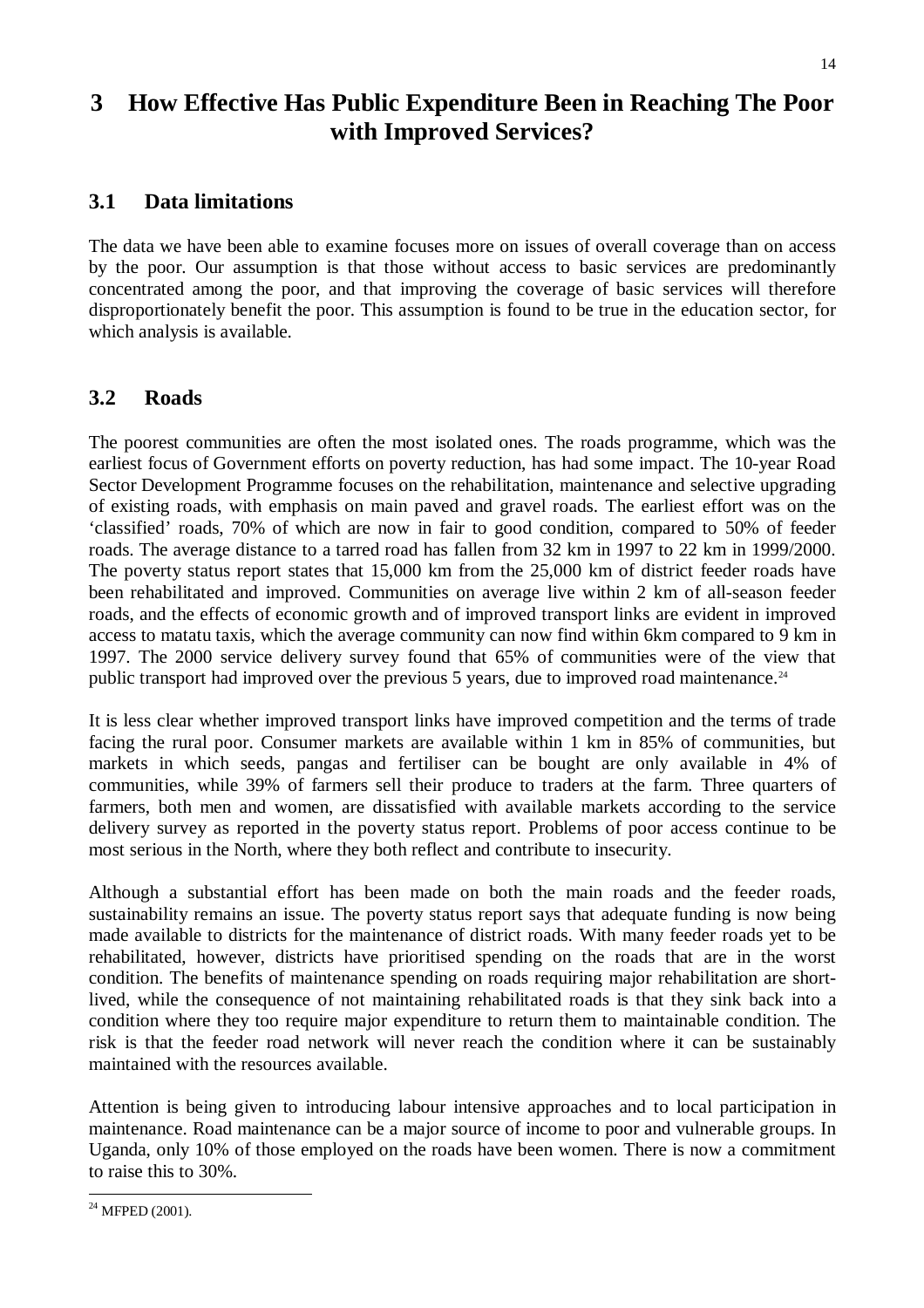## **3.3 Agriculture**

Household survey data shows that 96% of the poor live in rural areas. Half of rural income derives directly from agriculture, mostly crop agriculture. Poverty has fallen fastest for cash crop farmers, but the percentage of foodcrop farmers below the poverty line, which showed little change 1992-96, has also fallen sharply, from 63% in 1996 to 46% in 2000. The main factors driving the change seem to have been improved producer prices following market liberalisation and improved transport. Real producer prices for coffee more than doubled between 1992 and 1999, and the share of farmers growing the crop increased from 16.4% to 27.5%, while the amounts grown per farmer also increased by 56%. The price of maize also increased by two thirds, prompting a huge increase in the proportion of farmers growing the crop from less than 30% to more than two thirds, while output per farmer has more than doubled.

Though output has increased and the mix of crops has changed in response to improved market conditions, there is little evidence of any significant improvement in agricultural technology, which continues to be based on hand cultivation using hoes and pangas. Only 6% of farmers use fertiliser, and only 13% use improved seed. Though land is relatively abundant in at least some areas, the prevailing technology limits farm sizes to an average of 4 ha per household in all regions. The benefits of market liberalisation were one-off, and the prospects for the international terms of trade are not encouraging for agricultural production, suggesting that sustaining or increasing the rate of growth of farm incomes will require improved farming methods and technology.

The insecurity-affected North is the only region where the share of the population in poverty has increased since 1997. With two thirds of the population below the poverty line, the North accounts for 37% of Uganda's poor. The poverty status report discusses the causes, most of which can be attributed directly to the insurgency. They include large numbers of internally displaced people, loss of assets and crops to raiding, 60% de-stocking, loss of economically active population to the conflict, effects on disability and health more generally, unwillingness of traders, extension staff and other key groups to work in the area, deterioration of economic and social infrastructure due to neglect or abandonment, rising HIV/AIDS (whereas it is declining elsewhere in Uganda), all resulting in a population able to cultivate smaller areas, marketing a smaller proportion of output on worse terms.

Though Government recognises the crucial importance of agriculture, it spends little directly on the sector, and the household survey figures reflect this. Agricultural support services remain scarce: 62% of communities surveyed reported that no farmers had received agricultural extension visits, and less than 20% of farmers are in contact with extension services.<sup>25</sup> Women have had less access than men.

Modernisation of the agricultural sector was identified as a priority in the 1996 election manifesto and in the PEAP. However, the agriculture ministry had not sufficiently developed a clear strategy and affordable investment plan to justify increased funding for the sector within the PEAP framework. Following the 1998 public expenditure review discussions, MFPED took the lead, together with donor partners, in developing a programme for the modernisation of agriculture which recognises that:

• The government has a limited role in support of private sector led agricultural development, intervening only where private markets would not operate effectively.

 $25$  UBOS (2001).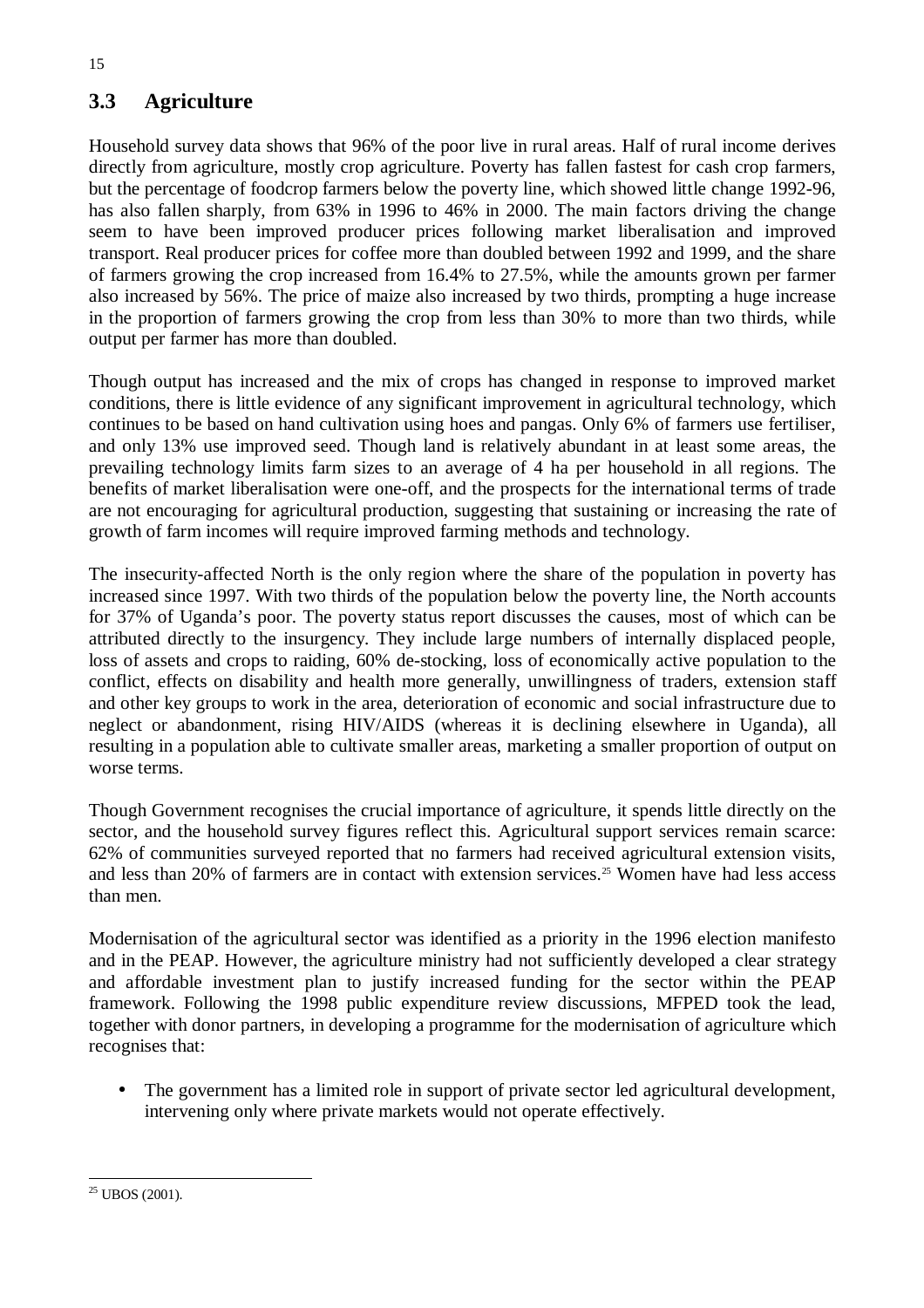- Government's role in support of agriculture is by its nature cross-sectoral-economic and social infrastructure and financial services are as important as direct agricultural services.
- The problems of the sector are complex, multi-dimensional, and location specific, and require a bottom-up, participatory approach well informed by knowledge of the local situation.

The PMA had not been finalised at the time of our field work in January 2001, but the substantial preparatory work has placed a strong emphasis on being demand-led, with priorities to be established through facilitating participatory planning at local level. The key interventions include a major change in the approach to agricultural extension, and the development of non-sector specific conditional grants to support sustainable rural livelihoods. The National Agricultural Advisory Service, proposals for which have been approved by Cabinet, envisages replacing the current public–sector-led agricultural extension services with a system in which legally recognised farmer groups commission services from private and other non-Government providers. The conditional grants will work via a participatory methodology similar to that piloted by the District Development Project, to be facilitated by Community Development Assistants. Other critical interventions to support agriculture include the implementation of the Land Act to improve security of tenure especially for women, and promotion of micro-credit.

The problem of what to do about the agriculture sector is one which all of our case study countries face. The proposals in the PMA are innovative and have attracted a lot of international interest. However, they are also very challenging. At the time of writing in mid-2001, most of the proposals had yet to be implemented. The costs of fully implementing the provisions of the Land Act alone would exceed 10 times the annual agriculture sector budget. The management challenges of organising a new approach to agricultural extension are formidable, not only mobilising local participation and facilitating the development of farmer groups, but also promoting and regulating private sector service providers. The poverty status report recognises the difficulties, and refers to the gradual introduction of the new approach to extension, and recognises the need to find a costeffective approach to resolving issues under the Land Act.

## **3.4 Education**

The recent household survey data shows that the UPE policy resulted in a substantial increase in primary enrolments, from 63% of the relevant age group in 1992, to 84% in 1997. The increased enrolment has subsequently fallen back to 76% in 2000. The small gender bias in enrolments in 1992 has been virtually eliminated. The poor, who were previously over-represented among those not attending school, have benefited more than proportionately. The enrolment rate for children from the poorest quintile of the expenditure distribution has increased from just 50% in 1992 (82% of the national average), to 78% in 1997 (93% of the national average), before falling back to 69% in 2000, still 90% of the national enrolment rate. The high cost of schooling remains the leading cause of drop out from primary school, but the increased enrolment of children from low income households and the narrowing of the enrolment gap between rich and poor shows that the cost barrier is now far lower than in 1992, when households met more than half the cost of schooling.<sup>26</sup> Some of the cost fears are based on misinformation, for example inability to afford a school uniform, though the Government policy is that no child should be excluded for lack of a uniform $27$ .

The World Bank, DFID and other donors provided early support to developing an education sector programme, to help in financing the additional classrooms, recruiting and training the additional

<sup>&</sup>lt;sup>26</sup> Deininger (2001a). Also, UBOS (2001a)., and MFPED 2001.<br><sup>27</sup> MFPED. 2001.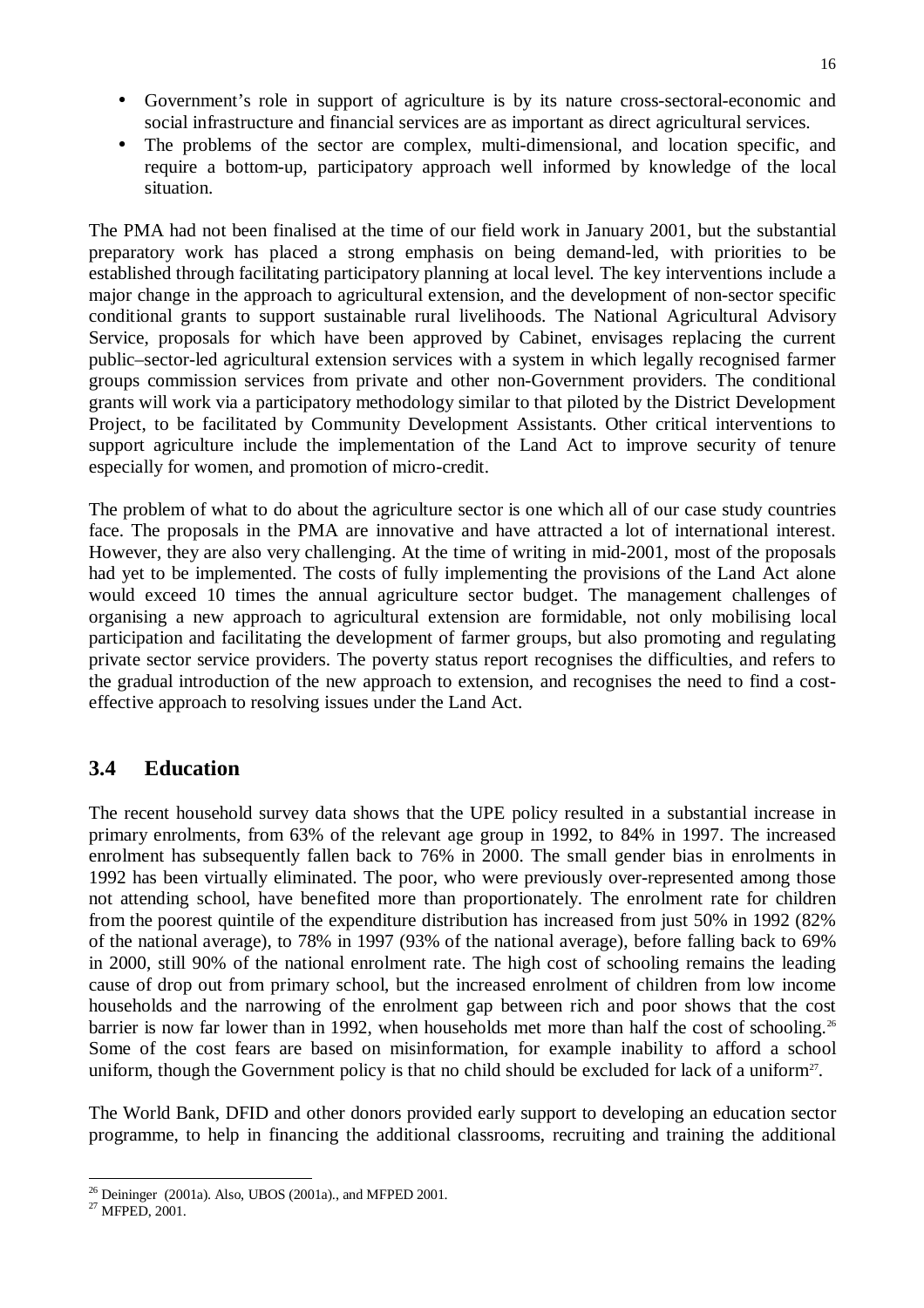teachers, and making available at school level the additional resources needed to cope with the consequences of increased enrolments while sustaining and improving the quality of education. The education sector programme, and the World Bank PRSC, establish targets to be achieved by May 2003: reducing the pupil-teacher ratio (from 63 to 48), the pupil-classroom ratio (from 121 to 92), and the pupil-textbook ratio (from an appalling 6:1 to a still grossly inadequate 3:1).

The effort to construct more classrooms is reflected in a decline in average distance to school, from 1.8 km in 1992 to 1.4 km in 1999, with the proportion of classrooms in good condition increased from 10% to 25%. This partly reflects the classroom construction effort, but may also indicate that the ending of school fees released community resources to improve the fabric of the school buildings. It may also indicate the success of the conditional grant system in ensuring that resources intended to reach the school are actually spent there. The 2000 tracking study found 90% of funds intended for expenditure at school level are now reaching their intended schools, though there are question marks over how they are used and accounted for at school level.<sup>28</sup> This represents a big improvement on the 1996 tracking study and the 1998 education audit, both of which found long delays and a large share of the funds being held back.<sup>29</sup>

The big increase in enrolments has not been matched by an increase in teachers, with the result that Uganda now has some of the largest class sizes in the world. Books, a key quality-enhancing input, are in very short supply, with one book between six, which can be compared with India, where a less costly school system manages to provide a full set of textbooks for every primary pupil.

The quality effects of UPE are not yet apparent, though the PRSP acknowledges some evidence of declining quality: 'While the 1998 National Integrity Survey found that 60 percent of parents were satisfied with the quality of their children's education, the UPPAP investigation found widespread concern with schooling quality among the poor communities contacted. This is borne out by more formal investigations of schooling quality. The heavily burdened primary schooling system cannot meet the immediate demands for classrooms, teachers, and teaching/learning materials.'30 Tests at grade 3 confirm a decline in performance when comparing the first post-UPE cohort with their pre-UPE predecessors. In comparable tests, the proportion who scored satisfactorily in mathematics fell from 48% in 1996 to 31% in 1999, while in English the figures dropped from 92% to 56%.

On the other hand, the percentage of children passing the primary leaving examination after the full primary cycle has increased, from 72% in 1995 to 81% in 1999. These results reflect pre-UPE education experience, but they may tend to suggest that it is the overcrowding in the lower cohorts of the school system which is primarily to blame for the worsening performance. There are many over-age children enrolled as a consequence of the UPE policy. A combination of new teacher recruitment and probable falling enrolments as over-age children work their way through the system offers hope for re-building quality within the education system.

The problems of the quality of education, will be worsened by the decision to double the number of subjects in the school curriculum. This is arguably a poor choice of priorities in a system which is struggling to impart basic literacy and numeracy in the face of acute shortages of teachers, books, and classrooms.

The effects of the education investment on income poverty and productivity are more difficult to assess. Cross-section household survey data does appear to show a positive association of the education level achieved by the household head and the expenditure of the household. However, this could reflect the fact that education, before UPE, was a luxury good, from which the poor were

<sup>&</sup>lt;sup>28</sup> MES (2000).

<sup>&</sup>lt;sup>29</sup> Price Waterhouse (1998).

<sup>&</sup>lt;sup>30</sup> Poverty Reduction Strategy Paper, op cit.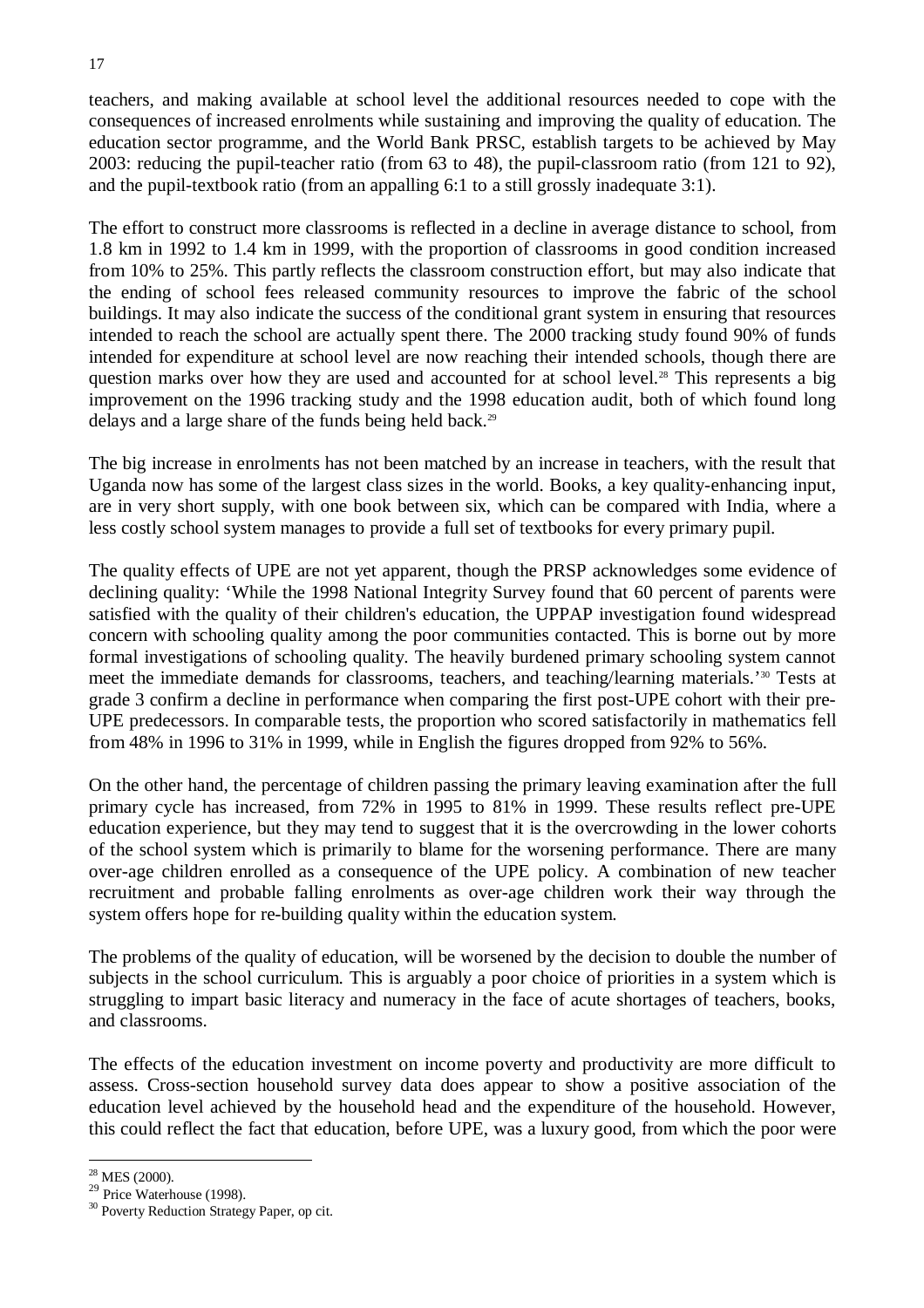excluded on cost grounds: the causality may run from income to education as a consumer good, not from education to income. A preliminary analysis of panel data from 1992 and 1999/2000 appears to show no relationship between the 1992 level of education of the household head and subsequent growth in household expenditure. Part of the problem may be lack of opportunities to utilise education: it is interesting that the conflict affected North reports far higher levels of nonattendance at school due to 'lack of interest', which may reflect recognition of lack of opportunities.

## **3.5 Health sector**

Ill health was the most frequently cited cause and consequence of poverty within the UPPAP study. The PRSP also quotes figures suggesting that the poor suffer disproportionately, for example underthree mortality declined significantly for higher income groups between 1988 and 1995, but the poorest groups showed negligible improvement.<sup>31</sup> The PRSP also recognises that higher incomes, better educational attainment for women, and improved water and sanitation services may be the most critical interventions for narrowing the gap between the health status of the poor and the more wealthy. Nevertheless, the poverty action plan does accord an important role to the provision of health services.

In the mid-1990s, the quality of Government health services was extremely poor. The 1996 tracking survey showed low utilisation of a system in which poorly qualified and motivated staff offered few services, while drugs and other materials were diverted to private practice. Primary health spending had plummeted since decentralisation, with local Government administration absorbing budget resources intended for health services. Government spending was dominated by curative care.

The Minister of Health decided on the need for a new health policy and strategic plan in late 1997, with increased emphasis placed on improved equity of resource allocation, and with recognition of the need for improved Government and donor co-ordination around a common strategy. The plan focuses on preventive and primary health care interventions aimed at the ten major causes which are responsible for three quarters of lost life years. Over two thirds of public health expenditures are targeted to be spent on the minimum health care package, of which 80% will be for recurrent costs.

The Health Sector Strategic Plan required a long process of consultation. It was not finalised with funding secured until 2000, and was launched in the 2000-2001 financial year.<sup>32</sup> However, some of the key policy changes were being put in place before the formal launching of the HSSP. A key component of the new health policy is the creation of health sub-districts (HSDs) – each with either an upgraded health centre (adding on a theatre, doctor's house and better lab) or a hospital (where one exists), which will both act as an interim referral level (between outpatient clinics and district hospital) and be responsible for planning, budgeting, managing and supervising all health centres and outreach services in the catchment area. There is also a target to double the coverage of firstlevel health facilities to one fully staffed in every parish. A key focus has been to raise staffing levels from the 33% level to which they had sunk (partly through a lunch allowance designed to raise pay levels).

Resources from Government and donors are not expected to exceed \$6.50 per capita during the life of the HSSP, far short of the level required to provide even the minimum health package to all. Discussion with donors focused, among other issues, on the balance between improving the utilisation of existing health facilities from current very low levels, relative to expanding coverage

.

<sup>&</sup>lt;sup>31</sup> PRSP op cit, table 2.4.<br><sup>32</sup> Brown (2000).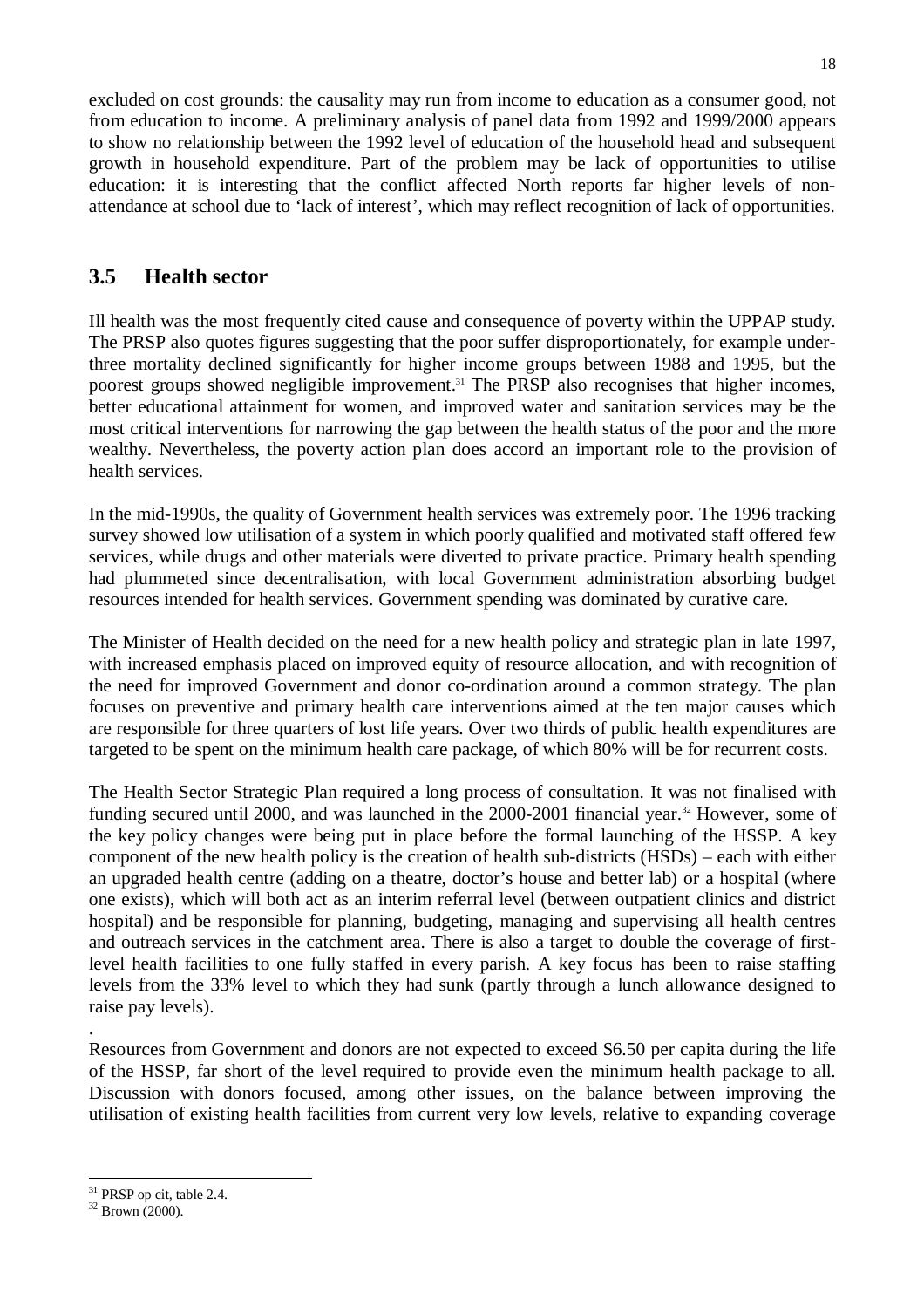to unserved populations, a political imperative for Government, as well as a poverty priority if the least served districts are also the poorest.

Comparing household survey data from 1992 (before decentralisation and the collapse of PHC spending) and 1999/2000, shows some improvements. The average community now has a better maintained clinic (percentage 'well maintained' up from 30% to 59%), closer to the community centre (average distance from 6.7 to 4.6 km - though half the population is still more than 5km from a health facility), slightly better stocked with drugs, bandages, needles and vaccines, and with access to a doctor also marginally improved. Under a DANIDA programme, essential drug supplies are provided quarterly to each district. There have been delays, but the primary health care conditional grant has enabled districts to overcome emergencies by purchasing on their own behalf from the private sector.<sup>33</sup>

The pattern of utilisation of services is difficult to interpret. The proportion of the population receiving medical services from modern medical facilities when ill appears to have increased from 63% in 1992 to 78% in 1999,<sup>34</sup> but two thirds of the demand is met by private or NGO facilities. Even for the poorest quintile, roughly one third of those reporting illness or injury used private services, compared to 24% using Government, and 43% not seeking help. The poverty status report shows a marginal increase in those using Government health facilities when sick, from 19% in 1992 to 23% in 2000. Poverty Action Fund monitoring suggests that utilisation has increased markedly where staff have been recruited.<sup>35</sup>

Use of pre-natal care has increased from 74% to 80%, post natal from 42% to 49%. The proportion of births attended by trained medical personnel has stagnated at 38%. Immunisation coverage has suffered from the dropping of many vaccinators from district payrolls after decentralisation, logistical problems associated with an ageing cold chain, and negative publicity about immunisation. Other than for polio, immunisation coverage seems to have stagnated or fallen since 1995/96. Only 38% of children are reported as fully immunised by their  $1<sup>st</sup>$  birthday.<sup>36</sup> The poverty status report suggests there may have been some improvement during 2000/2001, though the figures still suggest that half of children are not fully immunised.

The evidence on outcomes is generally discouraging. Preliminary results from the 2001 DHS survey show that U5MR has increased from 147 in 1995 to 152 in 2001, while IMR has grown from 81 to 88. The incidence of stunting and underweight children has fallen, possibly reflecting the benefits of higher household expenditure, though overall reporting of illness and of days lost to illness has increased, possibly reflecting the impact of HIV and of drug resistant-malaria, and increased health demand by a wealthier population<sup>37</sup>.

The most significant achievement is the reduction in HIV, where infection rates have halved nationally, mainly due to a rapid fall in urban areas, thanks to a relentless public education campaign on behaviour change which was largely led by the health sector. Recent MoH surveillance data and MRC studies suggest that HIV infection rates are now reducing in rural areas too.38 With 10% of the adult population HIV infected, AIDS is the leading cause of death among 15-49 year olds, and has contributed to the growth of orphans, with 1.7 million children estimated to have lost one or both parents to the disease.

<sup>&</sup>lt;sup>33</sup> Poverty Action Fund (1999).<br><sup>35</sup> Poverty Action Fund (1999).<br><sup>36</sup> Preliminary data from DHS 2000/01.<br><sup>37</sup> Deininger (2001).<br><sup>38</sup> MFPED 2001, and Ros Cooper, personal communication.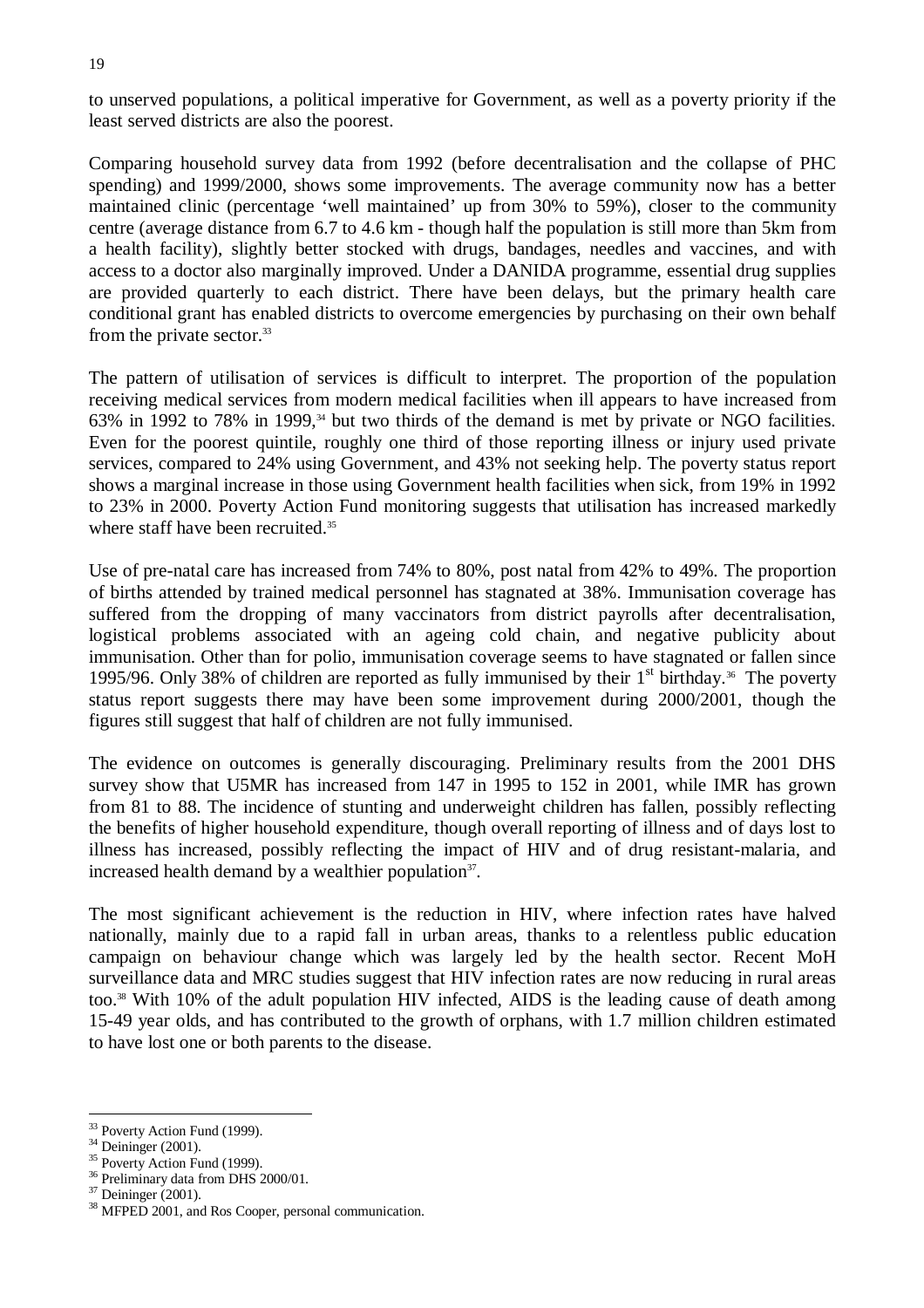The participatory poverty assessment, the household survey, and the service delivery survey, identified cost as a major constraint to accessing health services. Some 43% of rural dwellers not seeking health care gave lack of money as the reason.<sup>39</sup> The Government had therefore decided to abolish user fees in facilities at sub-district level and below from July 2001, and had budgeted for extra funds to meet the shortfall. However, the change was brought forward to March 2001 (whereas the budget increase was only provided from July), and the policy was extended to abolition of all user fees except for private wings in hospitals.

It is too early to fully assess the impact, but anecdotal evidence collected in the sector review suggests a large increase in demand for services, with staff reporting the majority of the new patients as drawn from the poor. The nature of the demand is also reported as changing in a positive way, with patients seeking treatment at a much earlier stage, which increases the chances of recovery and reduces the costs of achieving a successful outcome. The initial increase in demand was not sustained once facilities began to run out of drugs.

The intention is to overcome this problem by increased budgets through the Poverty Action Fund. The direct loss of revenue from the lower levels of the system was not that significant, though the need to meet the increased demand following removal of the cost barrier will present more of a budget challenge. Nevertheless, those within the system judge that the welcome increase in the utilisation of facilities at sub-district level and below should be manageable with the increased budget made available.

The bigger problem is that user charges have also been abolished at hospital level. The sustainability of the shift towards primary care which has been achieved must be in doubt if the hospitals are now denied access to funds from cost recovery. The hospitals do not get PAF funds, and had come to rely much more heavily on user fees to finance drugs and staff. The budget for health has been increased in order to make up for the shortfall in funding, but the increase may not be sufficient.

Overall, there is some limited evidence of improved performance of the health sector as a consequence of re-orientation towards primary health care, with good prospects for further advances as the HSSP focuses both Government and donor flows on a coherent, poverty focused programme. However, given the constrained level of finance, a blanket 100% subsidy of Government services does not look sustainable, unless Government services are to be severely rationed in a way that is unlikely to lead to effective services which benefit the poor. Though the financing problem may be manageable in the short term, the contradictions in trying to deliver the full ESP package with grossly inadequate funds will become increasingly evident as coverage expands from currently low levels. If the poor are to benefit, a strong focus on public health and preventive interventions may need to be accompanied by some continued reliance on private contributions, but with more transparency on prices charged and services offered, and attention to eliminating or minimising the burden of charges on the poorest.

## **3.6 Water and sanitation.**

Although the key sector goal to ensure that water was within easy reach of 75% of the rural population by the year 2000 has not been met, there has been substantial progress. According to officials in the water sector, between 1991 and 1995, they doubled coverage from 18% to 36%. The 1999/2000 household survey found that this had further increased, and 57% of all households in Uganda now have access to safe drinking water, 51% in rural areas and 87% in urban areas.

 $39$  Deininger (2001).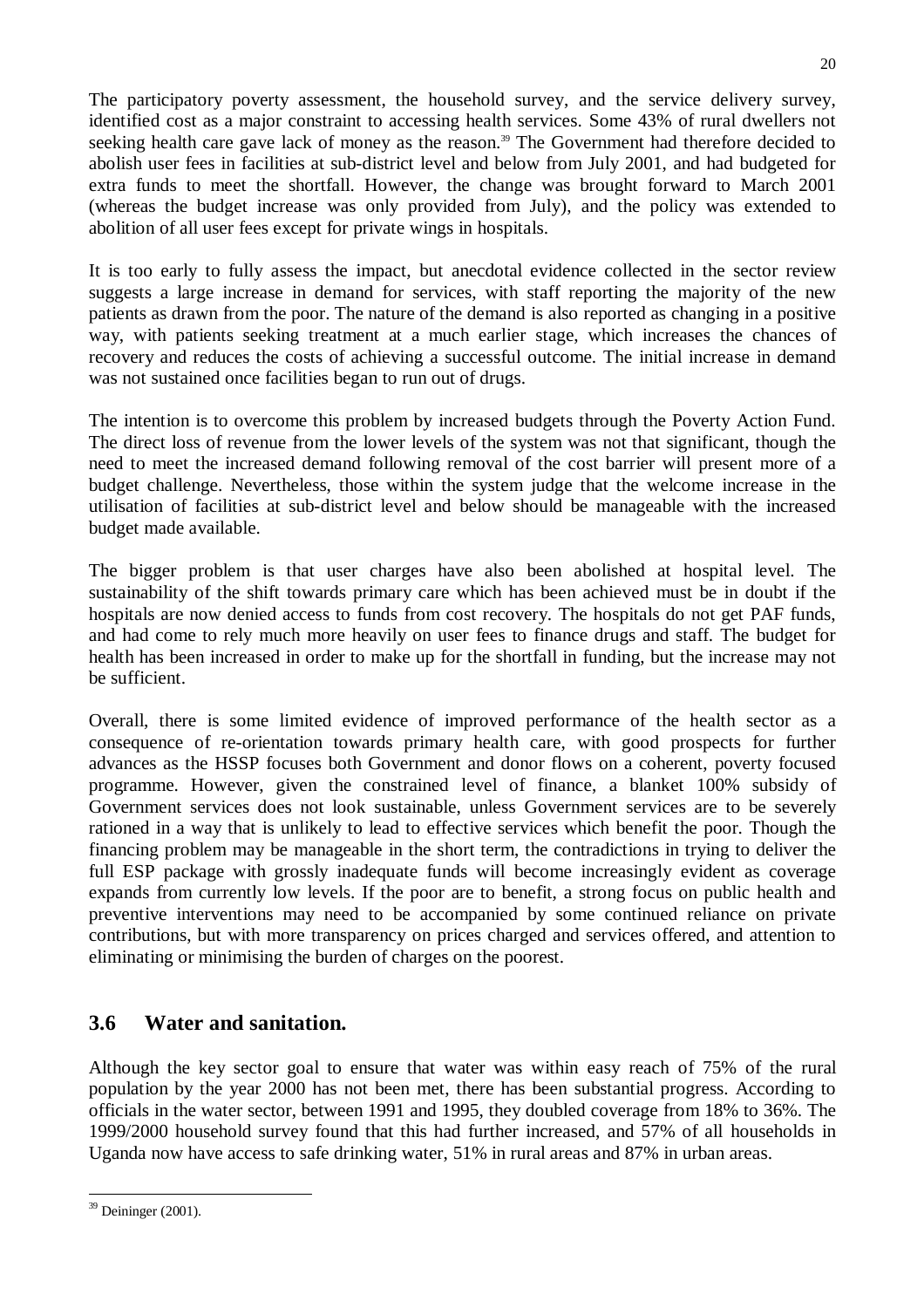The water sector has traditionally been funded mainly from donor project aid. The identification of water and sanitation as a key sector in poverty eradication following the 1998/99 participatory poverty assessment has seen a substantial increase in resource allocation to this sector. The entire funding for the water sector is within the Poverty Action Fund The allocation to water and sanitation has increased from less than 4bn Shillings in 1997/98 to 18bn in 1999/00, and a budgeted 36bn in 2000/01, with further increases planned in the later years of the MTEF. In addition to conditional grants there are a number of donor-assisted programmes and projects in this sector that will continue into the medium term in spite of the general move from project to sector budget support. These include various water and sanitation programmes supported by different donors like the French, the EU and DANIDA. The water sector share is not separately identified in Table 4, but the increase in the share of economic functions and social services, of which it forms the largest component, suggests that there is an overall increase in share even after allowing for incorporation of previous project assistance within PAF programmes. The current MTEF envisages a sharp increase in funding for raising the coverage of safe water.

The experience with donor project support has been of capacity problems preventing full utilisation of funds. The requirement for a cash contribution from communities has also been a constraint on scheme implementation, especially in the poorest areas. Expenditure averaged about 60% of the budget for the period 1997 to 1999. In order to overcome this problem, increased use is being made of private sector contractors for drilling boreholes, a practice which has significantly improved on the output compared to the in-house strategy.

A key problem is inadequate maintenance, leading 30-40% of boreholes to be non-operational. According to the poverty status report, at least half of the districts have established fully staffed district water and sanitation teams to strengthen the capacity for maintenance in rural areas.

## **3.7 Summary**

Summarising, Government can point to some real achievements in making improved services available to the population, including the poor. Road access has improved. Reduction in the poverty and gender bias in primary enrolment is a major achievement, though sustaining this performance will require efforts to raise quality. Access and utilisation of modern health services and of safe water has improved. Each of these sectors continue to face major problems of poor quality, lack of capacity and of staff recruitment and motivation, and maintenance is a major challenge for roads and water facilities. Nevertheless, there is clear evidence that increased expenditure on poverty programmes has brought increased benefits to the poor. Government's own poverty status report is very clear in recognising where the problems are that need to be addressed, which is perhaps one of the more encouraging features of the experience.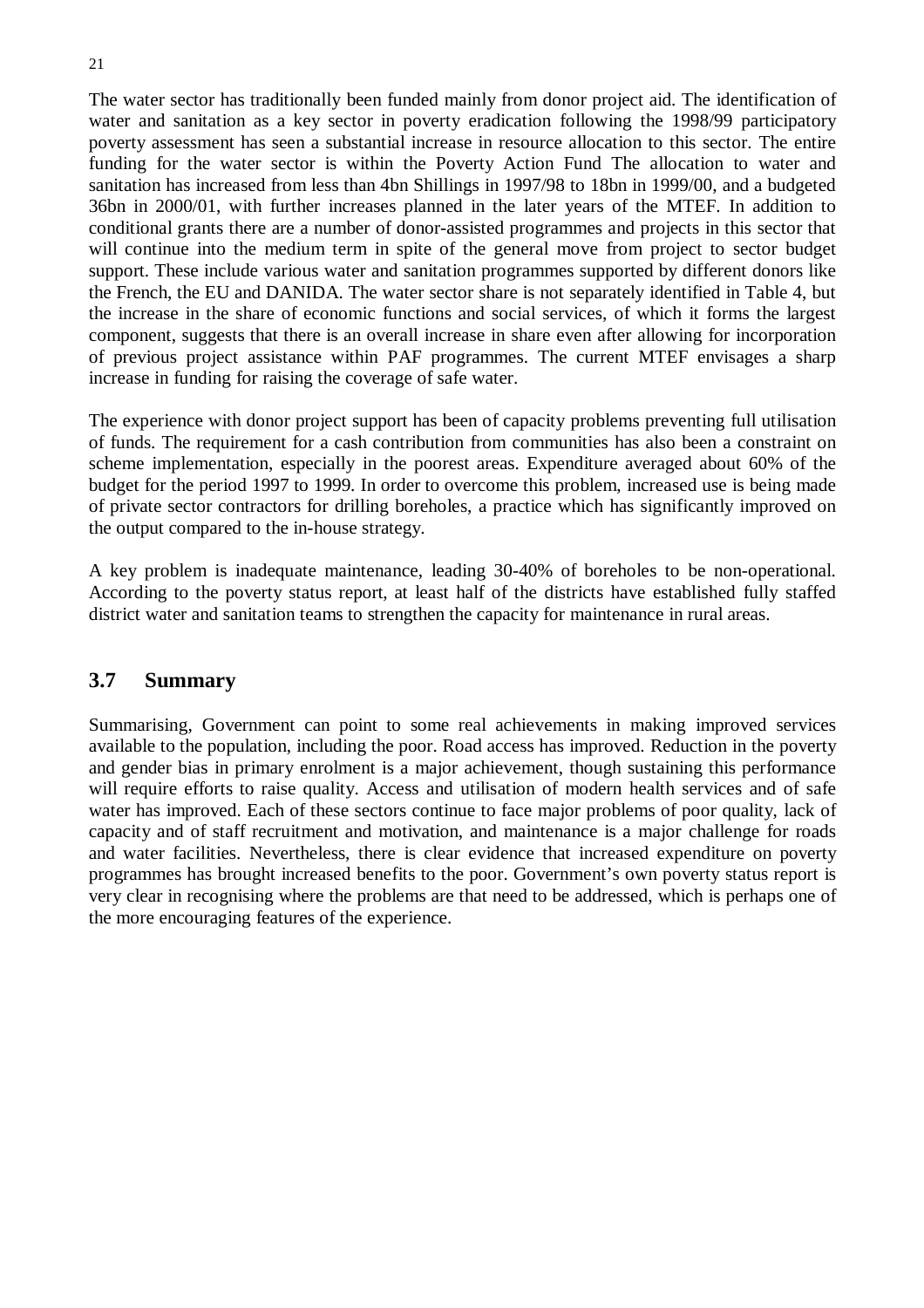## **4 What Accounts for Relative Success or Failure?**

Annex 1 provides a matrix summary of the research hypotheses we set out to investigate, and brief comments on the Uganda experience. They are organised around three thematic areas: institutions, information, and participation. This section provides more detailed discussion aimed at understanding and explaining the strengths and weaknesses of the treatment of poverty in public expenditure in Uganda.

## **4.1 Institutions**

#### *Budget processes*

The Uganda experience can be summarised as one in which a top leadership which 'is highly committed to poverty reduction'40 has built an increasingly effective planning and budget process to allocate resources to poverty, and has begun to make progress on the more difficult challenge of ensuring that those resources can be used effectively. There has been consistency between statements by the President and other Government members, the content of budget speeches, the emphasis given to poverty in policy documents (notably the PEAP), and actual budget allocations.

Though macro stability has been maintained since 1992, the actual pattern of expenditure in the mid-1990s diverged significantly from the budget, with some areas of the budget (e.g. State House) regularly overspending while others (e.g. agriculture) underspent.<sup>41</sup> There is evidence that this has recently improved, with a far closer correspondence between sectoral budgets and outturns in 1999/00 than in previous years.<sup> $42$ </sup> The long-standing problem of departments over-committing their budgets and pre-empting budget choices by incurring payments arrears has been effectively tackled by a new commitment control system introduced in 1999 with IMF technical assistance. The tendency to over-optimistic revenue forecasts has also been checked: the revenue authority targets, which aim for increased tax as a share of GDP, have now been divorced from budget assumptions, which take a more conservative view based on past performance**.**

Protecting from budget cuts those expenditure programmes regarded as deserving high national priority has proved a strong incentive, and all departments have responded by increasing the share of their budgets allocated to PAF (Table 3). Greater budget certainty has also facilitated a more credible planning and budget process for PAF spending.43

The corollary has been that expenditure cuts have fallen heavily on those areas of the budget which are not protected. PAF protects one third of the budget from cuts. A large share of the remaining budget is difficult to cut in the short term (e.g. pay or debt service obligations), or protected by donor conditions (main roads), or is politically sensitive (defence and State House). Cuts therefore fall heavily on what is left. Though much of this can be judged to deserve lower priority, there are also important spending programmes such as secondary education, which faced a cut in releases to only 40% of budget towards the end of 2000. It would be technically feasible to allocate cuts more efficiently to minimise the costs of disruption which result when, for example, project staff are left idle for lack of the budget to do their jobs. However, most of our interviewees felt that in practice

<sup>&</sup>lt;sup>40</sup> Mackinnon and Reinikka (2000).<br><sup>41</sup> Allister (1997).<br><sup>42</sup> Bevan and Palomba (2000).<br><sup>43</sup> Makinnon and Reinikka (2000) make the same point.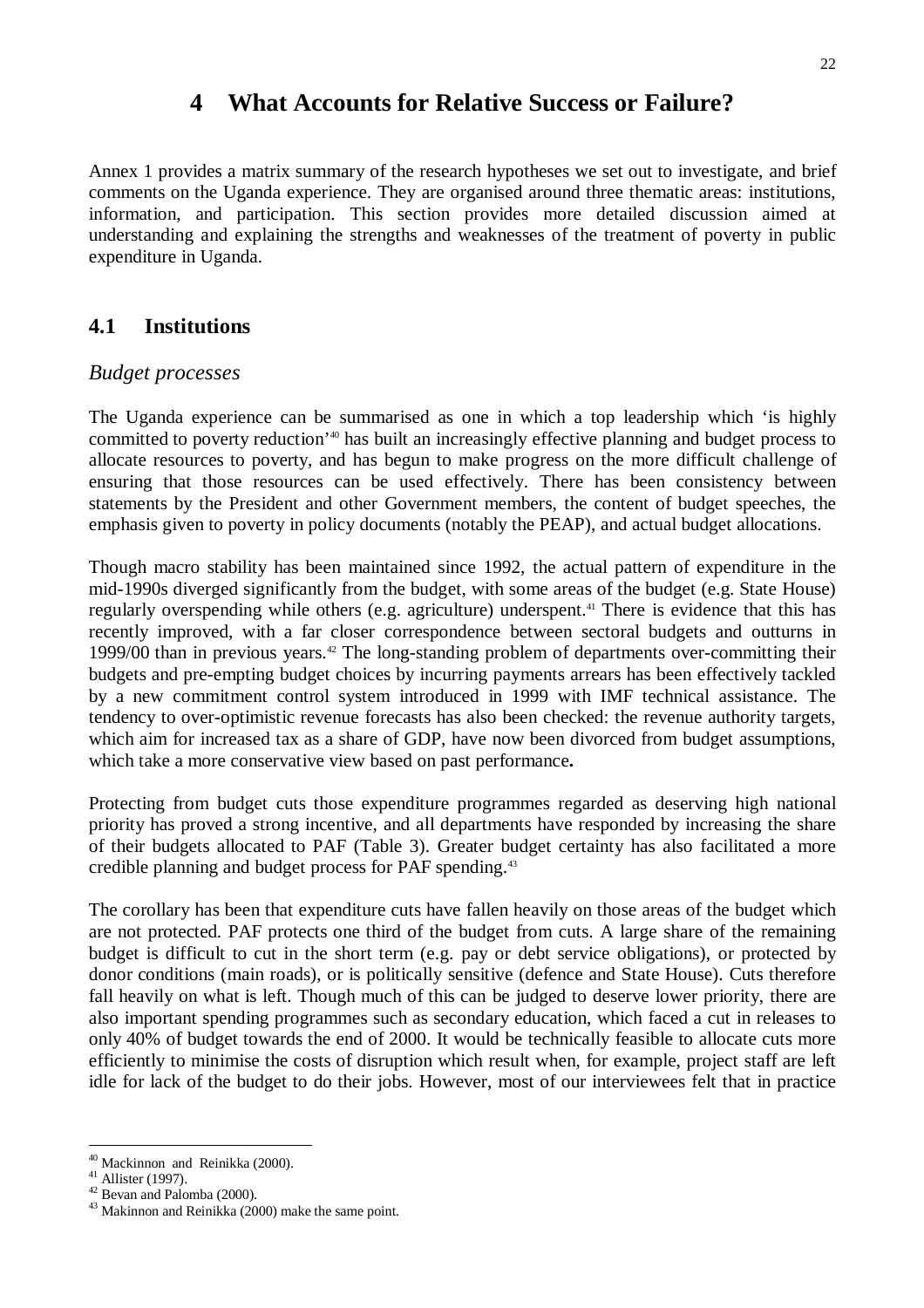the automatic protection afforded by the PAF produced a better result than the alternative of a more discretionary process which would risk being influenced by political and interest group pressures.

The combination of the planning and finance roles within a single Ministry has enabled the MFPED to play a leading role in ensuring that the criteria and the priorities established by the PEAP are reflected in the allocation of the budget. The PEAP includes criteria for public intervention which have proved quite powerful as a tool for the scrutiny of budget bids from line ministries:

- The public sector's role is to intervene in areas where markets function poorly or would produce very inequitable outcomes.
- Where the public sector intervenes, it should use the most cost-effective methods, including the use of NGOs for service delivery where appropriate.
- Poverty-eradication is a partnership, and should involve the closest possible integration of the efforts of government with its development partners.
- All government policies should reflect the importance of distributional considerations, of gender, of children's rights, and of environmental impacts.
- Each area of public action will be guided by the formulation of desired outcomes, and the design of inputs and outputs to promote them.

The budget ceilings in the MTEF have consistently favoured those departments which not only increased the priority given to poverty reduction priorities of the PEAP, but which did so in a way which respects these criteria for public intervention.

Education has been the main beneficiary of increased Government spending. This has largely been driven by the unexpectedly large impact of the UPE policy on enrolments. Nevertheless, the education ministry did put together a credible plan in partnership with donors, focusing Government spending on the primary level where market failures are most acute, while facilitating private finance to fund a tripling of University enrolment. The Ministry introduced a more costeffective and decentralised approach to school construction, responded to evidence on problems in getting resources down to school level by designing conditional grants which go direct to the school, and introduced mandatory publicity on what moneys have been released for what purpose, in order to empower communities to hold officials to account.

Agriculture in contrast provides an example of how a line ministry which should have an important role in supporting the growth agenda of the PEAP proved initially unable to define a role which respected the PEAP criteria for public intervention, and faced declining budget shares and eventually a brief loss of the leadership role in relation to the sector it was responsible for. The health ministry similarly had to work with donor partners to define a sector strategy to address both the inequitable allocation of resources and problems of low effectiveness relative to NGO and private sector service providers before additional resources began to be allocated.

The MFPED approach towards the line ministries has been to convince them that they must live within the budget they have been allocated, give them the appropriate incentives to implement policies in line with national objectives, but gradually increase their discretion to make choices within the budget. The medium term budget framework facilitates this, since there is more scope for reallocation in the outer years where existing commitments are lower. As the MTEF budget ceilings gain in credibility, even those sectors which are losing share of the budget are recognising that there is no way to escape the budget ceilings, and they have to make efficient use of the budget they have been allocated. Not all of them are yet pursuing cost reductions and efficiency improvements, but there are some encouraging signs, such as a recent emphasis on reforms to increase the effectiveness of expenditures in the security sector. For the 2001/2002 budget year, the security sector has for the first time produced a budget framework paper.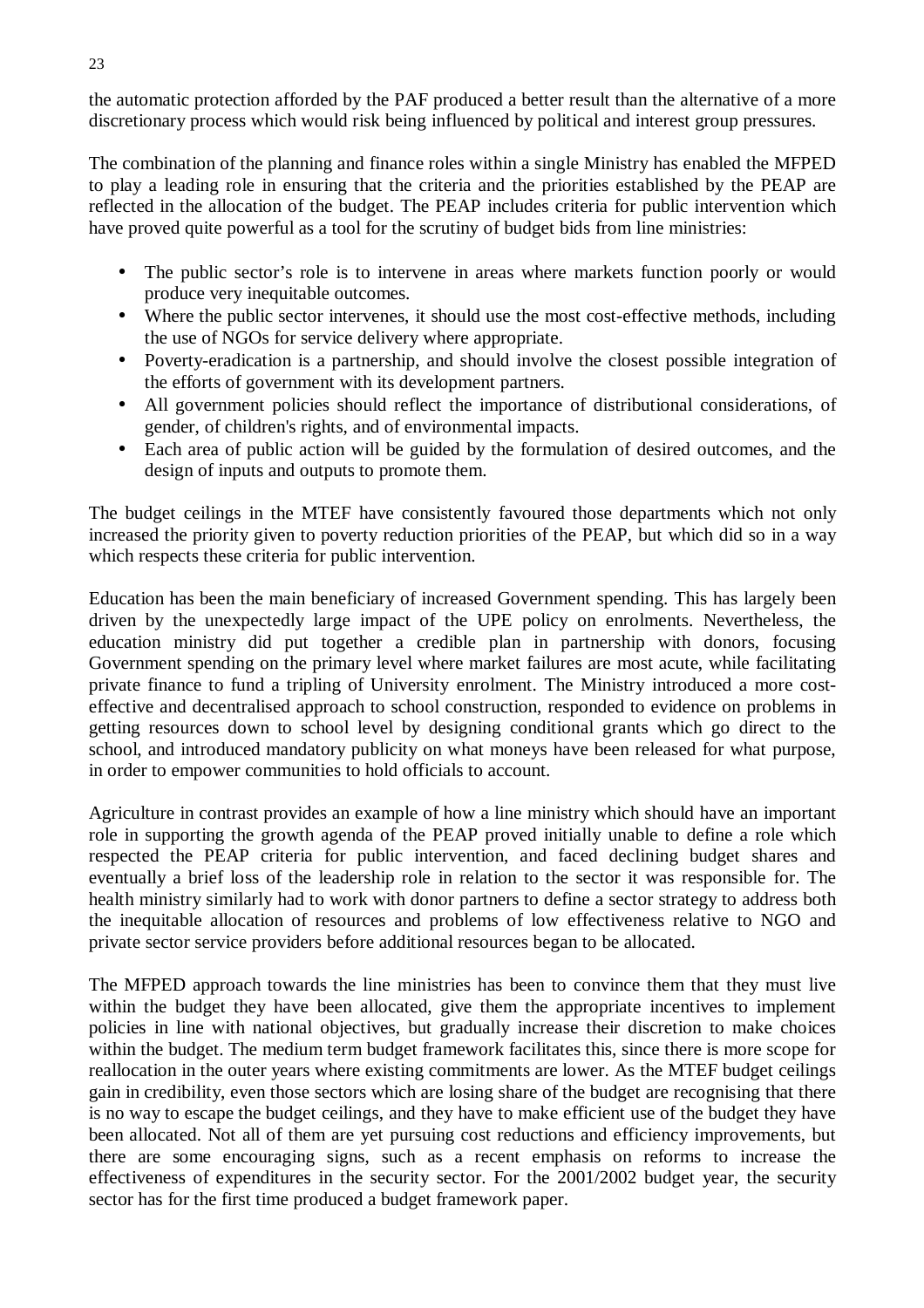Ministries have not so far had the discretion to choose between the salary and non-salary recurrent budget, since the Ministry of Public Service determines both establishment ceilings and civil service pay scales. In the current budget round (2001/2002), Ministries are being encouraged in their budget framework papers to comment at least on the balance between salary and non-salary costs, and on pay and employment issues.

#### **Cabinet and Parliament**

The credibility of MFPED depends on political support for the principles it is seeking to protect. The Cabinet has largely accepted the disciplines of the budget constraint, and has not challenged the need to live within the resource envelope prescribed by the MFPED. The Cabinet budget process appears to be collective and orderly. Line Ministry budget bids indicate unfunded priorities, taken forward for subsequent decision by Cabinet on which of these may be afforded from any surplus resources or from contingencies.

The election period saw some promises made by politicians without consultation on their affordability: for example, the Prime Minister committed the Government to a 70% increase in teacher salaries. However, although the new Government will need to decide how to accommodate the commitments made, the principle that such commitments must be accommodated within a budget 'envelope' approved by MFPED has remained intact. Moreover, the evidence suggests that the process has so far been managed in a way that has protected PEAP priorities.

Part of the explanation for this may be that Uganda has sustained economic growth, and the allocation decisions have concerned how best to allocate a growing budget, rather than requiring deep cuts. Part is the conditionality of the HIPC and donor resources. Part may be the memories of the consequences of the 1992 loss of fiscal control. More optimistically, there may be a genuine consensus on the objectives of the PEAP.

The role of Parliament in the process is circumscribed by the Constitution: it cannot propose measures which would increase taxation or expenditure unless they are first introduced by the Government, and thus (unlike in the US system), it has only the negative power to refuse to approve budget proposals by the executive.<sup>44</sup> The decentralisation of spending to local Government based on specific allocation formulae has also reduced the potential for MPs to lobby for additional resources for their constituencies, and one view is that their focus has instead been more helpfully shifted towards ensuring that moneys reach their constituency on time and projects are properly implemented. Perhaps as a consequence of the limited scope for influence, MFPED have complained that Parliament takes little constructive interest in the budget process. A Budget Office has been set up within Parliament to support MPs with research and analysis.

#### **Aid donors**

With aid financing more than half of public expenditure (Table 6), the ability of GoU to implement any coherent strategy for improving the focus on poverty reduction is dependent on the cooperation of the donors.

Uganda carefully constructed a strong case for qualifying for enhanced HIPC debt relief, and a strong case for direct donor budget support, based on a commitment to identify poverty priorities within the budget, to allocate HIPC funds and donor budget support to increasing budget provision for those expenditures above a 1997/98 baseline, and to protect them from cuts. Donors were invited to play a prominent role in the planning, budgeting and monitoring process through participation in PAF monitoring meetings, in the Poverty Eradication Working Group, and in the

<sup>44</sup> Bakibinga and Bagonza (2000).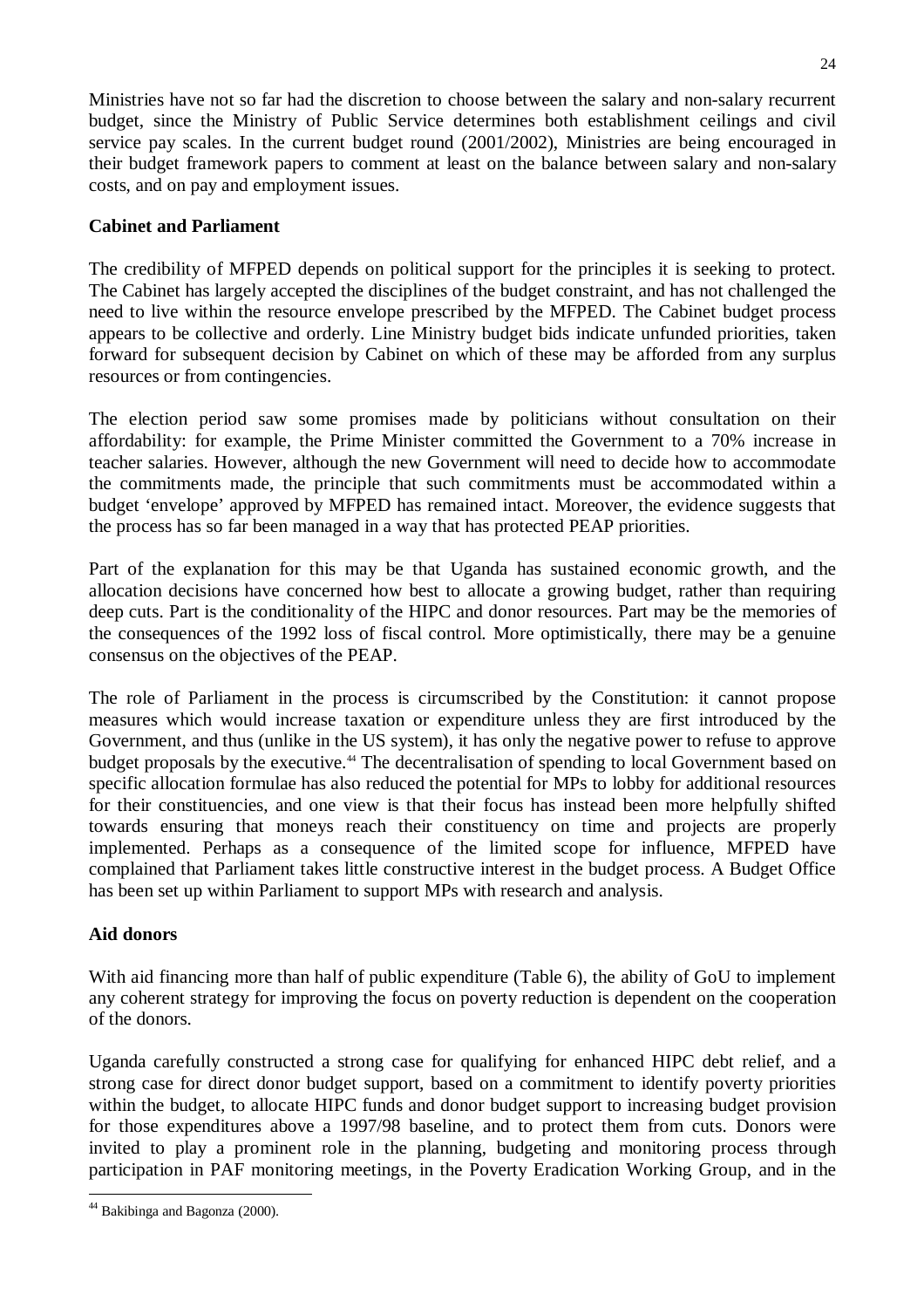discussions within the sector working groups. It is important to recognise that the important role that the donors have played in sustaining the priority accorded to poverty issues has not been imposed from outside. It has been designed by MFPED, partly to secure better coordination of Government and donor efforts, but also as a way for reformers within Government to protect poverty priorities from other pressures. The experience of other countries suggests that it may be difficult to achieve such a transparent and effective process without Government leadership.

The approach has achieved some success in encouraging donors to support Government programmes rather than parallel donor projects. The share of budget support in external finance to Uganda has increased from one third of external assistance in 1998/99, to more than half in 2000/2001, and it is projected to rise to 55% of external assistance in 2001/2002. Nevertheless, the bulk of donor project support continues to be provided outside the framework of the MTEF, which mainly covers the recurrent budget (a large part of which is now donor financed) and the relatively small domestic component of the development budget. Donor projects are reported and monitored as far as possible, and they are subject to approval by a Development Committee, but that approval has historically not been a serious constraint in cases where a sector is able to secure a donor commitment to fund the project. This limits the effectiveness of the hard budget constraint.

Uganda is overcoming the problem in part through extending the sector programme approach, and encouraging donors to commit their funding as part of the agreed sector programmes. The draft Volume 3 of the PEAP argues that 'ultimately, all public expenditure should be fully included within a sectoral approach.' Cross-cutting themes, such as environment and lands, may be treated as sectors for the budget process in future – though the experience of cross-ministry sector programmes in other countries is not encouraging, especially where there is potential for turf battles over budget shares.45 The sector approach will be extended to central ministries such as MOLG, MFPED and MOPS. It could ensure harmonisation of initiatives ex ante rather than ex post, and could help to reduce the costs of capacity-building and technical assistance. Accountability has already been designated as a sector, bringing together the main bodies responsible for accounting and audit, though the accountability sector working group has not so far proved very active in achieving closer co-ordination. Law and order also has a sectoral working group, and is preparing a sector programme.

Even within sectors subject to a sector approach, there continue to be examples of project commitments not incorporated in the sector framework, or added ex post. The partnership principles which were agreed at a 1999 meeting with donors in Stockholm proposed that offers of stand-alone project support, outside the agreed programme for the sector, would be refused. The draft PEAP Volume 3 proposes giving each sector two ceilings: a ceiling for funds which are integrated within the budget, with a separate ceiling for project support. Ideally, the sector will identify priorities for project commitments as part of the sector strategy, and MFPED will help the sector ministry to firm up donor commitments. The proposed approach enables MFPED to retain control over the overall allocation of resources in line with priorities, it ensures that sectors have a hard budget constraint and will therefore ensure that they seek project commitments in line with their sector strategy, yet it retains an incentive for sectors to seek and use project funds.

<sup>45</sup> Foster *et al.* (2000).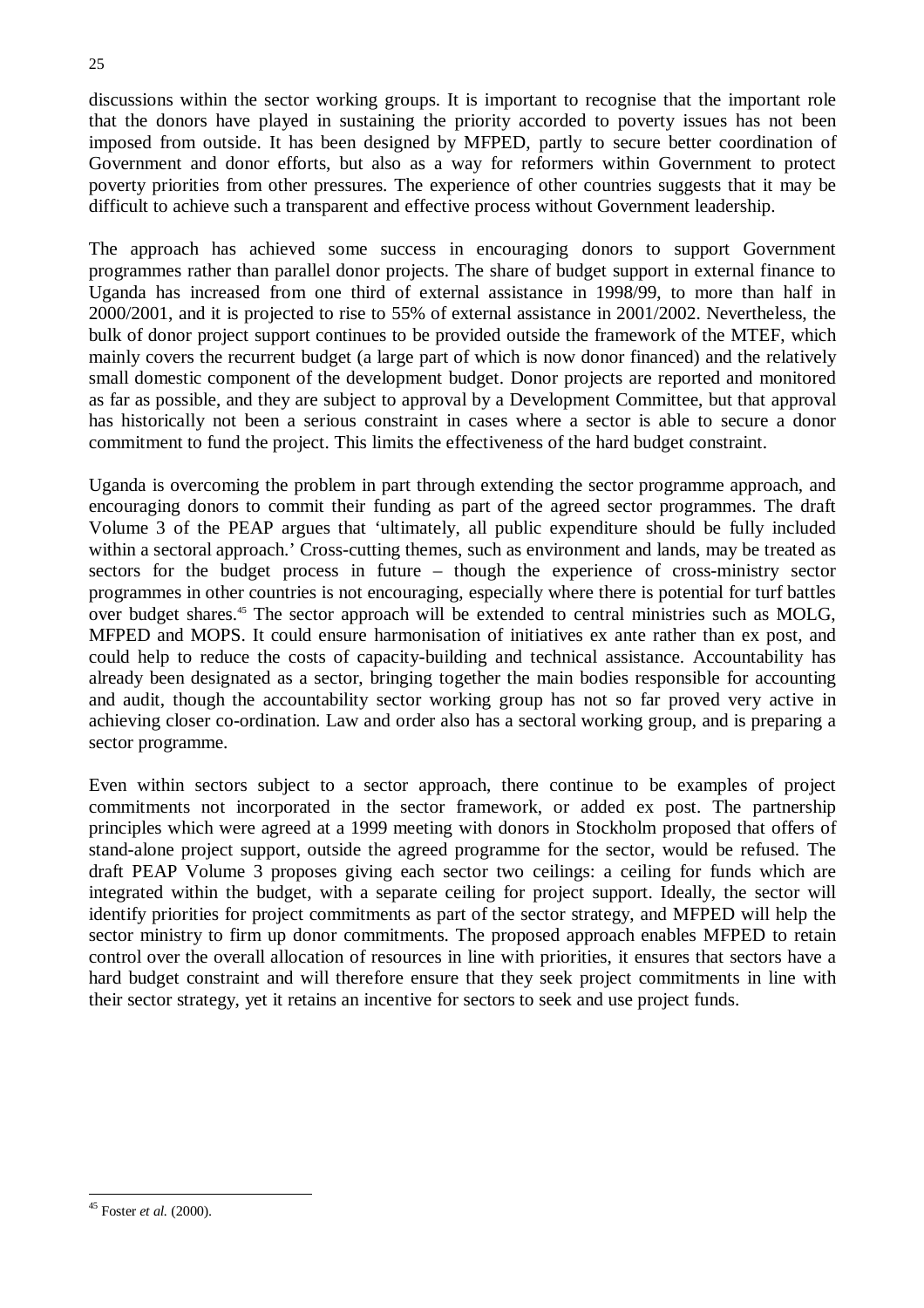The progress achieved in strengthening planning and budgeting has yet to be matched by improvements in the effectiveness with which funds are spent. This reflects the legacy of problems going back to the 1970s, when corruption became deeply entrenched in the public sector. According to UDN analysis based on Auditor General's reports, money lost in Government offices to corruption has averaged Ug Sh 200bn per annum since 1993, equivalent to more than 15% of public expenditure over the period.<sup>46</sup> Uganda today is judged by Transparency International as one of the most corrupt countries in the world. Establishment surveys show corruption is a major constraint on growth and investment.<sup>47</sup> Service delivery surveys and the 1998 integrity survey found high levels of corruption, illegal charging and other abuse of office by civil servants, with the police and the judiciary rated as the most corrupt groups within the public sector. It is a major threat to maintaining the donor budget support on which Government depends, while generally poor public sector performance prevents services reaching the poor.

Uganda has set out a clear strategy to fight corruption and build ethics and integrity in public office.48 The strategy is headed by a Minister of Ethics and Integrity. It builds on an earlier (1998) anti-corruption action plan, but the strategy is more comprehensive in scope and approach. The stated aim is zero tolerance of corruption. The strategy recognises that a necessary but not sufficient condition for achieving the objective is that staff must be better paid, but must then be held accountable for their performance. Financial management systems must be strengthened, and the capacity to run them effectively put in place, to ensure that corruption and misuse of resources can be detected. More effective and better-coordinated oversight institutions are needed to enforce the rules. The leadership must set an example through its own ethical behaviour, and must show willingness to impose effective sanctions on those found guilty of misdemeanours. The strategy is intended to be further reinforced by harnessing civil society and the media to help in exposing wrongdoing and holding those responsible for public funds to account. The national integrity survey collected baseline information on public views of integrity standards in different public sector institutions and experience of being asked for bribes. Many of the same issues are also addressed by the National Service Delivery Survey (NSDS), undertaken in 2000.49

Table 6 shows the results of the NSDS 2000 survey with regard to interviewees' perceptions of bribe solicitations in the last 5 years. The small margin of those who thought there had been a reduction in bribe solicitations over those who felt there had been a rise suggests there has been little change.

**Table 6: Perceptions of Trends in Solicitations of Bribes before Service is Given, over the last 5 years.**

|                   | Rural  | Urban | Total |  |
|-------------------|--------|-------|-------|--|
| Reduced           | 33%    | 32%   | 33%   |  |
| Remained the same | 26%    | 21%   | 25%   |  |
| Rose              | 29%    | 35%   | 29%   |  |
| Don't Know        | $12\%$ | 11%   | 12%   |  |

<sup>&</sup>lt;sup>46</sup> Uganda Debt Network (2000).<br><sup>47</sup> Reinikka and Svensson (1999).<br><sup>48</sup> Directorate of Ethics and Integrity, Office of the president (2000).<br><sup>49</sup> The service delivery survey which was undertaken in 2000 collected informa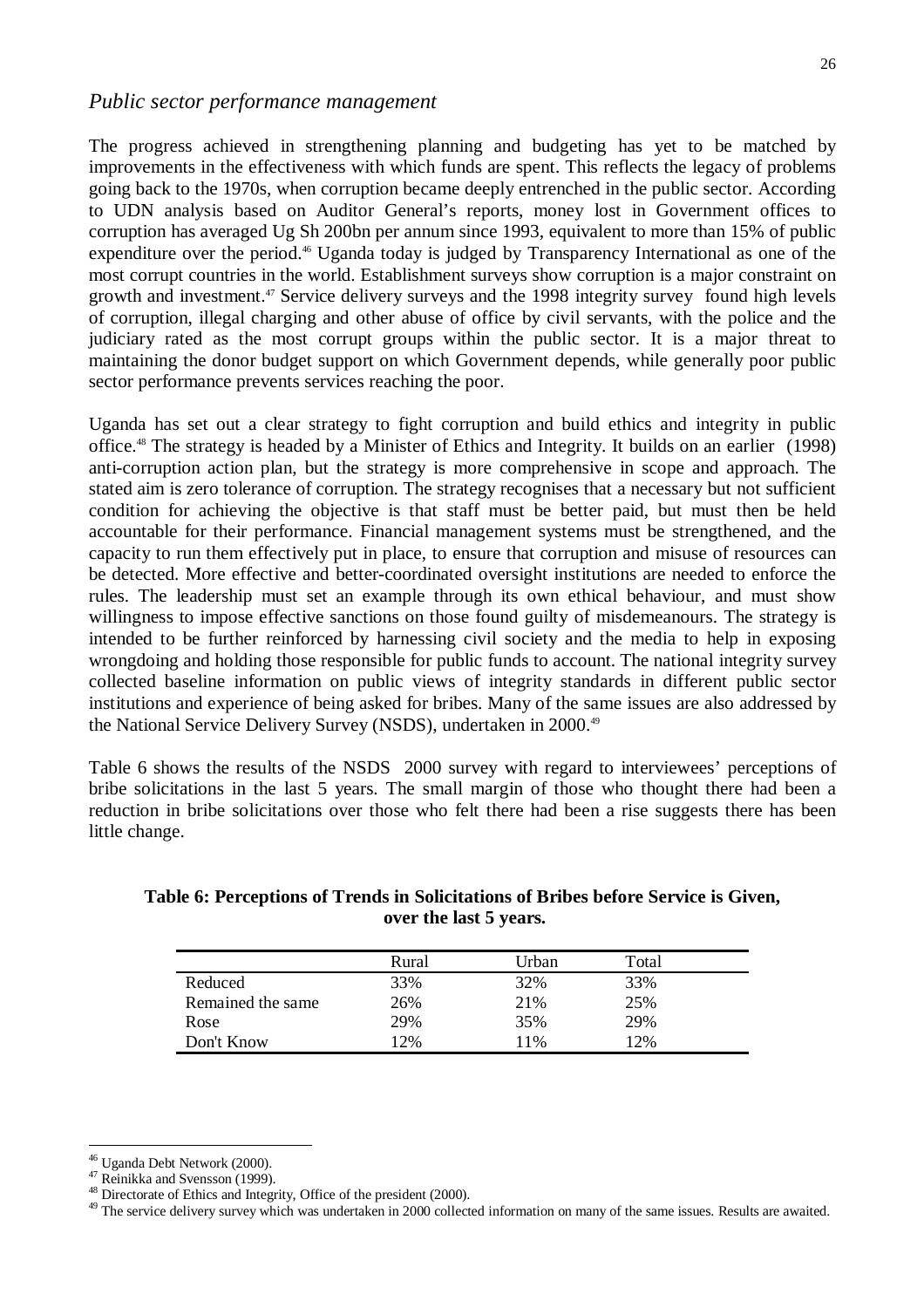## *Pay and performance*

Public sector pay had fallen to derisory levels by the time the NRM Government came to power, and fell further during the 1991-92 inflationary episode. Government then introduced a medium term pay strategy based on reducing the numbers of civil servants, but progressing towards paying those who remained higher salaries based on a series of 'living wages', which were derived from the cost of different baskets of goods and services which different categories of civil servant could reasonably be expected to be able to afford from their salaries. This scheme had many positive features. Civil servants had an incentive to accept the need for cuts in their numbers, while those who were not retrenched had an incentive to stay in the expectation of progress towards better pay. The scheme was to be phased in to be affordable, while it also recognised the need for some decompression of salaries to retain those with better skills. Considerable progress was made in the early years, when the size of the public service was reduced from about 320,000 in 1992 to about 150,000 by 1997. Minimum basic salary was raised from the equivalent of US \$4 in 1992 to US\$40 by 1997.<sup>50</sup>

Unfortunately, progress could not be sustained while simultaneously meeting the need for additional staff created by universal primary education and decentralisation to an expanding number of districts. Employment has increased to 170,000, and is expected to grow to 237,000 by 2004/05. Teachers account for three quarters of the planned increase. Despite average annual payroll growth of 22% over the last three years, average pay levels are 42% of private sector competitors, the pay of many groups of public sector employees remains well below the 'living wage', while pay levels are particularly low for attracting and motivating teachers and other critical groups of workers needed to deliver better services.<sup>51</sup> Attempts to overcome the problem at local level have resulted in widespread informal use of unqualified nursing assistants and teachers, paid from informal user fees.<sup>52</sup> The recruitment drive now on for teachers accepts the need to reduce qualifications of teachers, recruiting secondary school graduates for subsequent training on the job.

A further persistent constraint has been poor management of the centralised payroll, with the consequence that newly recruited workers, especially those working in the more remote districts where the poor are concentrated, have faced delays of many months before receiving pay. The poverty status report argues that the problems reflect the strains on the system as a consequence of the unprecedented expansion of staff numbers to meet the recruitment drives for teachers and health workers.

Government recognises that adequate pay is necessary, but not sufficient, and the strategy links pay reform to the introduction of performance based appraisal of civil servants. A good illustration of the need to link pay reform to improved performance management can be provided by the comparison of the Government and NGO health sectors. NGO service providers are acknowledged to achieve far better performance, as confirmed by higher utilisation and by the preferences of people interviewed in service delivery surveys, despite being unable to match recent improvements in public sector remuneration. A sadly ironical consequence is a loss of workers from NGOs to Government facilities, where they are paid more but may achieve less.

The approach to improving the management of performance rests on the introduction of outputoriented planning, budgeting and evaluation by all public agencies, and objective and open performance appraisal of personnel.<sup>53</sup>

<sup>&</sup>lt;sup>50</sup> World Bank (2001a).<br><sup>51</sup> Ministry of Public Service (2001).<br><sup>52</sup> Kahkonen (2000).<br><sup>53</sup> World Bank (2001a).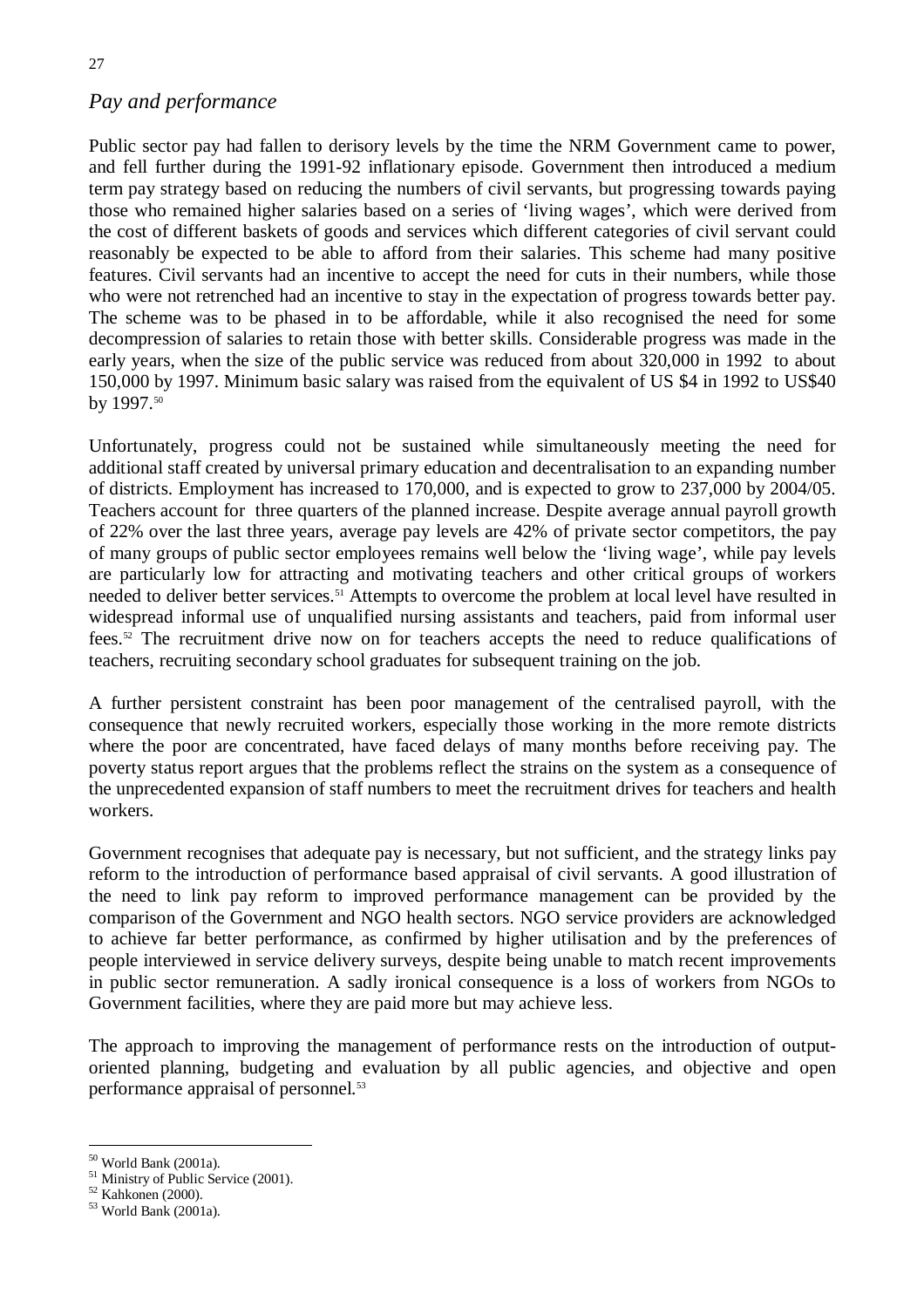For the moment, these remain largely targets and good intentions for the future. A recent survey of decentralised personnel management found that, although both district and facility level staff claim that performance is an important factor in promotion decisions, only 12% of facility level health staff and 25% of teachers reported having their performance evaluated annually. Poor performance appears to be widespread. Three quarters of district level staff reported that sanctions had been imposed on teachers within the last year for misconduct, corruption, insubordination, poor performance, or abuse of students. In some ways, this could be viewed as a positive indication that action is taken when poor performance requires it, though, in one quarter of cases, effective action was prevented, usually by councillors.

### *Decentralisation and performance*

The budget process, especially where there are sector programmes jointly supported by the donors, has begun to introduce simple objectives for evaluating performance at sector level. The problem for the line ministries has been that they are responsible for delivering on the targets, but need to do so via local government structures which may not share the same goals, which lack capacity, have exhibited poor accountability for their actions, and may be only weakly committed to improving performance management.

The highly prescriptive conditional grant system has been an attempt to ensure that local Government implements national policy, supported by mandatory publicity to empower communities to hold officials to account. However, our interviewees felt that the attempt to empower communities to hold teachers to account had been only partially successful to date. School management committee members may be illiterate and innumerate, and neither they nor often the head teacher have much notion of bookkeeping. Few schools keep good financial records, and such information as was available from the tracking study suggested that schools were paying too high prices for short deliveries, with some risk that head teachers may be supplementing their incomes in this way. Lack of noticeboards meant that many notices were placed in staff rooms or the head teachers' office, not available for general inspection.

It is early days as yet for judging the effectiveness of transparency in checking the behaviour of officials, and this is an area which will continue to merit further research. In addition to the education success in ensuring resources now reach the schools, the IGG, the Uganda Debt Network, and the poverty monitoring and analysis unit, were able to point to examples where improved information had helped to stimulate local action to challenge the behaviour of politicians and officials. Indeed, districts have complained that they have sometimes been exposed to criticism when funds said to have been released from the centre have yet to arrive due to delays in the banking system, though this may have the positive virtue of encouraging them to take up the delays with the Uganda Commercial Bank. Where the display of information is having an impact, it is through a few individuals who are well placed to understand the notices: Parish Development Committees, and school and health centre management committees may in some cases have some awareness; the general public mostly not. Greater transparency does seem to offer potential as part of an overall strategy for raising the effectiveness of public spending, and if sustained may eventually succeed in beginning to alter the culture in which decisions are made, and the balance of power between provider and user of services.

The proliferation of guidance and reporting requirements for the 27 different conditional grants has made some of them difficult to utilise and has imposed significant strain on the capacity of local Governments.

The widely recognised need for a more decentralised approach is reflected in the decision to extend nationally the LGDP. Evidence from the pilot districts suggests that the approach has resulted in an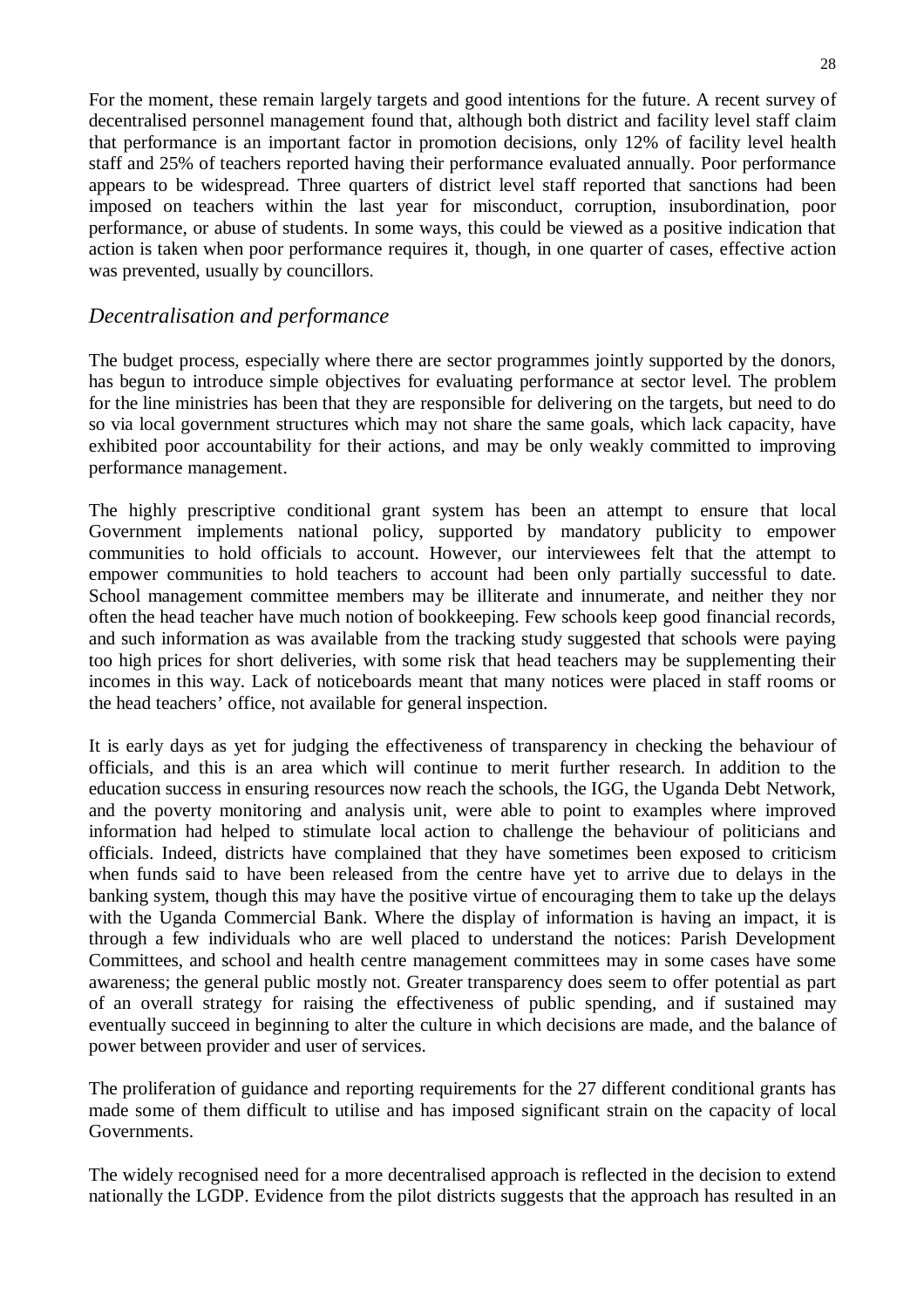improved choice of investments more in line with local priorities and resources, improved participation in holding politicians and officials to account, and improving financial accountability. District visits also appear to show evidence of higher technical quality of construction.<sup>54</sup> Interestingly, the poverty monitoring and analysis unit staff felt that the effectiveness of mandatory publicity was also higher in the DDP districts, where a more participatory approach to planning is being taken. As this is rolled out to more districts, and helps to empower communities to influence their own development, the scope for holding officials and local politicians to account for their use of public moneys should increase.

#### *Financial management and accountability*

Central Government accounts are produced and audited within the statutory nine months of the close of the financial year. The picture they reveal is one in which accounting is made difficult by regular disregard for timely and accurate reporting of transactions, inadequate maintenance of records, the side-stepping of controls, and a general lack of financial discipline, with Accounting Officers giving insufficient attention to their financial accountability responsibilities, including follow-up of audit findings. At local Government level, where one third of expenditure takes place, there are significant backlogs in preparing and auditing accounts, partly reflecting weaknesses in basic record keeping.<sup>55</sup>

The capacity and independence of the Auditor General is being strengthened, including introducing private audit firms to work alongside Government auditors and transfer skills. MFPED is required to produce a 'Treasury Memorandum' giving the Government response to audit reports. This process is intended to be completed after the Parliamentary Public Accounts Committee, and then the full house, have discussed the report. This is intended to happen within 9 months of the issuing of the report, but parliamentary discussion of the 1998/99 audit report had yet to take place when we visited in January 2001, which delays follow up of the report. Treasury memoranda in response to audit reports are to be published, and follow-up of audit and public accounts committee queries are now being monitored. When criminal conduct is suspected, it is now mandatory that the Auditor General should refer the case to the IGG, and measures are being taken to strengthen the capacity of law enforcement agencies to investigate and prosecute corruption cases.

The effective use of the courts to address corruption is constrained by the problem that the police and judiciary were rated by the population as the two most corrupt wings of Government, according to the 1998 Integrity Survey.56 The Prevention of Corruption Act includes provision for fines to be imposed related to the value of the corrupt gains, but this provision relates only to the estimated value of gains from the specific misdemeanours under investigation, it is easily evaded by vesting property in the ownership of family members, and a corrupt judiciary has ample discretion in deciding how the rule is interpreted.<sup>57</sup> Few cases come to court, and those which do can become bogged down for years in a slow moving and over-burdened legal system. In an attempt to address these problems, Government is developing a sector wide approach to the law and order sector, with donor support. Though there have been some high-profile successes, and there is scope for speeding up the process, the courts are a small part of the answer.

Parliament has enacted a Leadership Code, which requires the disclosure of assets, but the effectiveness is limited because the interests of family members are not included, and the declarations are not open to public scrutiny but are made solely to the IGG, which lacks the capacity to verify them. Though an amendment bill has been tabled to strengthen the legislation,

<sup>&</sup>lt;sup>54</sup> Government of Uganda, Donor Sub-Group on Decentralisation (2000).<br><sup>55</sup> World Bank (2001)<br><sup>56</sup> Cockroft and Legorreta (1998)<br><sup>57</sup> Mpeirwe (2000).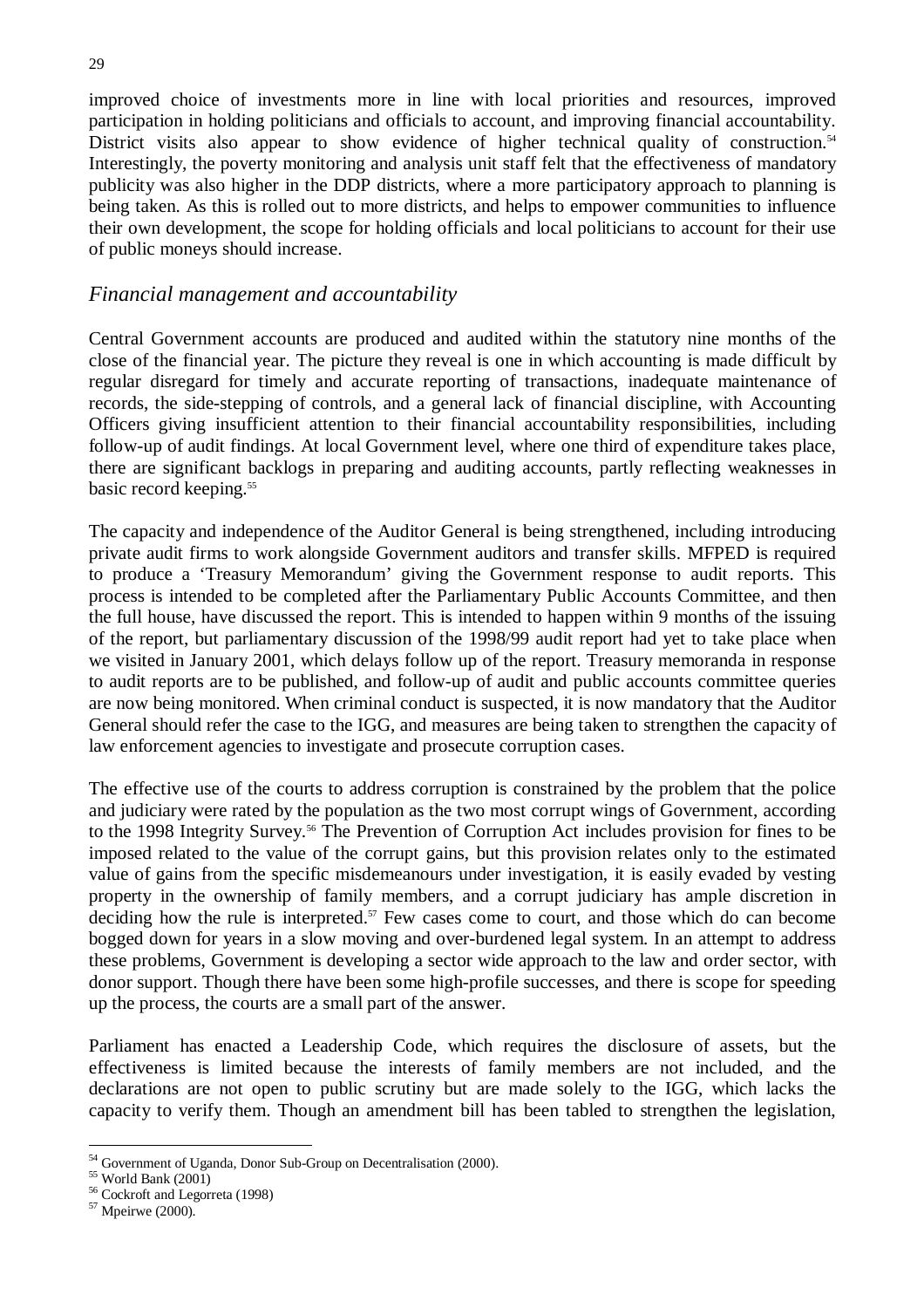this had not been passed as at February 2001, while only a small proportion of members had complied voluntarily with the disclosure of assets provision. An even smaller proportion of local politicians had done so, though conflicts of interest are especially severe at that level.<sup>58</sup> MPs may be somewhat ambivalent in their attitudes. When a report from the Auditor General placed the spotlight on abuses of a car loan scheme from which many MPs benefited, the Uganda Debt Network alleged that Parliament closed down debate by criticising the report in general terms, knowing that the Auditor General would be unable to publicly defend his report.<sup>59</sup>

Parliament has addressed high-profile corruption cases by using its power to censure Ministers. High-profile examples include forcing a Minister of Works to resign over diverting resources to work in his own constituency, forcing the resignation of the State Minister for Privatisation and the sacking of the executive director of the privatisation agency over alleged corrupt dealings in relation to privatisations. The President has considerable discretion over the action taken in response to corruption allegations, and the penalties imposed rarely provide a strong disincentive relative to the magnitude of the gains. For example, Parliament censured the Minister of State for Primary Education who were unable to account for his wealth, and the Vice President and State Minister for Agriculture who were unable to show how monies released for the Valley Dams project had been used, but they were merely moved by the President to other posts within the Government.<sup>60</sup>

Where action has been taken on corruption issues it has often been in response to investigations by the press, or pressures from civil society. The media have been effective in exposing allegations covering the sale of commercial banks (which brought about the withdrawal of the President's brother from the Government), and major procurement scandals including accepting used military helicopters that had not been overhauled as the contract required, and North Korean army uniforms which did not fit Ugandan soldiers. NGOs such as the Uganda Debt Network have also helped publicise information on standards of behaviour in public office, and have mounted campaigns for reform as well as supporting action in specific cases.

During the election campaign, the President emphasised the role of civil society in helping to hold Government to account, and a number of policy initiatives have been taken which point in this direction. Measures include the emphasis on providing information to the public at all levels, facilitating channels of complaint and redress, including 'whistleblower protection', strengthening of the IGG ombudsman with establishment of more regional offices and stronger prosecution powers, facilitating civil court action in corruption cases, and the development of NGO involvement in monitoring the implementation of the PAF.

On paper, the anti-corruption strategy looks to be both comprehensive, and well directed, making use of a number of complementary channels and approaches. However, the effectiveness of the strategy depends significantly on the messages which the leadership sends through its own behaviour, and through effective measures to investigate wrongdoing at any level, and to impose sanctions on those found guilty.

Civil society observers have been sceptical of the level of commitment. The main technical criticism which has been made is that there may be some scope for more effective action by reducing the number of oversight agencies, some of whom have potentially overlapping roles with demarcation lines not clearly enough defined: the UDN refers to the establishment of 'a myriad of anti-corruption agencies' who are 'meagre paper tigers whose efforts are timid and frequently hampered by lack of adequate funding and the fact that some circles of Government seem to

<sup>&</sup>lt;sup>58</sup> IGG report.<br><sup>59</sup> Uganda Debt Network (2001).<br><sup>60</sup> Mpeirwe (2000).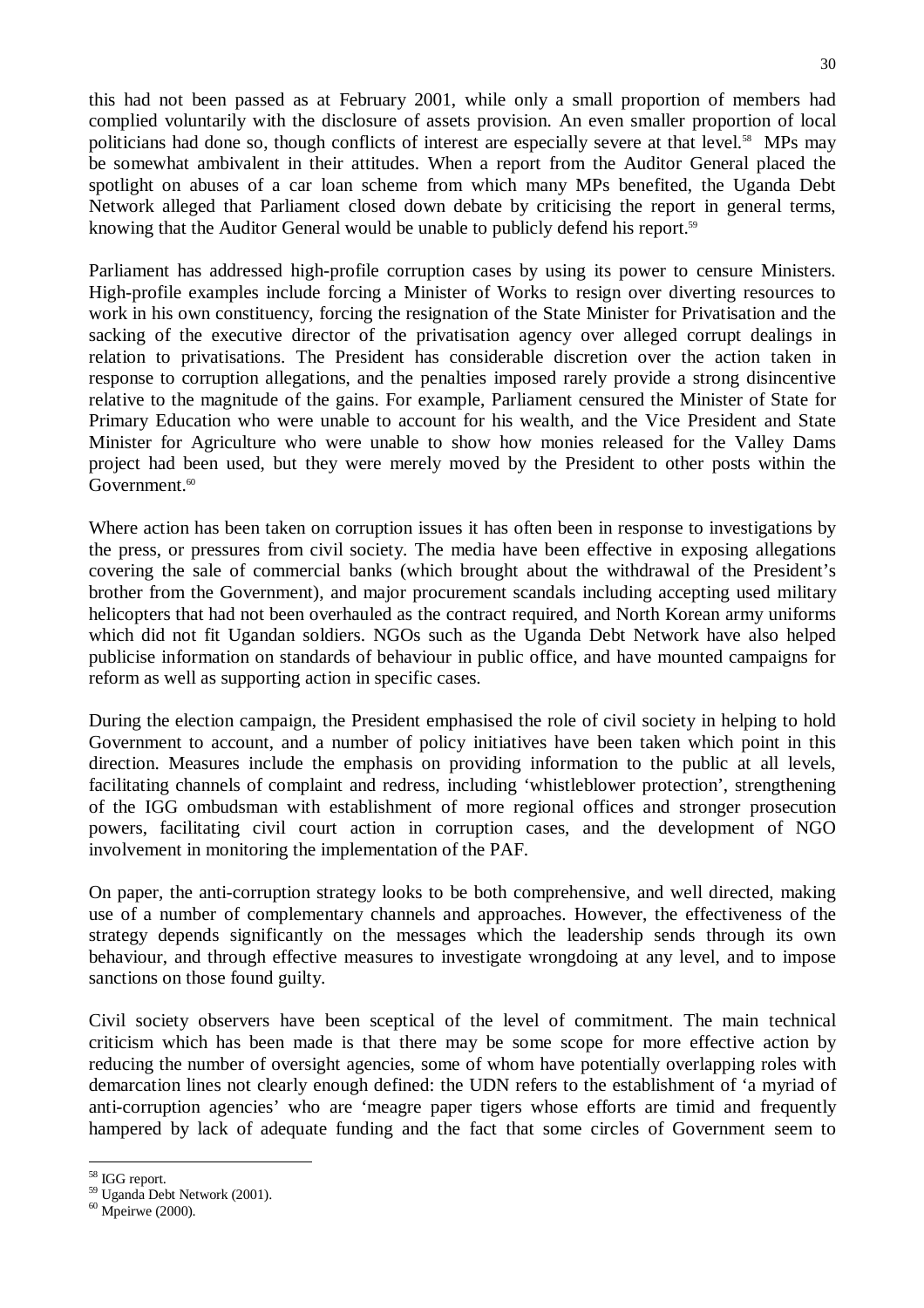condone graft.'61 It may also be difficult to maintain the credibility of a zero corruption position within Uganda when it is widely believed that very different standards of financial ethics are being applied to Ugandan involvement in the DRC.

The direct budget support in the context of the PRSC may help to focus Government attention on the need for a coordinated approach to overcoming these problems. Support is being given to improve financial management systems, build capacity at the centre and in local Government, and more closely monitor progress, including further support for tracking studies which enable the impact on the use of funds to be monitored. The capacity and independence of the Auditor General is being strengthened, Treasury memoranda in response to audit reports are to be published, and follow-up of audit and public accounts committee queries will be monitored. Procurement, which is a major focus of corruption and is the subject of 90% of complaints to the Inspector General of Government, is also receiving close attention from the donors, with procurement agents being introduced to both take over some procurement functions and provide technical and capacity building support in the short term.

At local level, where the problems are most serious, financial rules and regulations, including those covering district PACs and tender boards, have been printed and distributed, and training is being organised for accounting staff and for members of district tender boards and public accounts committees. The LGDP, which is being extended to all districts, makes financial support to local Government development programmes dependent on achieving increasing standards of financial accountability, with capacity building assistance for those who do not qualify, and with the expected standards being raised over time. This approach appears to have achieved some success in the 5 pilot districts.

One consequence of the increase in budget support is that Uganda needs to take seriously the need of the donors to satisfy their electorates that funds are not being wasted. If major corruption scandals are uncovered, or even if financial management simply fails to improve, donors are likely to interrupt budget support, but there is no guarantee that aid will simply be redirected to flow via the previous non-budget channels. There are benefits from budget support, but the risks to GOU are also greater.

## **4.2 Information and analysis**

The Government has decided to update the PEAP every second year, and to produce a poverty status report to review progress in the intervening years. The first, and very detailed, poverty status report was produced in 2001. The MFPED, which leads the preparation of both documents, has made effective use of poverty analysis in shaping policy. Through the poverty monitoring and analysis unit, MFPED have developed in house capacity to both undertake analysis, and act as an informed customer for analysis undertaken by or in collaboration with others. For example, they have worked closely with the World Bank, and have drawn on analysis and support which the Bank have undertaken or financed. They are continually challenged to provide briefing on what the available research and statistics reveal about the poverty implications of alternative policy options. The poverty monitoring and analysis unit also provides the secretariat for a poverty monitoring network. This brings together the main users and producers of poverty information and analysis, to both inform what is collected, and ensure that relevant outputs are brought to the attention of those with a use for them.

<sup>61</sup> Uganda Debt Network (2000).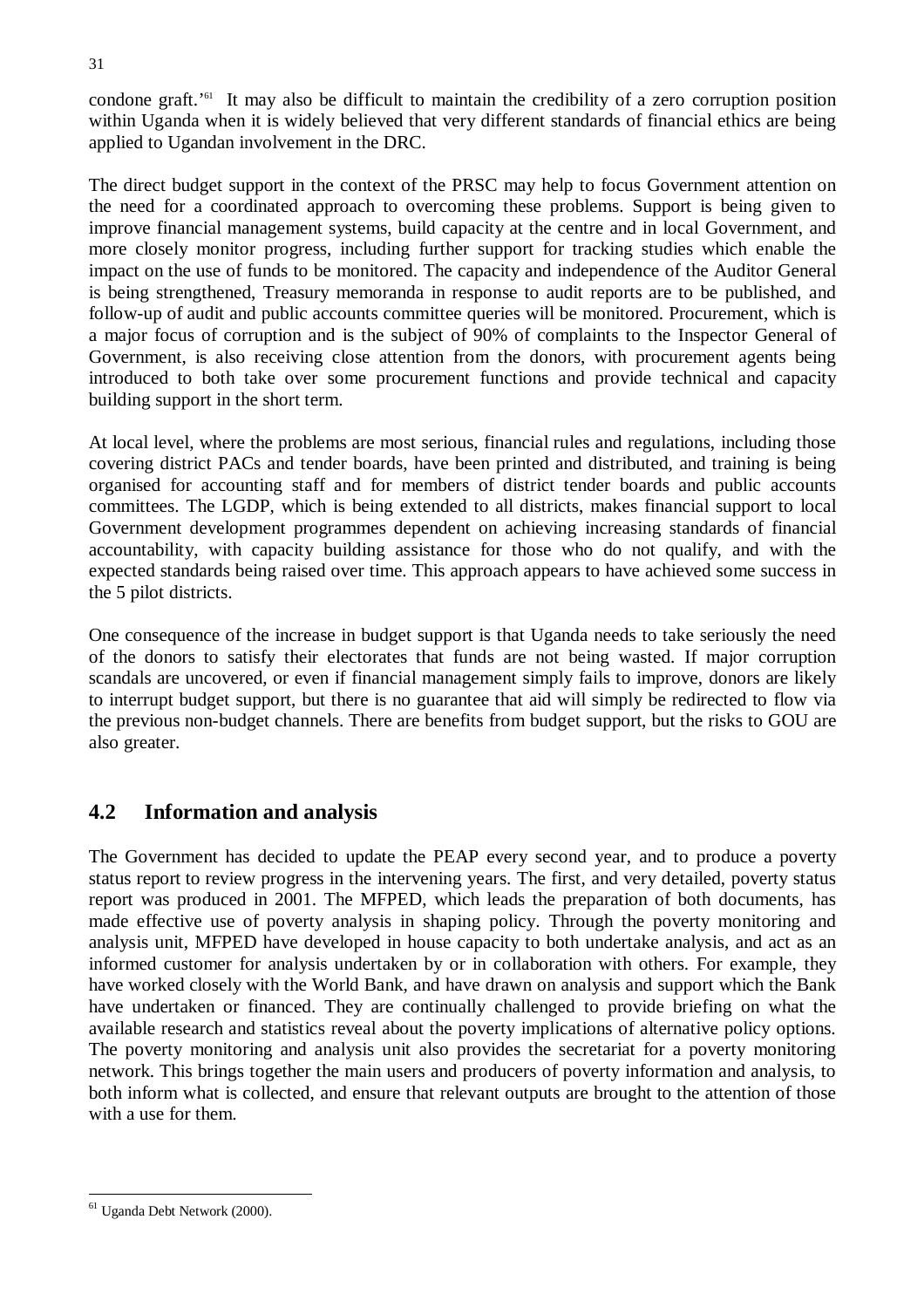The powerful position of the MFPED within the budget planning process has provided an opportunity to both challenge and support Departments to set out, in the annual sectoral Budget Framework Papers, analysis on how they propose to address poverty issues and the priorities of the PEAP. The budget process is organised around Sector Working Groups, who are responsible for preparing the BFP and budget proposals for each sector. These involve donors as well as Government officials and in some cases NGOs. An innovation since 1999 has been to also establish a cross-cutting Poverty Eradication Working Group. This involves MFPED Poverty Monitoring and Analysis Unit and the PAF Secretariat plus the Ministry of Gender, Labour and Social Development, some NGO representatives, and donors. It is chaired by a senior MFPED official. The main role has been to review the proposals of the sector working groups, to ensure that they focus on key poverty issues including gender, the needs of the poorest 20%, regional inequalities and empowerment through provision of information on entitlements to services. The aim is to both help sector groups sharpen their poverty focus, and advise the Budget Director on poverty aspects of allocation decisions.

One specific role of PEWG is to advise the PS on which expenditure categories within the budget should be admitted to the protections afforded by the Poverty Action Fund. Box 4 sets out the agreed criteria for these judgements. They are quite demanding, and take a narrow, service delivery view of poverty. As already mentioned, given the importance of economic and revenue growth to sustaining the services to the poor, it is worth questioning whether only programmes which meet these criteria should be prioritised and protected.

One of the strengths of Uganda has been a willingness of some departments to seek empirical foundations for policy choices. This goes beyond the MFPED, and has resulted in a rich proliferation of surveys and other analysis, though at the cost of some redundancy and overlap, and a lack of systematic trend data on some areas.

Uganda experience is consistent with the hypothesis that effective programmes are associated with a culture which identifies and helps to solve problems, rather than punishing those who reveal them. Tracking studies, service delivery surveys, and the 1998 integrity survey, have each collected information bearing on the quality of service delivery and the problems of corruption. The information has been well used by the departments that collected it. Thus, the introduction and design of conditional grants was in part a response to tracking study information showing how little of the available funding was reaching the facility level. The findings of the integrity survey provided the baseline for the work of the IGG, and the information on the extent of corruption in the police force was one of the pieces of information which led to the establishment of a commission of enquiry into the police. Annual service delivery surveys are envisaged as a key means to monitor progress in the health sector programme, collecting information on access and usage of services, and on user satisfaction with them.

Nevertheless, a recent study on monitoring and evaluation in Uganda<sup>62</sup> voices a number of criticisms:

- Policies, work plans, budgets and reporting and inspection channels are highly fragmented at sector and district level. There are for example 11 different work planning and reporting schemes under formulation under the PAF. This imposes a burden of multiple reporting without generating systematic information on the effectiveness of Government expenditure.
- Emphasis has been on inputs and immediate outputs, not results based, though sectors are beginning now to define output and outcome indicators.

 $62$  Hauge (2000).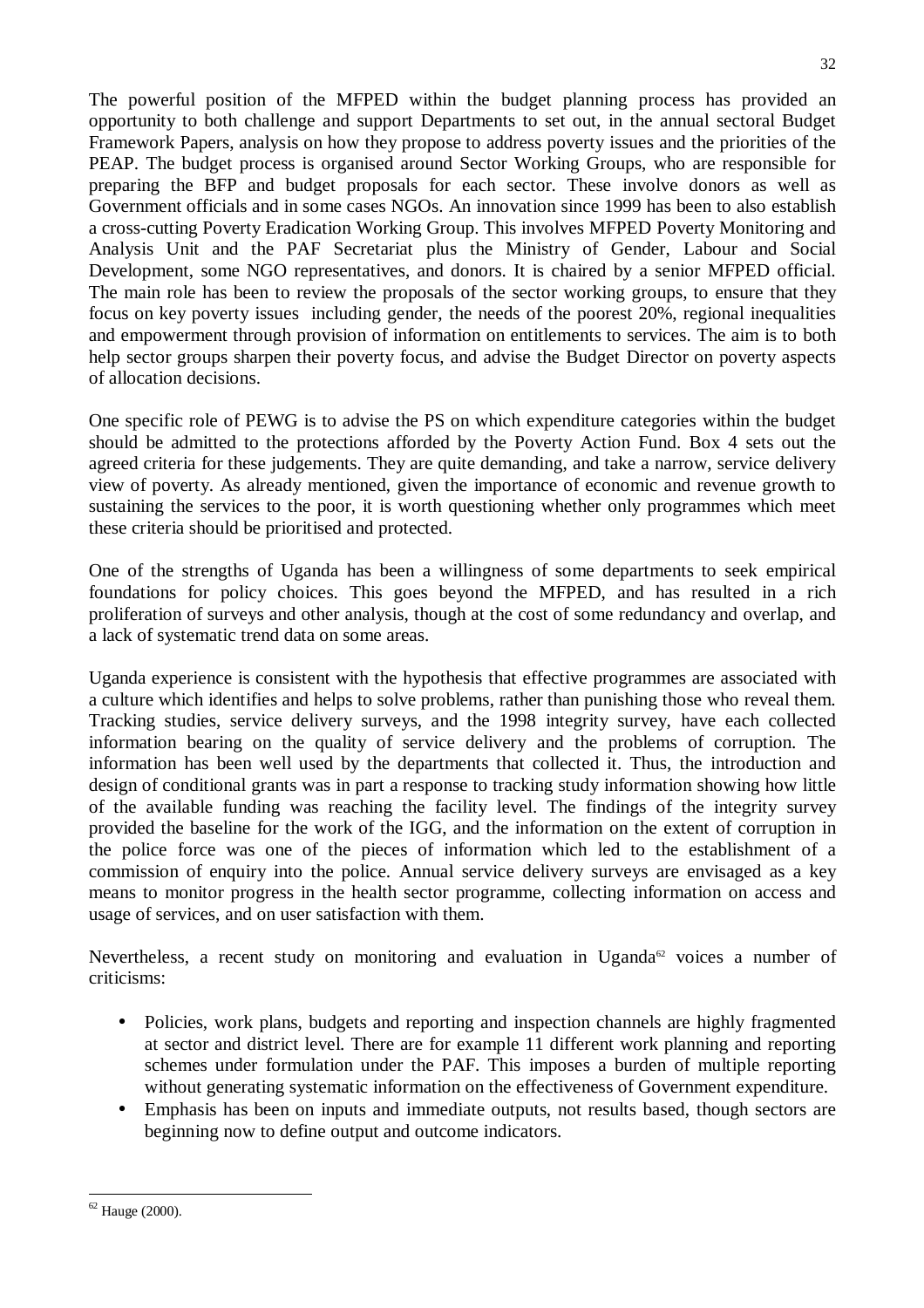- Emphasis has been on bottom-up reporting, but monitoring information and league tables for comparisons with peers are equally if not more necessary at sub-district and facility level.
- There are many institutions involved in inspection and audit but little coordination between them.

The problems have been recognised, and as at February 2001 efforts were underway to draft a national poverty monitoring strategy, overseen by the poverty monitoring steering committee which has been established to guide the process.

Our hypothesis that brief summaries and presentations reach policymakers, but that reports do not is not really supported by the Uganda experience. The pressure for brevity in the poverty reduction strategy papers has come from the donor side, and specifically from the World Bank, while Government has preferred documents of sufficient detail to be useable for operational monitoring purposes. This has resulted in the PRSP documents being drafted as summaries specifically for Board presentation, but having little significance within Uganda itself. The view of poverty monitoring and analysis unit staff was that World Bank were also more inclined to put a positive spin on the figures, and did not always share GoU commitment to presenting a balanced picture of the situation to inform policy choices. The pressure on the financial institutions to present Uganda as one of Africa's few success stories can seem unhelpful from the viewpoint of those trying to ensure that serious problems are tackled with determination.

The Participatory Poverty Assessment was widely disseminated in a variety of forms, including a video which has been shown to audiences within and outside Government. A particular effort was made to ensure that those responsible for drafting the revised PEAP, both the overall and the sectoral chapters, were exposed to the PPA findings, which were also strongly reflected in the 1999/2000 budget speech and background to the budget. A national poverty forum, chaired by Makerere Institute for Social Research, has been meeting monthly, with open access, and broad participation from Government, donors, and civil society.

One of the most critical gaps in awareness in Uganda is at the district local Government level. The poverty monitoring and analysis unit feel that there is quite good correspondence between national priorities and the perceptions and priorities of the poor themselves, as revealed by the PPA and as reflected in the revised PEAP which was heavily influenced by it. The main problem in national understanding has been a failure to adapt solutions to local situations, but this problem is strongly emphasised in the PPA video through the story of how conditional grants for roads were not flexible enough to meet the needs of districts with few roads and reliance on water transport. Central Government certainly recognises in policy statements the need for national policy to adapt to local circumstances the problem is how best to achieve this. The view taken by poverty monitoring staff in MFPED is that the lowest tiers of local Government, up to sub-county level, are accountable, and do generally reflect the priorities of the populations they serve. The biggest gulf in priorities between the poor and their representatives is found at district level. It is arguable to what extent the difference represents a failure of understanding or a failure of accountability.<sup>63</sup>

Dissemination follow-up after completion of the PPA has sought to ensure that those districts and sub-districts in which the study was undertaken are informed of the results and the policy conclusions which were drawn from them. In addition to telling people how their views had helped to modify national policies, the UPPAP project team also urged the CAO, the District Chairperson, and the Sub-County Chief to respond to specific findings on their own districts. This is taking the form of Community Action Plans, intended to feed in to existing budget processes (they are not

33

<sup>63</sup> 'District priorities are to make themselves comfortable…Pajeros and allowances.'(MFPED official).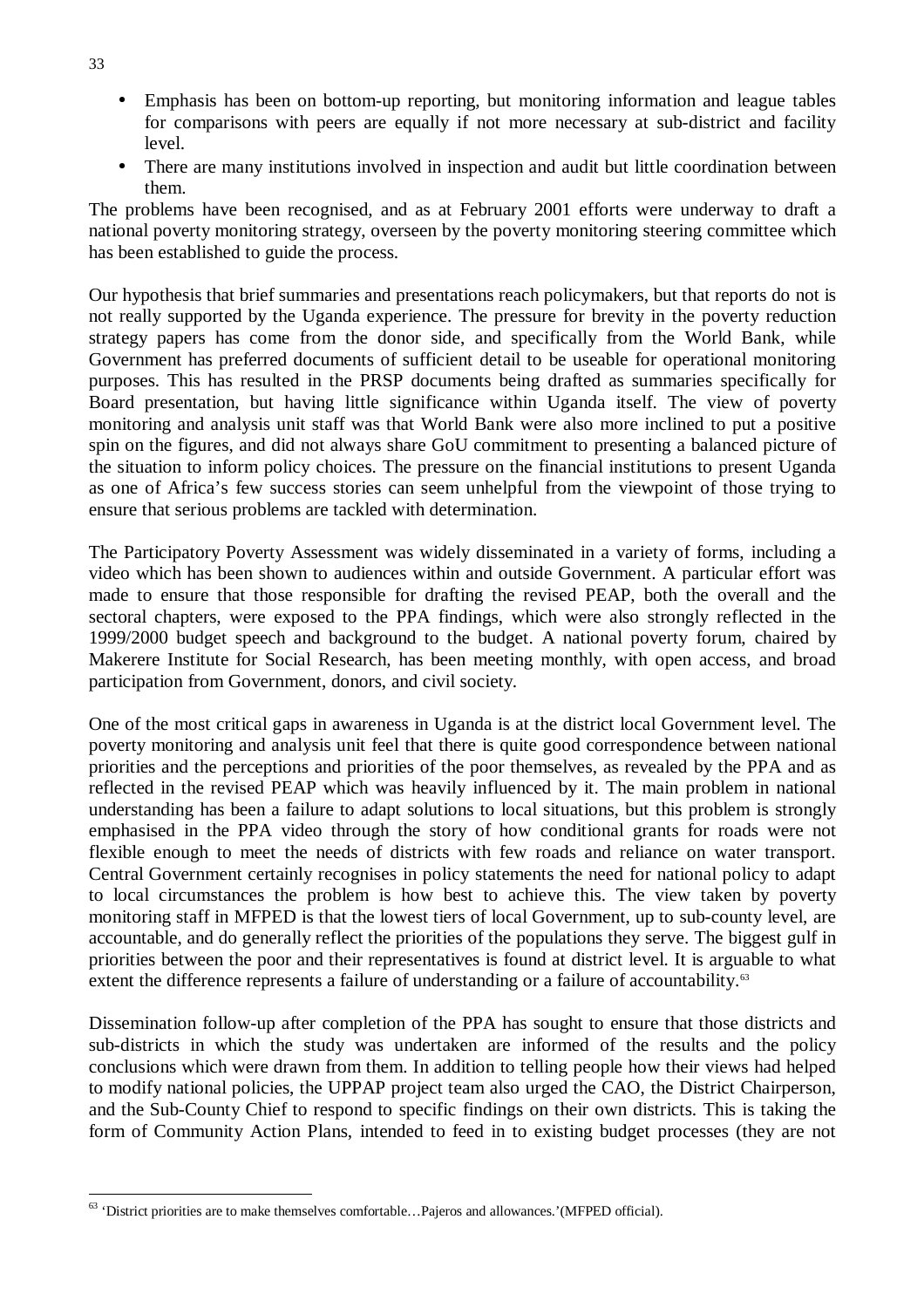funded with additional resources), but providing a stronger path for community views to be reflected in sub-county and district development plans.

The hypothesis that *p*overty focus of Government is positively associated with awareness of both Government and public of poverty issues is to some extent contradicted by the experience. The former PS Finance argues that the initial push towards increased priority for poverty reduction came in part from a lack of information to prove that economic growth was reducing poverty, combined with a widespread belief that many of the population were becoming worse off. As a consequence, poverty as an issue began to assume increased urgency. It is perhaps ironic that the developing focus on poverty has been accompanied by a flurry of statistics showing that income poverty has been declining rapidly in the face of sustained economic growth, though low levels of human development and deteriorating conditions in the North have continued to be a concern. More in line with the hypothesis is the increasing focus of policy attention on the problems of the North, reflecting the 2000 household survey data that poverty is worsening. It is too early to be sure how the information will influence actual public expenditure patterns, but the poverty status report is explicit in suggesting much more attention to geographical targeting.

Though other departments have contributed, the MFPED leadership has been a great strength in ensuring that awareness of poverty issues is strong at the heart of Government, both in MFPED and in the central ministries implementing expenditure programmes under the PEAP. Considerable effort has also been devoted to dissemination to local Government, and to civil society.

The participatory poverty assessment, based as it was on personal testimonies and the views of communities, has been widely accepted, and is quite widely known. However, the focus on the problems of those who are currently poor results in a downbeat message, something which will be avoided in the next PPA which will also include more material on the experience of those who escaped from poverty.

The more positive impression which emerges from the household survey evidence appears to be widely disbelieved, and the impression persists among politicians that poverty is getting worse. The main problem has been not lack of awareness of the message, but a tendency to mistrust the messenger. Some parts of civil society and of the media suspect MFPED of having presented a falsely positive picture, in order to justify their own policies. It would perhaps be naïve to expect those in opposition to be convinced otherwise. The researchers' feeling is that this perception is unfair, and that there are many examples pointing to remarkable Government candour in presenting the evidence, good and bad.

## **4.3 Participation**

The strength of the Uganda approach to poverty can also be argued to be its greatest weakness. It has been built on a fairly hierarchical and centralised planning and budget process, which leaves only limited space for participation by those affected by decisions taken by the centre.

Government has consistently involved donors and civil society in monitoring the effectiveness of Government programmes, and has an excellent record of sharing information on findings, including negative findings. This approach does seem to have paid dividends, as Government has carried through on commitments to spend more on the priorities of the PEAP, and has taken action to ensure that funds reach their intended destination.

Government has been able to attract increased external funding by involving donors directly in the planning and budget process, through the sector working groups and through annual consultation on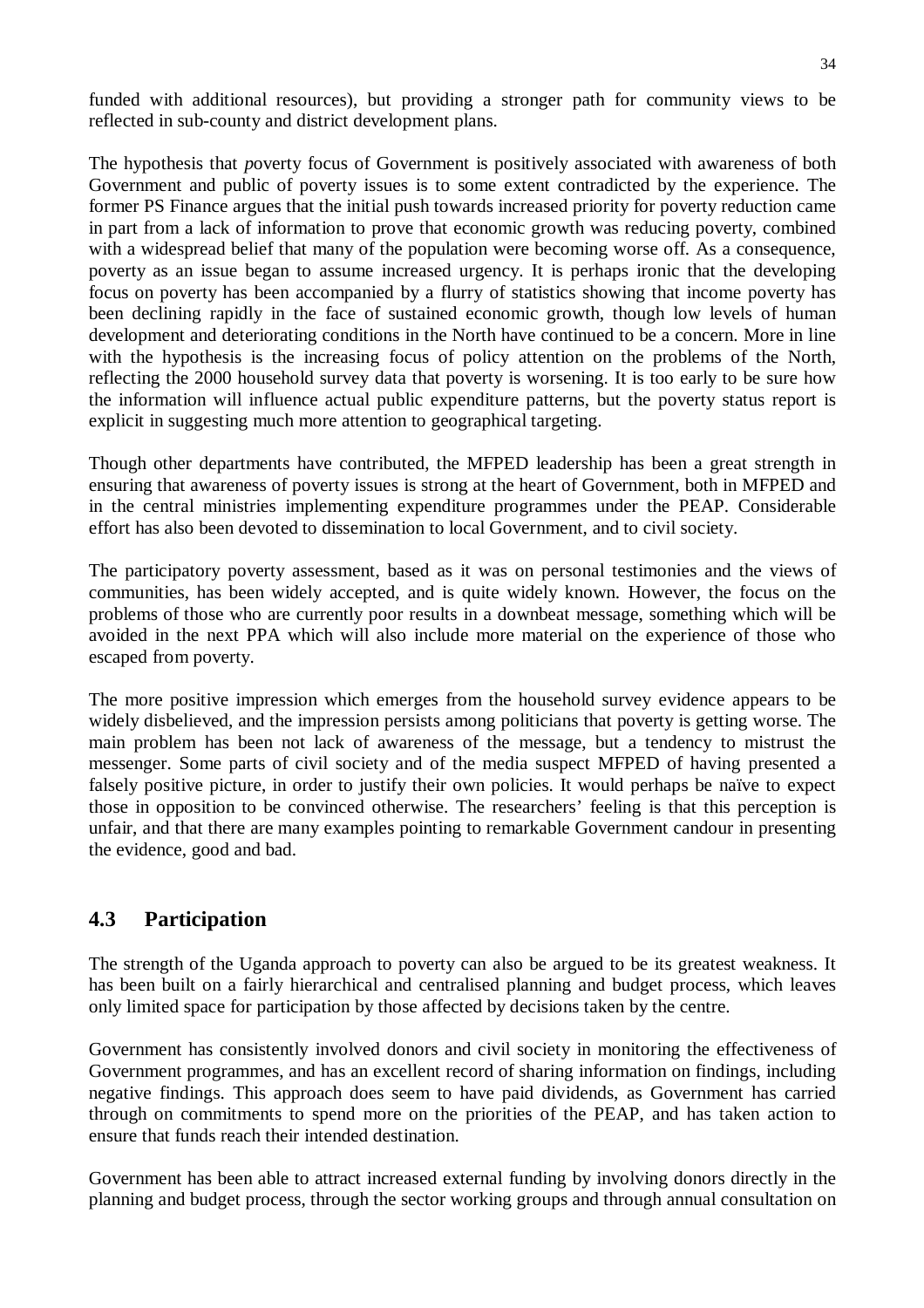the budget. The transparency of the dialogue, and of the presentation of figures in a way which (through the PAF) enables the use of additional funding to be explicitly identified, has given donors the confidence to provide their assistance in increasingly flexible form, with an increasing share provided as general budget support. Open acknowledgement of the problems of accountability and discussion of action plans to overcome the problems has permitted general budget support in an environment in which serious accountability risks are acknowledged to remain.

The strategy has at least been informed by serious efforts to achieve a good understanding of poverty, and is consistent with the hypothesis that *poverty focus is more likely where Government collects information on priorities and problems of the poor.* The effort to consult the poor directly through the Participatory Poverty Assessment undertaken in 1998/99 has significantly raised the awareness of Government officials and politicians, and consequently the momentum behind the pro-poor reform process.<sup>64</sup> The participatory poverty assessment had several direct influences on priorities, most clearly seen in comparison of the 1997 PEAP and the 2000 Revision. The PPA has had a major impact on Government thinking about how best to support agriculture: the importance of rural markets, credit and financial services, micro and small enterprises as part of diversified livelihoods, disaster management, and secure access to land make their appearance in the 1998/99 Background to the Budget, and strongly influenced the development of an approach looking beyond traditional agricultural sector confines. The emphasis on Governance and security issues, strongly emphasised by the poor, is much stronger in the later document; water and sanitation, strongly emphasised by poor women, receive stronger emphasis and more funds. The PPA had a major impact in bringing these perceptions to the attention of policy makers. Though not the only cause, the results of the PPA contributed to the emphasis on empowering people to hold officials to account, and to Government resolve to address problems of corruption. The confirmation of the importance of security and of law and order as a poverty issue may also have contributed to a more sympathetic donor attitude to defence spending, though procurement scandals and involvement in the Congo subsequently weakened the case that might have been made.

Despite the extent to which financial management has been decentralised to local Government, the Conditional Grant system has in practice enshrined very centralised priority setting, though informed by consultations with the poor through the PPA. This is beginning to be challenged, as the DDP project is rolled out to more districts, and the school capitation grants have brought some financial discretion closer to the community, though decisions are mostly made by the head teacher with limited real consultation. However, at present, communities are empowered to complain and seek redress for abuses, but are not for the most part empowered to influence directly the public spending decisions which most affect their lives.

<sup>64</sup> Ministry of Finance (2000).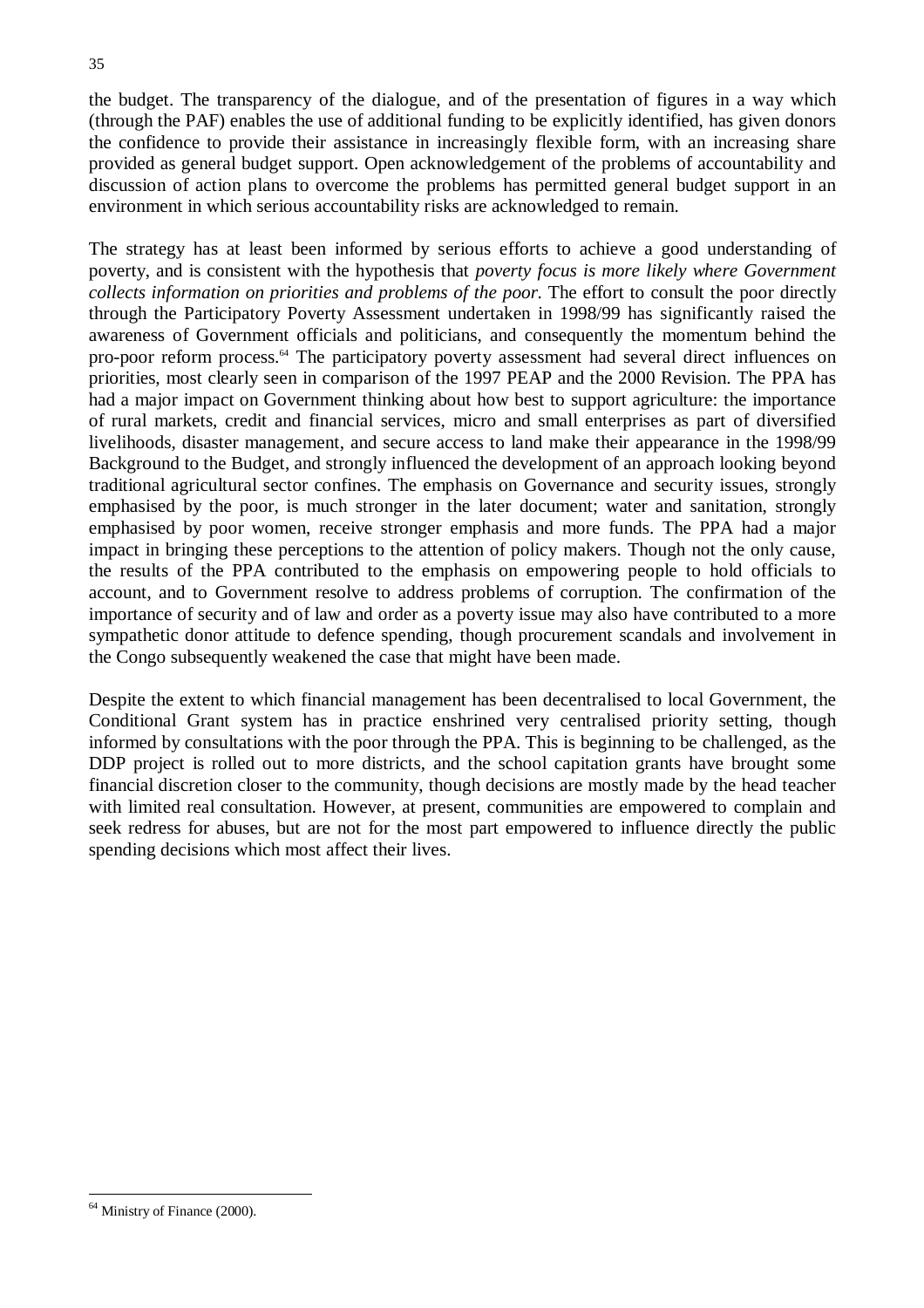## **5 Conclusions and Recommendations**

Uganda has achieved rapid poverty reduction, amd a major restructuring of the budget in favour of the poor, and there is some evidence of significant improvements in the access of the poor to effective public services. It is a model from which much can be learned.

The success was built on strong emphasis on poverty by the leadership, and was executed through an effective Ministry of Finance, Planning and Economic Development. The most critical and replicable aspects of the approach include:

- Preparing a poverty strategy which is informed by good evidence and analysis of the extent and nature of the problems of the different groups within the poor, and what might be done to reduce their poverty, and which has been developed through a participatory process which helped to develop broad recognition of the problems and broad ownership of the solutions.
- Bringing finance and planning together within a single institution to facilitate a process whereby plans prepared to implement the strategy reflect a realistic view of budget constraints, while budgets can be scrutinised for their consistency with plan priorities.
- Recognition that the combined Finance and Planning ministry was the single most critical institution for enabling Government to achieve its goals, and ensuring that it is ably led, staffed by first rate officials who are paid well and expected to perform well, and has access to technical assistance which is not donor driven but is firmly under the control of the Permanent Secretary.
- Building a credible budget process which has progressed incrementally from ensuring overall macro stability, to realistic in year budgeting, to the introduction of a medium term framework, and gradual extension of coverage to capture more of the donor flow and facilitate medium term planning by local Government.
- Using the poverty strategy to identify public expenditures which are critical to achieving poverty reduction goals, increasing their share of the budget, and protecting them from cuts during budget execution.
- In order to lend credibility to these commitments to increase the share of pro-poor spending, enter into a transparent commitment to channel donor and debt relief funds to achieve additional spending levels, defined in terms of increased spending beyond a baseline level. Invite the donors to jointly monitor performance in executing the planned increases in budget spending.
- Defining the baseline needs care. From a donor perspective, it is important that the commitment is at least partly additional to what Government would have otherwise spent. In the case of Uganda, both Government and donors channelled increased resources into the PAC, avoiding any impression that poverty spending was becoming a donor 'project' limited by donor commitments.
- Develop the policy content of the annual budget process. Simple but powerful criteria can be applied to judging the extent to which line ministry proposals reflect national priorities, and the finance and planning ministry can perform a challenge function, using the outer years of the medium term expenditure framework to signal the intention to shift priorities towards sectors preparing credible plans for addressing poverty, and away from those which do not.
- Work with the donors to support the quality of the budget planning process, produce joint sector programmes which are nested within the overall budget resource envelope, using donor capacity to strengthen planning and monitoring.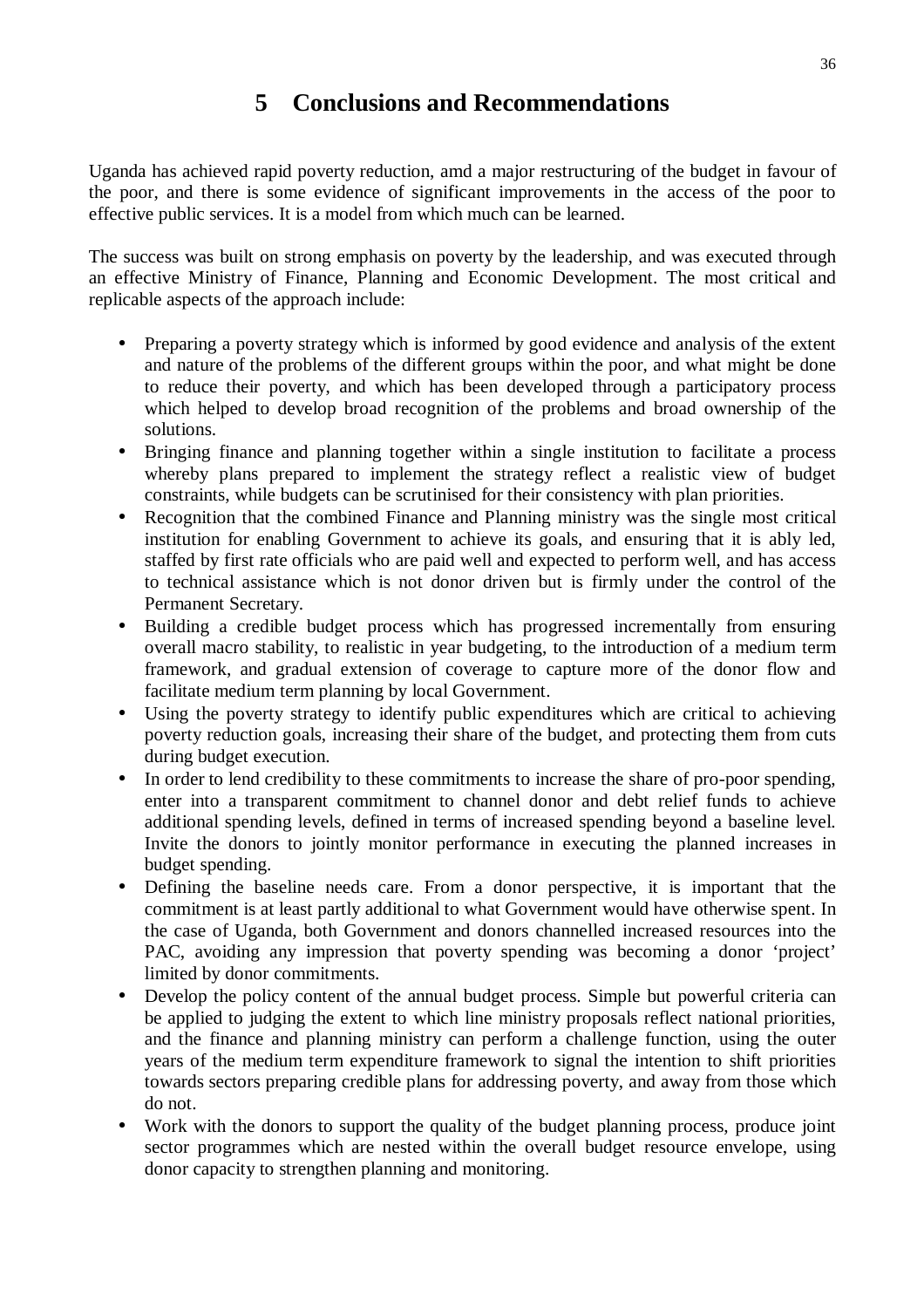The extent to which this approach is replicable depends on Government being persuaded that it is in its interest to increase the priority given to poverty, and having the power to discipline other actors who may wish to undermine or subvert the budget process. It may prove more difficult to achieve where Government needs to sustain support by balancing the sectional interests of a coalition of forces which may not share the same interest in poverty reduction.

The donors can help to shift the balance of forces in favour of poverty reduction, especially if additional resources for the budget are linked to transparent, monitorable commitments to shift spending in a pro-poor direction.

Messages to improve the execution of the budget and the quality of service delivery are more guarded.

- Especially where formal accounting and reporting systems are underdeveloped or unreliable, service delivery surveys and tracking studies can be used to identify the key problems in access to public services, and in the poor utilisation and misuse of public funds.
- Planning and accountability at local Government can be reinforced through a combination of conditionality for access to funds and capacity building support to help local Government meet the criteria. Incentives and disincentives can be used to continuously raise standards beyond initial threshold levels.
- Individual facilities, or the lower levels of local Government level, may be more responsive to local communities, but funds may not reach them unless they are specifically earmarked for their use.
- The use of the media to publicise what monies have been released to local Governments and to individual facilities, and what they are intended for, has the potential to help communities hold public servants to account, and ensure they get the resources they are entitled to.

Accounting and audit, and corruption, remain a serious concern. Although there is a strategy in place to address the issues over time, the increase in the share of donor support which is spent via the budget has significantly raised the stakes, because donors are reliant on Government accounting and audit systems to demonstrate that the resources have been appropriately used. Sustaining the flows on which Uganda now depends requires Government to give high priority to managing and monitoring the strategy to achieve, and demonstrate, higher standards of financial management.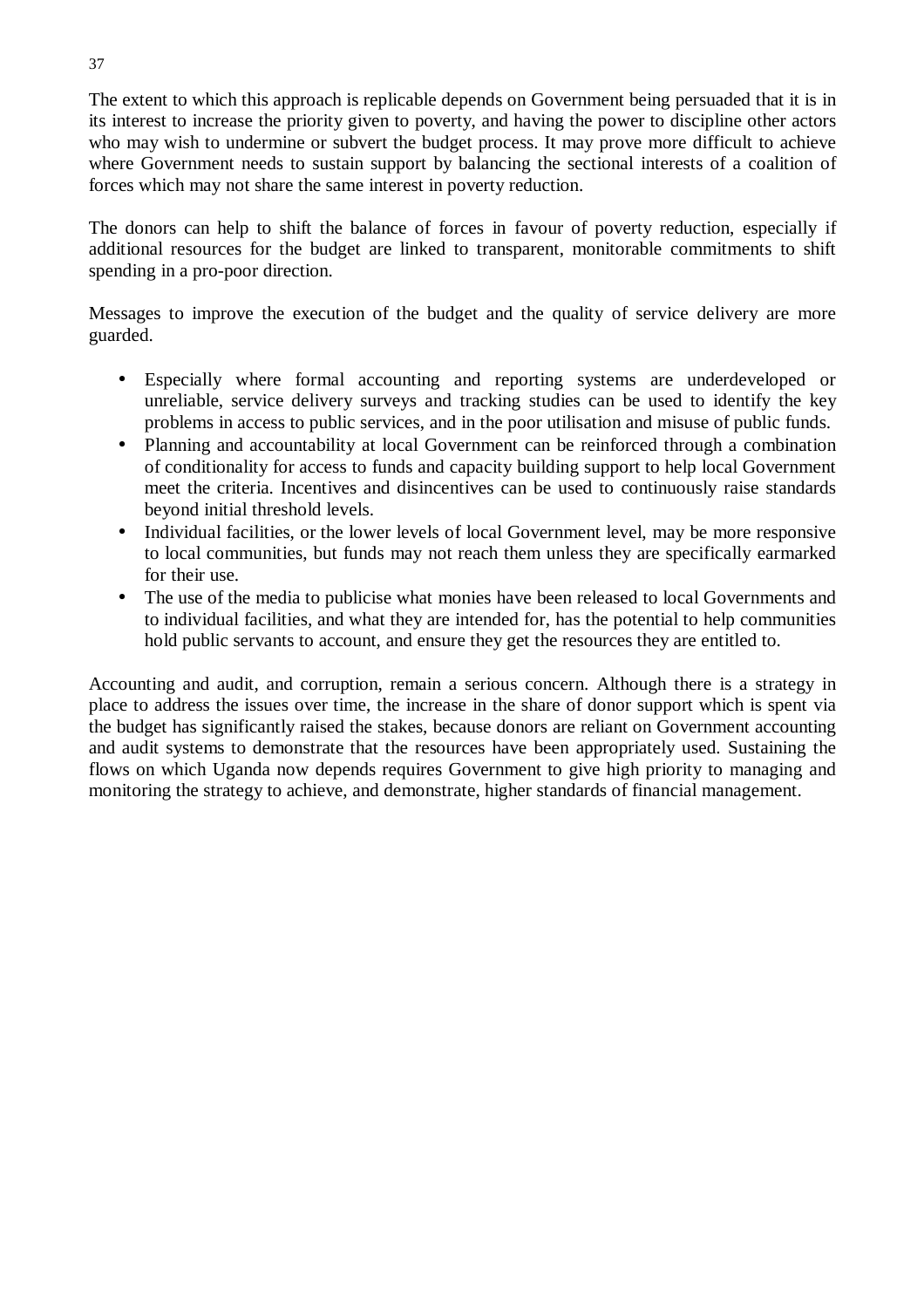## **Bibliography**

Appleton, Simon (2000) *Poverty in Uganda, 1999/2000: Preliminary estimates from the UNHS*.

- Ablo, Emmannuel and Ritva Reinikka (1998) *Do Budgets Really Matter? Evidence from Public Spending on Education and Health in Uganda*.
- Ayoki, Milton and Marios Obwona (2001) *A Description of Planning and Public Expenditure Management System*, Economic Policy Research Centre, Makerere, Kampala, January.
- Babihuga, Rita (1999) *Factors Explaining Variations in Flows to Districts 1995-99*, (mimeo, August).
- Bakibinga, Elizabeth and John Mugabi Bagonza (2000) *Comparison of the Budgeting Process in Uganda and Kenya and the Role of the Respective Parliaments*, Parliament of Uganda Research Report, May.
- Bevan, David and Geremia Palomba (2000*) Uganda: the Budget and Medium Term Expenditure Framework Set in a Wider Context*, Background paper prepared for Poverty Reduction Support Credit, with DFID finance, October.
- Brown, Adrienne (2000) *Current Issues in Sector-Wide Approaches for Health Development, Uganda Case Study*, WHO, June.
- Brown, Adrienne, Mick Foster, Andy Norton and Felix Naschold (2001*) The Status of Sector Wide Approaches*, ODI Working Paper, January.
- Cockroft, Anne and Jose Legorreta (1998) *CIET International, National Integrity Survey*, 1998 Baseline, Uganda, August.
- Deininger, Klaus (2001*) Did User Fees Reduce Access to Health Care by the Poor? Evidence from Uganda*. World Bank, January 22.
- Deininger, Klaus (2001a) *Does Cost of Schooling Affect Enrolment by the Poor*, UPE in Uganda, Jan 22.
- DFID , Ireland Aid, SIDA, World Bank (2000) *Support to the Health Sector Strategic Plan, 2000- 2005*, Annex 7, November.
- Directorate of Ethics and Integrity, Office of the President (2000), *Government Strategy and Plan of Action to Fight Corruption and Build Ethics and Integrity in Public Life, 2000-2002*, June.
- Economic Policy Research Centre, Makerere, Kampala (2001*), Review of budget allocation and out-turns*, January.
- Economic Policy Research Centre and Management Systems and Economic Consultants Ltd (1996) *Tracking of Public Expenditure on Primary Education*.
- Government of Uganda, Donor Sub-Group on Decentralisation (2000) *Fiscal Decentralisation in Uganda, The Way Forward*, December.
- Government of Uganda (2001) *Building Partnerships to Implement the PEAP*, Draft Volume 3 of PEAP.
- Government of Uganda, *Poverty Reduction Strategy Paper: Uganda's Poverty Eradication Action Plan, Summary and Main Objectives*, MFPED.
- (http://www.imf.org/external/country/uga/index.htm).
- Holmgren Torgny, Louis Kasekende, Michael Atingi-Ego and Daniel Ddamulira (1999) *Aid and Reform in Uganda*, Country Case Study, EPRC, Sept.
- Kahkonen, S. (?2000) *Decentralised Personnel Management, Summary of Survey Results*, Informal note for World Bank PRSC Appraisal.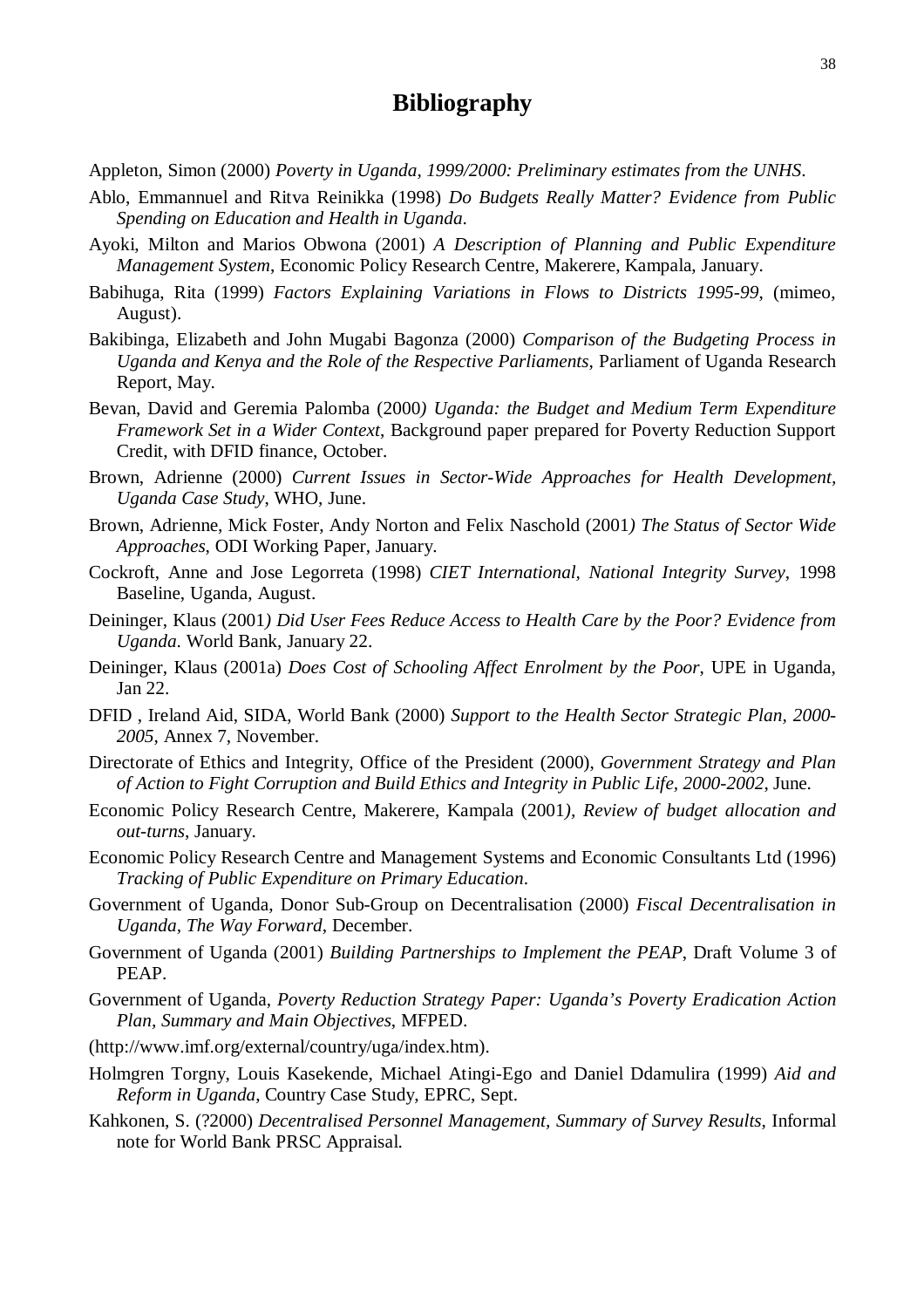- Mackinnon, John and Ritva Reinikka (2000) *Lessons from Uganda on Strategies to Fight Poverty*, Policy Research Working Paper, no. 2440. World Bank, Development Research Group, Washington D.C. September.
- McGee, Rosemary (2000) *Analysis of Participatory Poverty Assessment and Household Survey Findings on Poverty Trends in Uganda*, Mission Report, 10-18<sup>th</sup> February, 2000.UPPAP Web Site (www.uppap@MFPED.org.ug).
- MES (2000) *Report on Tracking the Flow of and Accountability for UPE funds*, International Development Consultants Ltd, Kampala.
- Ministry of Education and Sports, Uganda, and Department for International Development, Eastern Africa (1998) *Uganda Education Sector Support PEC (98)41*, September.
- MFPED (2001), *Uganda Poverty Status Report*, 2001, June.
- MFPED (2001), *Eligibility Criteria and Qualification Process for PAF programmes*, April.
- MFPED (2000) *Uganda Participatory Poverty Assessment, Key Findings, Assessing Outcomes for a Comprehensive Development Framework*, October.
- MFPED (2000) *Poverty Action Fund 2000-2001, General Guidelines for the Planning and Operation of Conditional Grants.*
- MFPED (2000a), *Poverty Reduction Strategy Paper, Uganda PEAP Summary and Main Objectives* March.
- Ministry of Public Service (2001) *Medium Term Public Service Pay and Employment Reform Policy and Strategy* (Working Draft), January.
- Moon, Allister (1997) *Uganda's Budget Framework, Presentation to the Parliament of Uganda Standing Committee on National Economy*, Sessional Committee on Finance and Economic Planning'. Washington, DC: World Bank.
- Mpeirwe, Arthur, (2000*) Fighting Corruption through Parliament: Weaknesses and Recorded Achievements*, Parliament of Uganda (February).
- Mujumbi, Peter (2001) *Review of Literature on Poverty and the Budget Process in Uganda*, Economic Policy Research Centre, Makerere, Kampala, January.
- O Hauge, Arild (2000) *Strengthening Capacity for Monitoring and Evaluation in Uganda, a Results Based Management Perspective*.
- Okuonzi, Sam Agatre and Harriet Birungi (2000) 'Are Lessons from the Education Sector Applicable to Health Care Reforms? The Case of Uganda', *International Journal of Health Planning and Management*, Vol. 15, 201-219.
- Poverty Action Fund (1999*) Cumulative Report on Primary Health Care Conditional Grant Monitoring*.
- Price Waterhouse Coopers (1998) *MES, Education Sector Expenditures Audit for the Year Ended* 30 June 1998, vol 2, Detailed Findings of the District and School Level Expenditure Audit.
- Reinikka, Ritva (2001) 'Recovery in Service Delivery: Evidence from Schools and Health Centers' in Renikka, Ritva and Paul Collier (eds) *Uganda's Recovery: The Role of Farms. Firms and Government*, World Bank, Regional Studies, Washington. October.
- Reinikka, Ritva and Jacob Svensson (1999*) Confronting Competition, Investment Response and Constraints in Uganda*, World Bank Development Research Group, October.
- Reinikka, Ritva and Jakob Svensson (2001) 'Confronting Competition, Investment, Profits and Risks' in Reinikka, Ritva and Paul Collier (eds) *Uganda's Recovery: The Role of Farms. Firms and Goverment*, World Bank, Regional Studies, Washington. October.
- UBOS (2001) *Uganda National Household Survey, 1999/2000, Report on the Community Survey*.
- UBOS (2001a) *Uganda National Household Survey 1999/2000, Report on the Socio-Economic Survey.*

<sup>39</sup>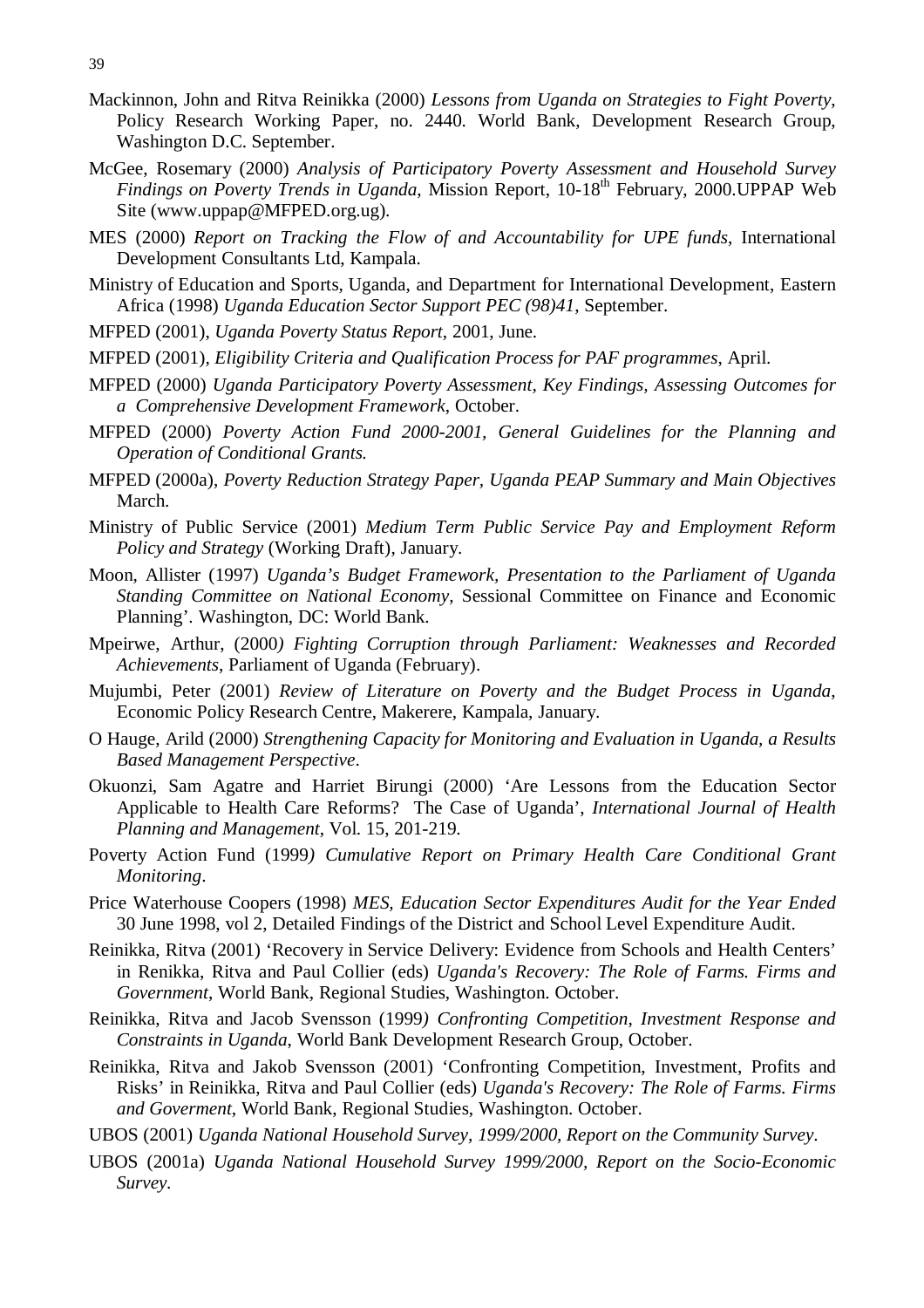- Uganda Debt Network (2000) 'The extent of corruption in Uganda', *Policy Review Newsletter*, December.
- World Bank (2001) *The Republic of Uganda Country Financial Accountability Assessment*, January.
- World Bank (2001a), *The Republic of Uganda PRSC President's Report*, Annex 1.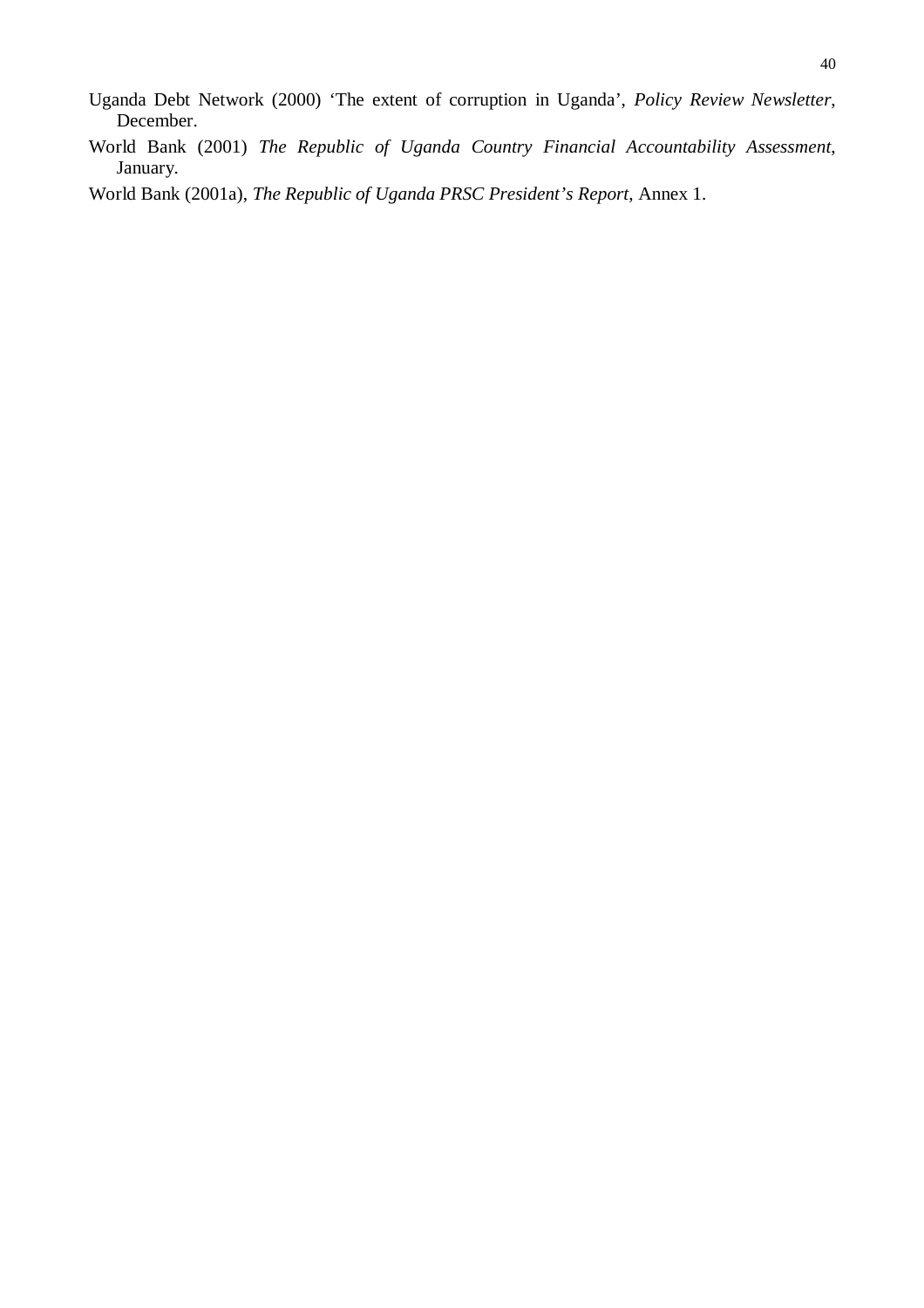## **Annex 1: Research Hypotheses and Commentary on Uganda Experience**

| <b>Hypothesis</b>                                                                                                                                           | Evidence/Criteria                                                                                                                                                                                                                                                                                                                                                                                                                                                                                                                                                                                     |
|-------------------------------------------------------------------------------------------------------------------------------------------------------------|-------------------------------------------------------------------------------------------------------------------------------------------------------------------------------------------------------------------------------------------------------------------------------------------------------------------------------------------------------------------------------------------------------------------------------------------------------------------------------------------------------------------------------------------------------------------------------------------------------|
| 1. Institutional Framework                                                                                                                                  |                                                                                                                                                                                                                                                                                                                                                                                                                                                                                                                                                                                                       |
| Public expenditure more effectively addresses poverty where<br>poverty reduction is consistently emphasised in leadership<br>speeches, statements, actions. | Emphasis from the President from 1995, PRSP says poverty is the<br>fundamental goal of Government.                                                                                                                                                                                                                                                                                                                                                                                                                                                                                                    |
| Poverty programmes get squeezed where budget discipline is<br>weak, .Parliament, Cabinet unwilling to prioritise                                            | Strong MFPED supported by President maintained overall budget discipline<br>from 1992, commitments outside budget controlled since 1999, poverty<br>given special protection through poverty action fund.                                                                                                                                                                                                                                                                                                                                                                                             |
| Hard budget encourages prioritisation                                                                                                                       | Uganda has found hard budget is limited while donor projects are outside,<br>and while pay and establishment is separately decided by MPS. SWAp with<br>combined Govt and donor resource envelope have helped. Uganda proposes<br>to harden the budget constraint by giving Ministries a separate ceiling for<br>project support, and to encourage thinking about priorities by inviting<br>departments in budget submissions to comment on their manpower ceilings<br>and staff salary structure.                                                                                                    |
| Credible budget planning requires reasonable<br>budget<br>predictability                                                                                    | Uganda guarantees releases for the designated poverty expenditures (over<br>1/3 of total spending), and has pressed donors for multi-year commitments<br>released early in the budget year. Sector programmes are helping to focus on<br>linking objectives to resources. Non-PAF spending very unpredictable.                                                                                                                                                                                                                                                                                        |
| National priorities more likely to be observed if allocations<br>reward budgets prepared in line with them.                                                 | Uganda delayed increasing health and agriculture budgets until plausible<br>plans and budgets prepared which focused extra resources on poverty<br>reduction; across the board, PAF has increased the poverty share in total<br>spending.                                                                                                                                                                                                                                                                                                                                                             |
| Medium term budget framework supports a more planned<br>pattern of resource allocation.                                                                     | Uganda has planned and implemented increased shares to poverty<br>programmes, inter and intra sectorally, with MTEF and sector programmes<br>the key tools. Recognised need to also establish LTEF scenarios for<br>sustainability.                                                                                                                                                                                                                                                                                                                                                                   |
| Broader budget coverage (including donor flows) supports<br>more pro-poor distribution, with donor dialogue playing a<br>positive role.                     | Sector shares with and without donors are substantially different, bringing<br>them within the budget has helped Govt to shape improved resource<br>allocation to address poverty, sectorally, geographically, and in terms of<br>focus on poverty within sectors. Donor/HIPC role in PAF has helped defend<br>poverty spending                                                                                                                                                                                                                                                                       |
| Incentives for careful budget preparation will improve focus on<br>priorities.                                                                              | Nationally, MFPED insisted on preparation of plans which address PEAP<br>priorities before raising spending on health and agriculture, health did<br>eventually prepare strategic plan now receiving increased funding. One<br>criteria for inclusion in PAF is the preparation of a costed plan with<br>monitorable targets. In local Govt, releases depend on work plans and<br>accountability, both for recurrent conditional grants, and district<br>development. LGDP links funding to requirement for increasing standards<br>of planning and management, and supports capacity to achieve them |
| Budget centres will not offer savings unless given some<br>incentive to do so, e.g. a hard budget within which they are free<br>to prioritise.              | MTEF has built credibility, & there is now some evidence of sectors such as<br>security prioritising. Sector programmes have been free to propose choices,<br>partly because capital as well as recurrent spending is captured. Uganda is<br>keen to extend the sector approach to all sectors, including national<br>economic management and accountability; to extend choice to include<br>influence over manpower levels and pay; and to bring donor flows into the<br>equation, including more explicit analysis of technical assistance costs and<br>benefits.                                   |
| Failure to pay living wage broadly competitive with private<br>sector erodes all aspects of expenditure effectiveness, including<br>poverty.                | Incomplete pay reform left salaries too low. 1996 tracking study showed<br>low utilisation of services, high petty corruption. Utilisation of health<br>facilities improves when staff are in place, but pay too low to attract staff,<br>Only 33% of health posts are filled, worst in remote areas.                                                                                                                                                                                                                                                                                                 |
| Pay alone is insufficient to effective PE unless performance is<br>also recognised, and rewarded or sanctioned.                                             | Public sector health staff now paid more than NGOs, but performance<br>still judged to be lower MFPED results achieved with pay &<br>management.                                                                                                                                                                                                                                                                                                                                                                                                                                                      |
| Decentralised Budget management only supports poverty<br>reduction if supported by accountability for results to<br>policymakers or the community           | Decentralisation initially led to resources absorbed in admin, costs.<br>Govt CGs use top down guidance on priorities, planning and reporting<br>requirements, and transparency. In longer term, LGDP will build<br>participation and accountability to users.                                                                                                                                                                                                                                                                                                                                        |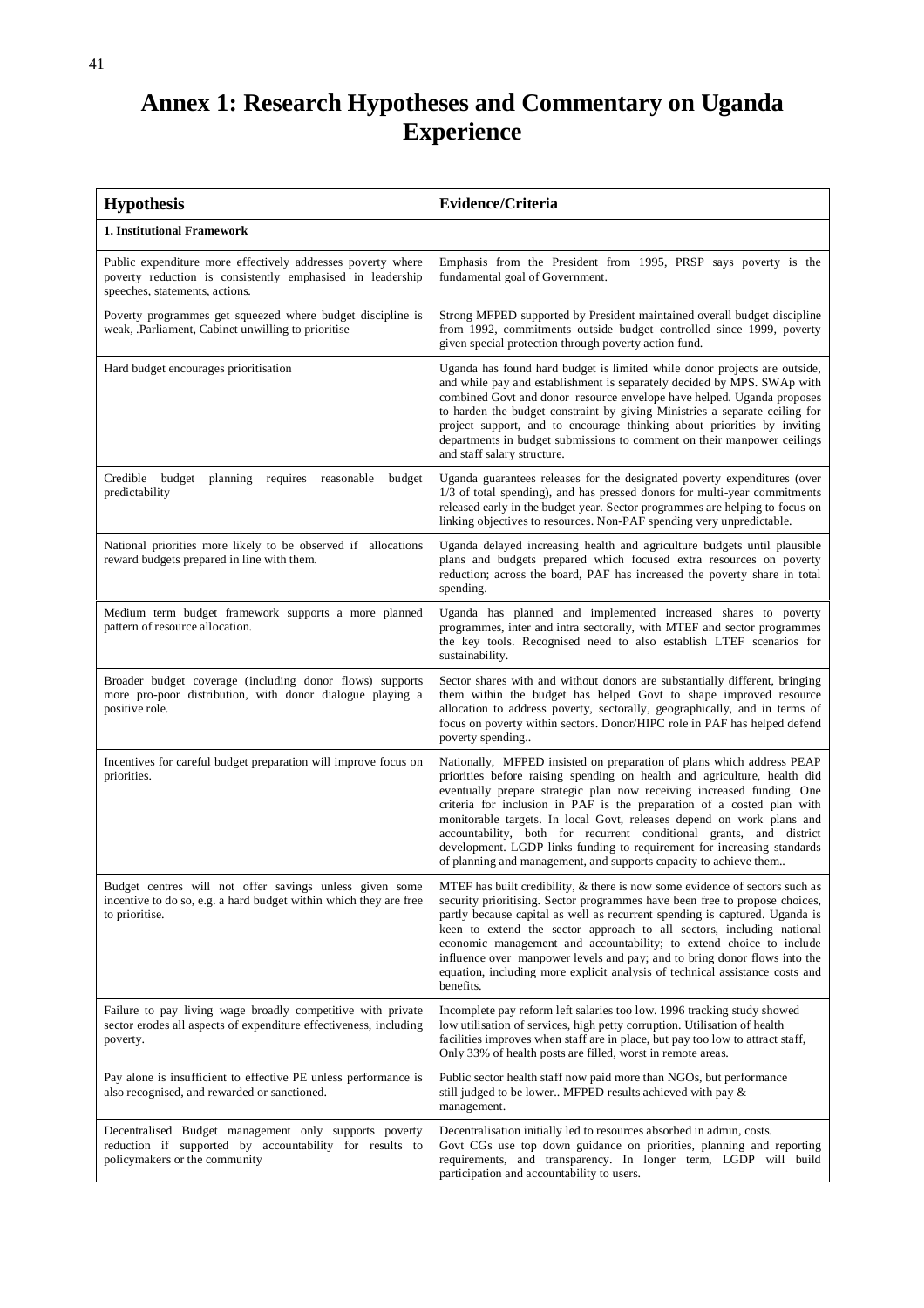| <b>Hypothesis</b>                                                                                                                                | <b>Evidence/Criteria</b>                                                                                                                                                                                                                                                                                                                                                             |
|--------------------------------------------------------------------------------------------------------------------------------------------------|--------------------------------------------------------------------------------------------------------------------------------------------------------------------------------------------------------------------------------------------------------------------------------------------------------------------------------------------------------------------------------------|
| Timely accounting and audit reports with effective scrutiny and<br>follow-up promote more effective public<br>expenditure<br>programmes.         | Audit reports are produced, Parliament has had some success in follow up of<br>corruption cases, but has conflicts of interest (e.g. over audit report on car<br>loans). But Uganda Debt Network has used audit reports to draw attention to<br>corruption. Donor pressure to improve audit and improve co-ordination of<br>accountability sector. Too early to judge effectiveness. |
| 2. Information & Analysis                                                                                                                        |                                                                                                                                                                                                                                                                                                                                                                                      |
| Poverty information is more policy effective when needs<br>discussed with users                                                                  | Poverty monitoring network brings producers and users together. Surveys<br>and analysis integrated within the various planning processes, PEAP, sectors<br>(tracking studies), corruption strategy (integrity survey). Some overlap and<br>redundancy, but PEAP process and establishment of UBOS and preparation<br>of an integrated poverty monitoring system is underway.         |
| Analysis commissioned by Government is more likely to be<br>used.                                                                                | Poverty monitoring unit is fully integrated in MFPED decision-making on<br>the budget; strong demand from President and from MFPED for supporting<br>analysis; involving donors within the budget sector working groups has<br>strengthened calls for supporting analysis, but ensured it is mainstreamed<br>within the budget and planning process.                                 |
| In-house poverty analysis on demand is more effective than<br>reliance on donors.                                                                | Uganda case is one where the donors are in house, analysis is commissioned<br>as part of processes in which donors participate through e.g. sector working<br>groups, but there is a strong in-house capacity in the poverty monitoring unit<br>in MFPED, in UPPAP, and being built in UBOS.                                                                                         |
| Brief summaries and presentations reach policymakers, reports<br>do not.                                                                         | Presidential Seminars were a major feature; workshops and forums in which<br>there is broad participation; UPPAP video; presentations, workshops at<br>national and regional level. But GOU produce and use longer, more<br>analytical pieces to shape and inform policies and plans (e.g. PEAP).                                                                                    |
| Poverty focus of Government is positively associated with<br>awareness of both Government and public of poverty issues.                          | PEAP 2000 was a broadly participatory process, remarkably broad based<br>knowledge and ownership of the main findings, though those outside<br>Government challenge the optimistic household survey findings.                                                                                                                                                                        |
| Effective programmes are associated with a culture which<br>identifies and helps solve problems, rather than punishing those<br>who reveal them. | Remarkable history of openness, publication of critical analysis of service<br>delivery and integrity surveys, and audit reports, encouragement of whistle<br>blowers, but action taken on some areas (conditional grants, mandatory<br>notices, ombudsman, plan of action on corruption and public ethics), not<br>matched so far by effective sanctions on high level corruption.  |
| 3. Participation                                                                                                                                 |                                                                                                                                                                                                                                                                                                                                                                                      |
| Poverty focus more likely where Government collects<br>information on priorities & problems of poor                                              | UPPAP was influential and is cited widely in Government, influenced<br>priority to water, approach to agriculture, concern on security issues.                                                                                                                                                                                                                                       |
| Transparency of Information on service standards, budges,<br>staffing, charges improves service access and quality-                              | Not much information yet on how effective transparency is as a weapon, but<br>some anecdotal evidence has persuaded Uganda to further extend the<br>approach.                                                                                                                                                                                                                        |
| Especially when Complaints are encouraged, facilitated, acted<br>on                                                                              | President, IGG encourage population to hold public servants accountable.                                                                                                                                                                                                                                                                                                             |
| Independent, open monitoring promotes improved poverty<br>focus                                                                                  | Transparency of releases increased dramatically the proportion of funds<br>reaching schools, increased monitoring effort does appear to be associated<br>with lower level of absenteeism and poor performance than found in 1996<br>tracking studies.                                                                                                                                |
| Participation of the poor or their representatives in PEMS<br>decisions improves poverty focus.                                                  | UPPAP helped to raise awareness of the need for participation, DDP<br>experience of participatory planning approaches is encouraging, and being<br>built on in LGDP and PMA. But, participation in budget decisions is limited<br>at present.                                                                                                                                        |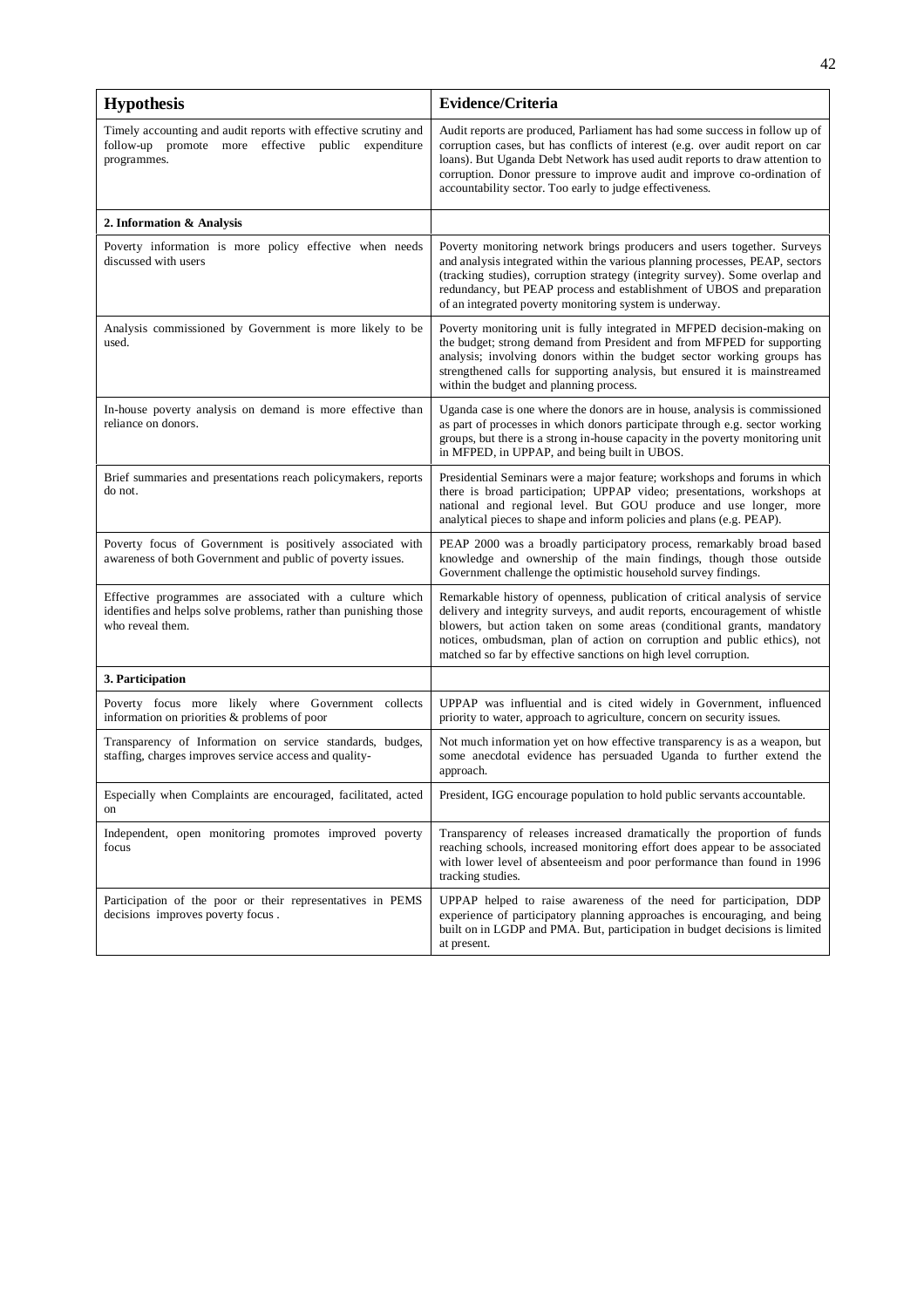| <b>Name</b>                   | <b>Title</b>                                                                       | Organisation                                  |  |
|-------------------------------|------------------------------------------------------------------------------------|-----------------------------------------------|--|
| <b>GOVERNMENT DEPARTMENTS</b> |                                                                                    |                                               |  |
| Mr Tumusiime-<br>Mutebile     | Governor                                                                           | Bank of Uganda                                |  |
| Dick Odur                     | Chairman                                                                           | <b>Local Government Finance</b><br>Commission |  |
| George Patrick Kasaja         | Deputy PS                                                                          | <b>MAAIF</b>                                  |  |
| Mr. Edward Mark<br>Othieno    | (rep. For Commissioner for Agric<br>Planning)                                      | <b>MAAIF</b>                                  |  |
| Florence M Malinga            | Commissioner, Education Planning,<br><b>Education and Planning Dept</b>            | Ministry of Education and Sports              |  |
| Mackay Ongona                 | Senior Finance Officer                                                             | <b>MAAIF</b>                                  |  |
| Edward Patrick Kasajia        | <b>AG PS</b>                                                                       | <b>MAAIF</b>                                  |  |
| Dr Basaza                     | Senior Health Planner                                                              | Ministry of Health                            |  |
| <b>Christine Mubiru</b>       | <b>Principal Policy Analyst</b>                                                    | Ministry of Health                            |  |
| Grace Murengezi               | Senior Policy Analyst                                                              | Ministry of Health                            |  |
| Chris Mugarura                | Senior Health Economist                                                            | Ministry of Health                            |  |
| Mackay Ongona                 | Senior Finance Officer, Education<br>and Planning Dept                             | Ministry of Education and Sports              |  |
| Margaret Kakande              | <b>Poverty Analyst - Poverty</b><br>Monitoring and Analysis Unit                   | <b>MFPED</b>                                  |  |
| Florence N Kuteesa            | Commissioner, Budget Policy and<br>Evaluation                                      | <b>MFPED</b>                                  |  |
| Magona Mweru<br>Ishmael       | Commissioner, Public<br><b>Administration Dept</b>                                 | <b>MFPED</b>                                  |  |
| Ogwang Mito                   | Asst. Commissioner, Budget Policy<br>and Evaluation                                | <b>MFPED</b>                                  |  |
| Mary Muduli                   | Director, Budget Dept                                                              | <b>MFPED</b>                                  |  |
| Kenneth Mugambe               | <b>Assistant Commissioner, Economic</b><br>Development Policy and Research<br>Dept | <b>MFPED</b>                                  |  |
| Keith J Muhakanizi            | Ag. Director/Economic Affairs                                                      | <b>MFPED</b>                                  |  |
| Eric Mukasa                   | Principal Economist, Economic<br>Development and Research Dept                     | <b>MFPED</b>                                  |  |
| Robert H Muwanga              | <b>Project Coordinator EFMP2</b>                                                   | <b>MFPED</b>                                  |  |
| Peter Ngategize               | <b>PMA</b>                                                                         | <b>MFPED</b>                                  |  |
| Patrick Ocailap               | Commissioner, Aid Liaison Dept                                                     | <b>MFPED</b>                                  |  |
| <b>Leonard Okello</b>         | <b>UPPAP</b>                                                                       | <b>MFPED</b>                                  |  |
| Martin Ola                    | Coordinator, Programme<br>Management Unit                                          | <b>MFPED</b>                                  |  |
| Richard Ssewakiryanga         | Project Officer, UPPAP                                                             | <b>MFPED</b>                                  |  |
| Francis Tumuheirwe            |                                                                                    | <b>MFPED</b>                                  |  |

## **Annex 2: Institutions and People Met**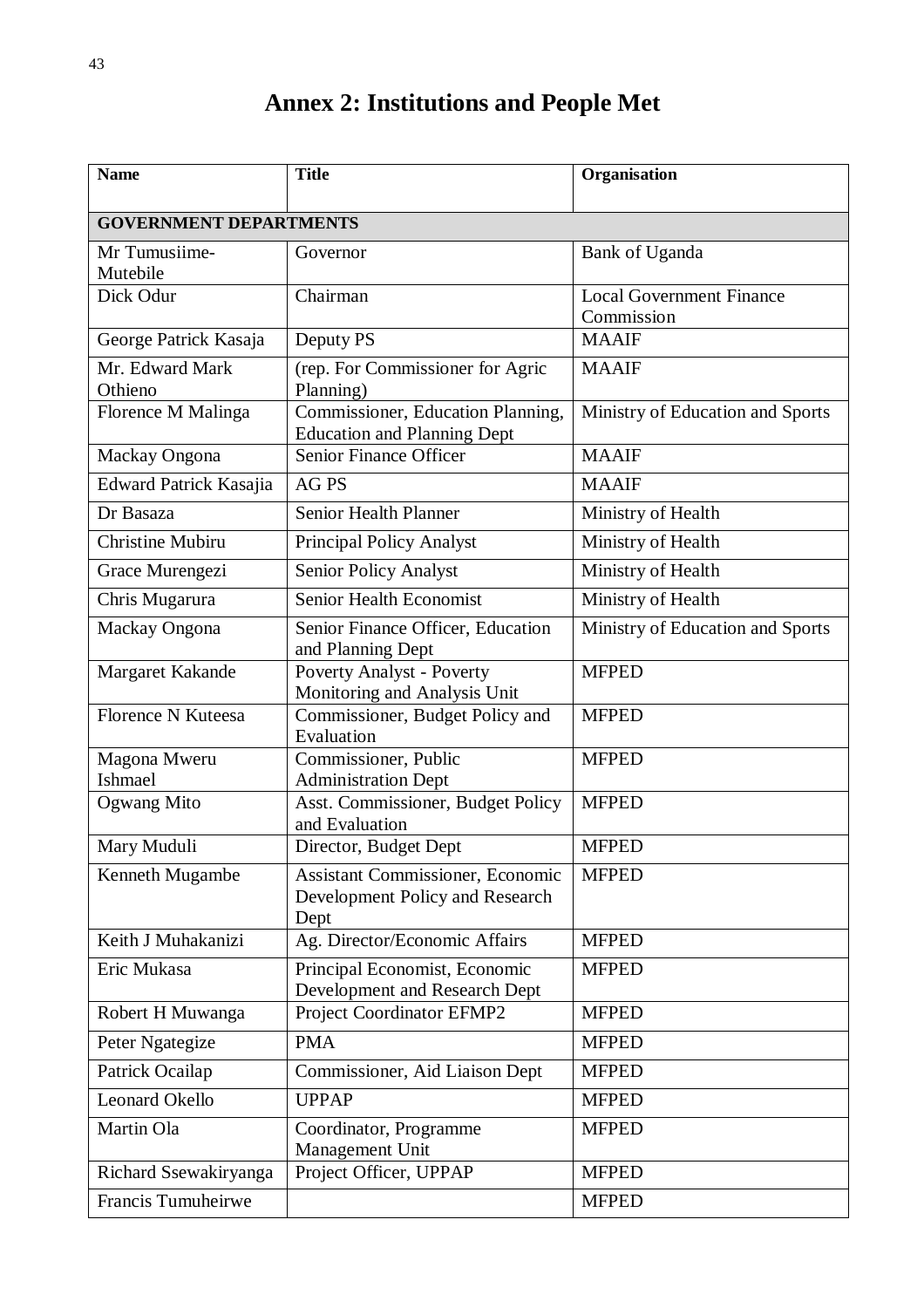| <b>Name</b>                                | <b>Title</b>                                                      | Organisation                                                       |  |  |
|--------------------------------------------|-------------------------------------------------------------------|--------------------------------------------------------------------|--|--|
| Gurbachan Singh                            | Director in charge of Central<br><b>Government Accounts</b>       | Office of the Auditor General                                      |  |  |
| Jackson Kanyerezi                          |                                                                   | <b>Uganda Bureau of Statistics</b>                                 |  |  |
| Dr. Basaza                                 | Senior Health Planner                                             | Ministry of Health                                                 |  |  |
| Mrs Christine Mubiru                       | <b>Principal Policy Analyst</b>                                   | Ministry of Health                                                 |  |  |
| Mrs Grace Murengezi                        | Senior Policy Analyst                                             | Ministry of Health                                                 |  |  |
| Mr Mugarura                                | <b>Senior Health Economist</b>                                    | Ministry of Health                                                 |  |  |
| Jonathan Tumwesigye                        | <b>Inspector General of Government</b>                            | <b>IGG</b>                                                         |  |  |
| <b>PARLIAMENT</b>                          |                                                                   |                                                                    |  |  |
| <b>Moses Bekabye</b>                       | Director, Parliamentary Budget<br>Office                          | Parliament of Uganda                                               |  |  |
| Aloysius Makata                            | Director, Library, Research and<br><b>Information Services</b>    | Parliament of Uganda                                               |  |  |
| <b>Charles Tuhaise</b>                     | Senior Research Office                                            | Parliament of Uganda                                               |  |  |
| <b>Milton Goddie</b><br>Tumutegyereize     | Principal Research Officer                                        | Parliament of Uganda                                               |  |  |
| <b>GOVERNMENT ADVISORS AND CONSULTANTS</b> |                                                                   |                                                                    |  |  |
| Andy Batkin                                | Development Consultant (team<br>leader, local Govt finance study) |                                                                    |  |  |
| Professor Brian Van<br>Arkadie             | Consultant, PMA Financing Study                                   | <b>CDP</b>                                                         |  |  |
| <b>Martin Brownhill</b>                    | <b>Macro Economics Advisor</b>                                    | <b>MFPED</b>                                                       |  |  |
| Peter Fairman                              | Senior Economic Advisor                                           | <b>MFPED</b>                                                       |  |  |
| <b>Romilly Greenhill</b>                   | Senior Economist, Budget, Policy<br>and Evaluation Dept           | <b>MFPED</b>                                                       |  |  |
| <b>Graeme Hansen</b>                       | <b>IMF</b> Advisor                                                | <b>MFPED</b>                                                       |  |  |
| Kithinji Kiragu                            | Consultant, Public Service and Pay<br>Reform                      |                                                                    |  |  |
| <b>Steven Lister</b>                       | Consultant, Programme for<br>Modernisation of Agriculture         | <b>MFPED</b>                                                       |  |  |
| Tim Williams                               | Advisor, PAF                                                      | <b>MFPED</b>                                                       |  |  |
| <b>DONORS</b> and International Agencies   |                                                                   |                                                                    |  |  |
| Dag Aarnes                                 | Consultant                                                        | Norway                                                             |  |  |
| Gerard Kambou                              | Senior Country Economist, Country<br>Department - East Region     | <b>African Development Bank</b><br><b>African Development Fund</b> |  |  |
| Luke T Myers                               | Development Officer, Eastern<br>Africa and the Horn programme     | <b>CIDA</b>                                                        |  |  |
| <b>Jens Kare Rasmussen</b>                 | Counsellor, Deputy Head of<br>Mission                             | Danida, Royal Danish Embassy                                       |  |  |
| <b>Bella Bird</b>                          | Social Development Advisor                                        | DFID EA Uganda                                                     |  |  |
| Paul Mullard                               | <b>Economic Advisor</b>                                           | <b>DFID</b>                                                        |  |  |
| Alain Joaris                               | <b>Economic Counsellor</b>                                        | European Union                                                     |  |  |
| Zia Ebrahim-Zadeh                          | <b>Resident Representative</b>                                    | <b>International Monetary Fund</b>                                 |  |  |